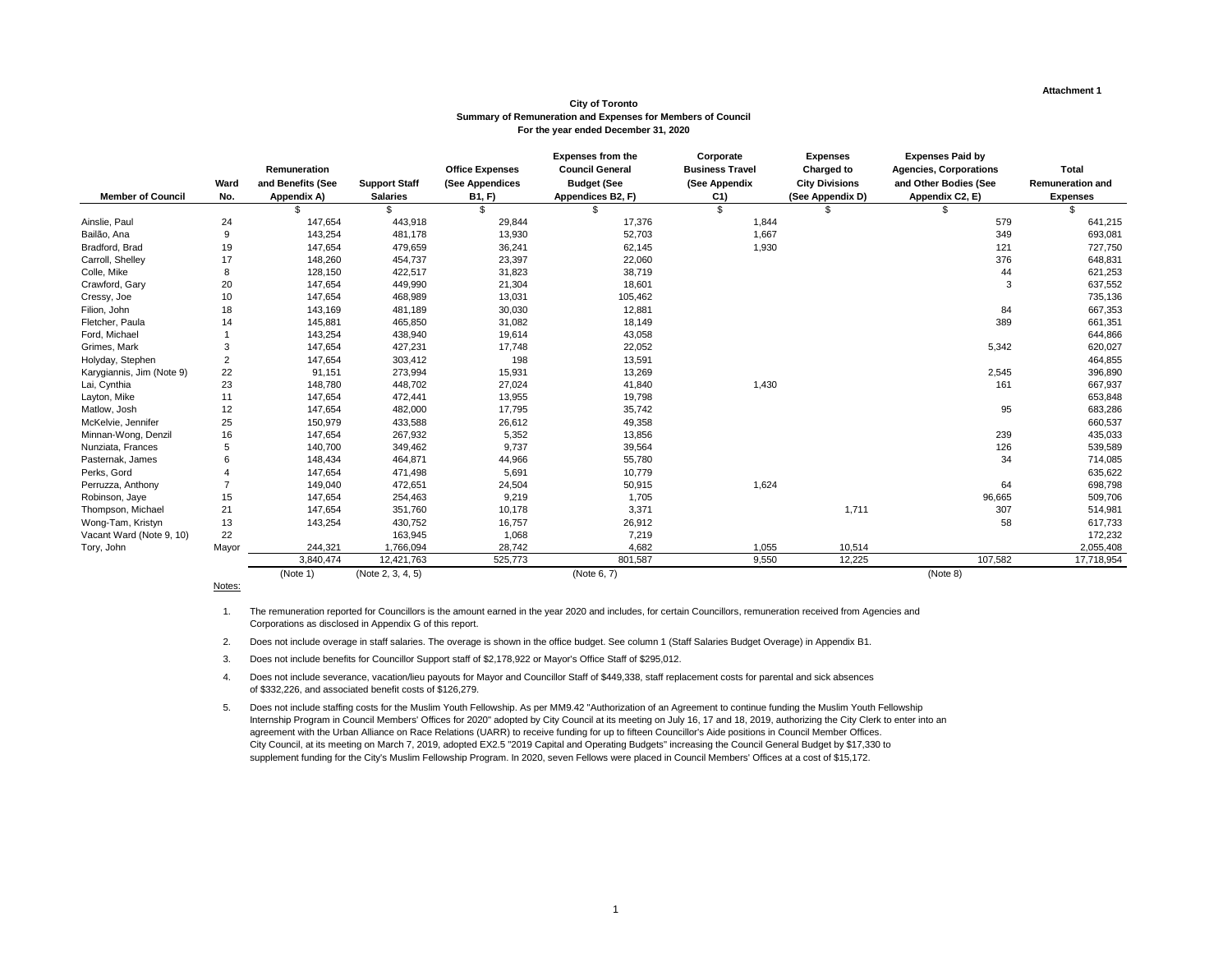#### **Attachment 1**

Expenses from the **Corporate Expenses** Expenses **Expenses** Paid by **Charged to Agencies, Corporations Total City Divisions and Other Bodies (See Semille Remunerations Example 2011**<br>Additional staff member

## **City of Toronto For the year ended December 31, 2020 Summary of Remuneration and Expenses for Members of Council**

|                          |      |                                              |                      |                                                                               | <b>EXPENSES from the</b>                                                                                                                                                                                                                                                                                                                                                                                                                                                                                                                                                                                                                                                                                                                                                                                                              | Corporate              | Expenses              | Expenses Paid by              |                         |
|--------------------------|------|----------------------------------------------|----------------------|-------------------------------------------------------------------------------|---------------------------------------------------------------------------------------------------------------------------------------------------------------------------------------------------------------------------------------------------------------------------------------------------------------------------------------------------------------------------------------------------------------------------------------------------------------------------------------------------------------------------------------------------------------------------------------------------------------------------------------------------------------------------------------------------------------------------------------------------------------------------------------------------------------------------------------|------------------------|-----------------------|-------------------------------|-------------------------|
|                          |      | Remuneration                                 |                      | <b>Office Expenses</b>                                                        | <b>Council General</b>                                                                                                                                                                                                                                                                                                                                                                                                                                                                                                                                                                                                                                                                                                                                                                                                                | <b>Business Travel</b> | Charged to            | <b>Agencies, Corporations</b> | <b>Total</b>            |
|                          | Ward | and Benefits (See                            | <b>Support Staff</b> | (See Appendices                                                               | <b>Budget (See</b>                                                                                                                                                                                                                                                                                                                                                                                                                                                                                                                                                                                                                                                                                                                                                                                                                    | (See Appendix          | <b>City Divisions</b> | and Other Bodies (See         | <b>Remuneration and</b> |
| <b>Member of Council</b> | No.  | Appendix A)                                  | <b>Salaries</b>      | <b>B1, F)</b>                                                                 | Appendices B2, F)                                                                                                                                                                                                                                                                                                                                                                                                                                                                                                                                                                                                                                                                                                                                                                                                                     | C <sub>1</sub>         | (See Appendix D)      | Appendix C2, E)               | <b>Expenses</b>         |
|                          | 6.   | not Support Staff Salaries. See Appendix B2. |                      |                                                                               | Executive Committee Report EX42.1, titled "2010 Operating Budget", adopted by City Council on April 15, 2010, providing one additional staff member<br>at the constituency assistant level for any ward which exceeds the median by more than 50 percent in both population and households, to be<br>funded through the Council General Expense Budget. \$75,451 was charged to the Council General Budget and is included in Expenses from the Council General Budget,                                                                                                                                                                                                                                                                                                                                                               |                        |                       |                               |                         |
|                          |      |                                              |                      |                                                                               | The Council General Expense Budget also pays for standard office supplies and health and safety requirements, which are not allocated to specific Members of Council.                                                                                                                                                                                                                                                                                                                                                                                                                                                                                                                                                                                                                                                                 |                        |                       |                               |                         |
|                          | 8.   |                                              |                      |                                                                               | Other Bodies include organizations affiliated to the City that have Council appointees on their Board.                                                                                                                                                                                                                                                                                                                                                                                                                                                                                                                                                                                                                                                                                                                                |                        |                       |                               |                         |
|                          | 9.   | was before the Supreme Court of Canada.      |                      | removal of Jim Karygiannis from office became effective immediately.          | On November 6, 2019, Councillor Jim Karygiannis' Ward 22 office was automatically forfeited for election expense violation under the Municipal Elections Act.<br>On November 25, 2019, Jim Karygiannis was granted relief from the penalty of forfeiture of office by the Ontario Superior Court of Justice.<br>On June 24, 2020, the Court of Appeal for Ontario ruled there was no jurisdiction to provide relief from forfeiture of office and set aside the decision of the lower court.<br>On August 5, 2020, the Ontario Court of Appeal granted a stay on the Appeal Court decision which reinstated Jim Karygiannis while an application for leave to appeal<br>On September 24, 2020, the Supreme Court of Canada dismissed the leave to appeal application and consequently the June 24, 2020 decision that resulted in the |                        |                       |                               |                         |
|                          | 10.  |                                              |                      | Expenses were incurred for the Ward Office while the Council seat was vacant. |                                                                                                                                                                                                                                                                                                                                                                                                                                                                                                                                                                                                                                                                                                                                                                                                                                       |                        |                       |                               |                         |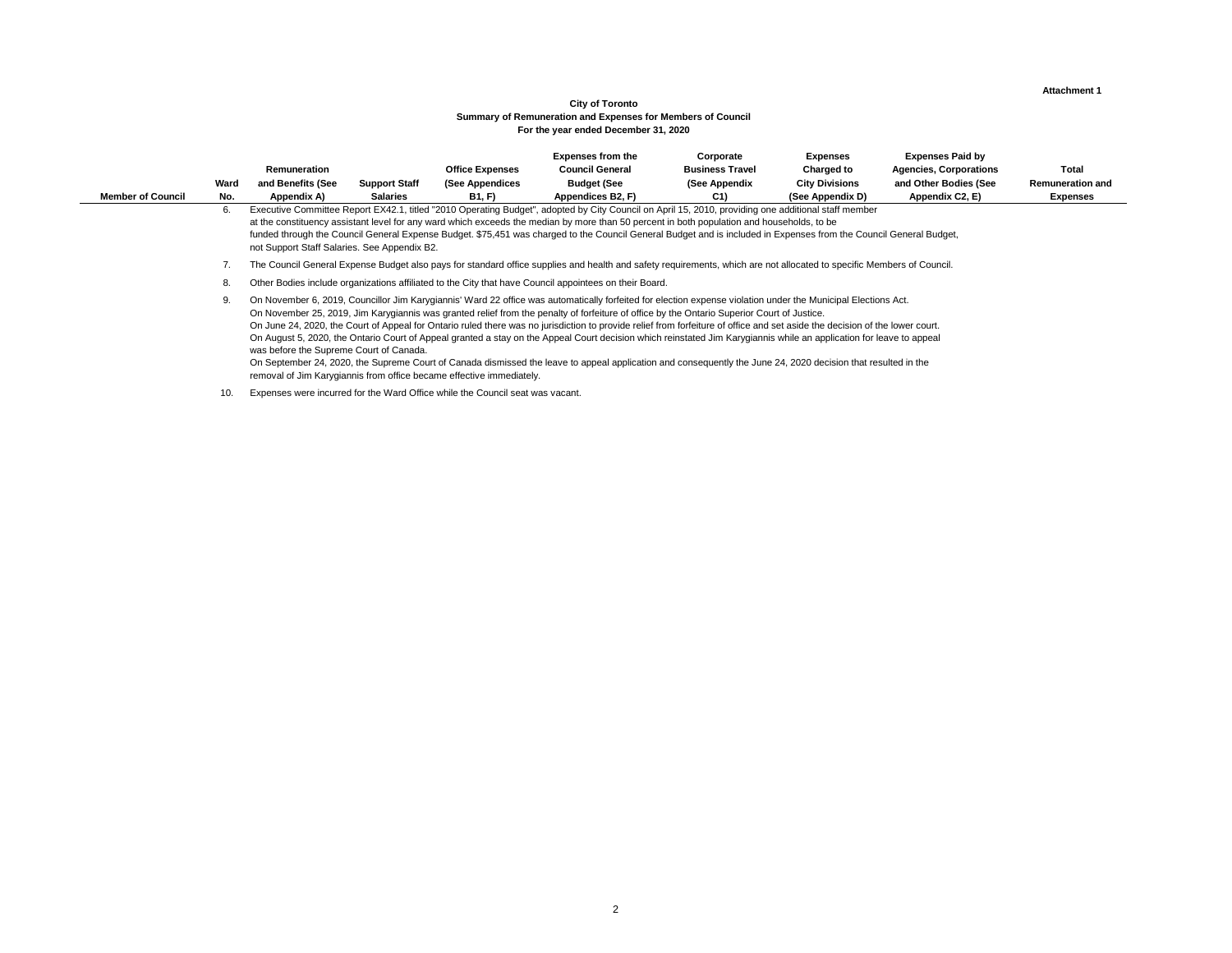# **Appendix A**

#### **City of Toronto Remuneration and Benefits for Members of Council For the Year Ended December 31, 2020**

|                           |                |              |                 | Remuneration    | <b>Remuneration Paid by</b>   | <b>Total</b> |
|---------------------------|----------------|--------------|-----------------|-----------------|-------------------------------|--------------|
|                           |                |              |                 | & Benefits Paid | <b>Agencies, Corporations</b> | Remuneration |
| <b>Member</b>             | Ward No.       | Remuneration | <b>Benefits</b> | by the City     | and Other Bodies              | & Benefits   |
|                           |                |              | \$              | \$              | \$                            | \$           |
| Ainslie, Paul             | 24             | 118,065      | 29,589          | 147,654         |                               | 147,654      |
| Bailão, Ana               | 9              | 118,065      | 25,189          | 143,254         |                               | 143,254      |
| Bradford, Brad            | 19             | 118,065      | 29,589          | 147,654         |                               | 147,654      |
| Carroll, Shelley          | 17             | 118,065      | 29,589          | 147,654         | 606                           | 148,260      |
| Colle, Mike               | 8              | 118,065      | 10,085          | 128,150         |                               | 128,150      |
| Crawford, Gary            | 20             | 118,065      | 29,589          | 147,654         |                               | 147,654      |
| Cressy, Joe               | 10             | 118,065      | 29,589          | 147,654         |                               | 147,654      |
| Filion, John              | 18             | 118,065      | 25,104          | 143,169         |                               | 143,169      |
| Fletcher, Paula           | 14             | 118,065      | 27,036          | 145,101         | 780                           | 145,881      |
| Ford, Michael             |                | 118,065      | 25,189          | 143,254         |                               | 143,254      |
| Grimes, Mark              | 3              | 118,065      | 29,589          | 147,654         |                               | 147,654      |
| Holyday, Stephen          | $\overline{2}$ | 118,065      | 29,589          | 147,654         |                               | 147,654      |
| Karygiannis, Jim (Note 4) | 22             | 73,453       | 17,698          | 91,151          |                               | 91,151       |
| Lai, Cynthia              | 23             | 118,065      | 29,589          | 147,654         | 1,126                         | 148,780      |
| Layton, Mike              | 11             | 118,065      | 29,589          | 147,654         |                               | 147,654      |
| Matlow, Josh              | 12             | 118,065      | 29,589          | 147,654         |                               | 147,654      |
| McKelvie, Jennifer        | 25             | 118,065      | 29,589          | 147,654         | 3,325                         | 150,979      |
| Minnan-Wong, Denzil       | 16             | 118,065      | 29,589          | 147,654         |                               | 147,654      |
| Nunziata, Frances         | 5              | 118,065      | 22,635          | 140,700         |                               | 140,700      |
| Pasternak, James          | 6              | 118,065      | 29,589          | 147,654         | 780                           | 148,434      |
| Perks, Gord               | 4              | 118,065      | 29,589          | 147,654         |                               | 147,654      |
| Perruzza, Anthony         | $\overline{7}$ | 118,065      | 29,589          | 147,654         | 1,386                         | 149,040      |
| Robinson, Jaye            | 15             | 118,065      | 29,589          | 147,654         |                               | 147,654      |
| Thompson, Michael         | 21             | 118,065      | 29,589          | 147,654         |                               | 147,654      |
| Wong-Tam, Kristyn         | 13             | 118,065      | 25,189          | 143,254         |                               | 143,254      |
| Tory, John                | Mayor          | 198,834      | 45,487          | 244,321         |                               | 244,321      |
|                           |                | 3,105,847    | 726,625         | 3,832,472       | 8,002                         | 3,840,474    |
|                           |                | (Note 1)     | (Note 2)        |                 | (Note 3)                      |              |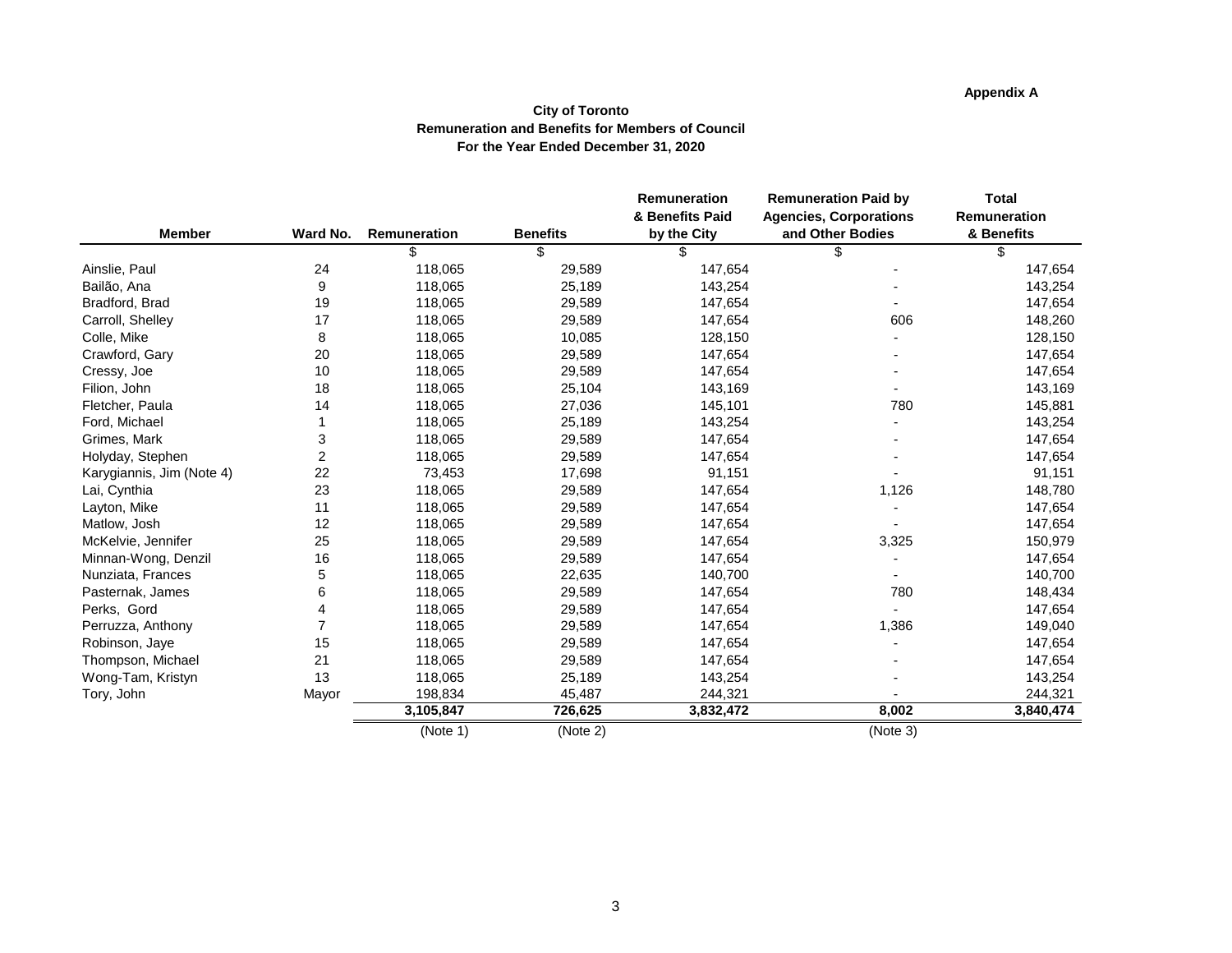# **Appendix A**

#### **City of Toronto Remuneration and Benefits for Members of Council For the Year Ended December 31, 2020**

| <b>Member</b> | Ward No. | <b>Remuneration</b>           | <b>Benefits</b> | <b>Remuneration</b><br>& Benefits Paid<br>by the City | <b>Remuneration Paid by</b><br><b>Agencies, Corporations</b><br>and Other Bodies                                                                                                                                                                                                                                                                                                                                                                                                                                                                                                                                                                                                                                                                                                                                                                                                                                                                                                                | <b>Total</b><br><b>Remuneration</b><br>& Benefits |
|---------------|----------|-------------------------------|-----------------|-------------------------------------------------------|-------------------------------------------------------------------------------------------------------------------------------------------------------------------------------------------------------------------------------------------------------------------------------------------------------------------------------------------------------------------------------------------------------------------------------------------------------------------------------------------------------------------------------------------------------------------------------------------------------------------------------------------------------------------------------------------------------------------------------------------------------------------------------------------------------------------------------------------------------------------------------------------------------------------------------------------------------------------------------------------------|---------------------------------------------------|
|               | Notes:   |                               |                 |                                                       |                                                                                                                                                                                                                                                                                                                                                                                                                                                                                                                                                                                                                                                                                                                                                                                                                                                                                                                                                                                                 |                                                   |
|               | 1.       |                               |                 |                                                       | City Council, at its meeting on May 6, 2014, adopted, as amended, EX41.4 'Survey Results for Elected Officials'<br>Compensation for 2015-2018 Term of Council' amending Municipal Code Chapter 223, Remuneration of Council<br>Members to establish that going forward, remuneration for the Mayor and Members of Council shall be increased annually<br>on January 1 of the year by the increase in Statistics Canada's Toronto Consumer Price Index (CPI), as calculated by the<br>Chief Financial Officer and Treasurer, and based on the previous year's average. For 2020, the CPI was 2.01%. City<br>Council, at its meeting on July 28, 2020, adopted, as amended, CC23.3 'Update on the City's Response to COVID-19 and<br>Financial Impacts' to rescind the annual cost of living adjustment salary increase received by Members of Council from<br>January 1, 2020 and to set the annual salary increase for Members of Council at zero (0) percent for the year 2020.                |                                                   |
|               | 2.       |                               |                 |                                                       | The benefits for certain Councillors are lower than others owing to differing personal or insurable requirements.                                                                                                                                                                                                                                                                                                                                                                                                                                                                                                                                                                                                                                                                                                                                                                                                                                                                               |                                                   |
|               | 3.       |                               |                 |                                                       | Remuneration was paid by the Toronto and Region Conservation Authority (TRCA) and the Federation of Canadian<br>Municipalities (FCM) Green Municipal Fund (GMF) (see Appendices E and G for more information).                                                                                                                                                                                                                                                                                                                                                                                                                                                                                                                                                                                                                                                                                                                                                                                  |                                                   |
|               | 4.       | became effective immediately. |                 |                                                       | The salary and benefits are lower for Councillor Jim Karygiannis. On November 6, 2019, Councillor Jim Karygiannis'<br>Ward 22 office was automatically forfeited for election expense violation under the Municipal Elections Act. On November<br>25, 2019, Jim Karygiannis was granted relief from the penalty of forfeiture of office by the Ontario Superior Court of<br>Justice. On June 24, 2020, the Court of Appeal for Ontario ruled there was no jurisdiction to provide relief from forfeiture<br>of office and set aside the decision of the lower court. On August 5, 2020, the Ontario Court of Appeal granted a stay on<br>the Appeal Court decision which reinstated Jim Karygiannis while an application for leave to appeal was before the<br>Supreme Court of Canada. On September 24, 2020, the Supreme Court of Canada dismissed the leave to appeal<br>application and consequently the June 24, 2020 decision that resulted in the removal of Jim Karygiannis from office |                                                   |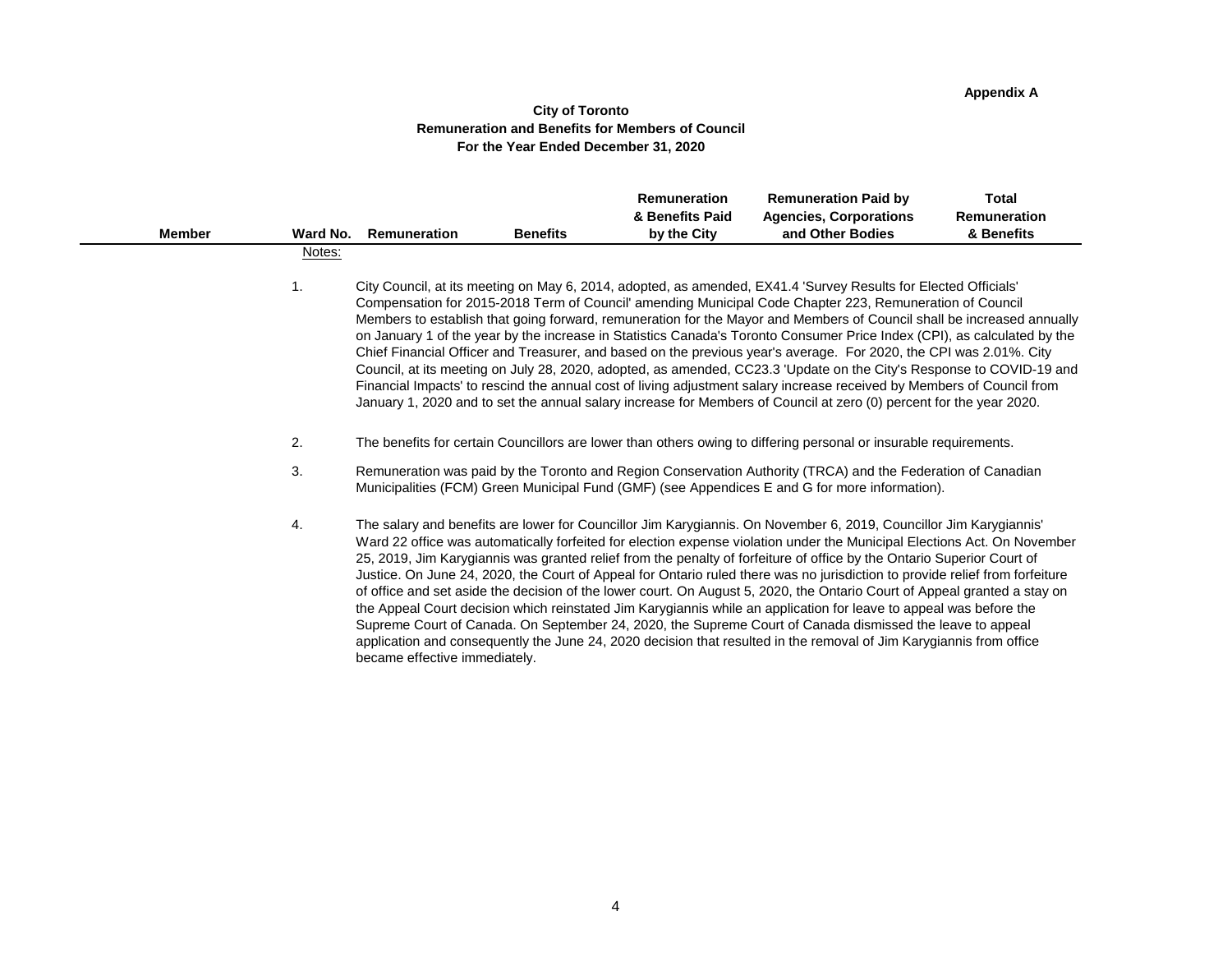| <b>Councillor</b>         | Ward<br>No.    | <b>Staff Salaries</b><br><b>Budget</b><br>Overage | <b>Office</b><br><b>Equipment &amp;</b><br><b>Supplies</b> | Transportation<br>Kilometrage &<br><b>Parking</b> | <b>Communication</b> | <b>Telecom</b><br><b>Services</b> | <b>Constituency</b><br>& Business<br><b>Meetings</b> | <b>Advertising &amp;</b><br><b>Promotion</b> | <b>Professional &amp;</b><br><b>Technical</b><br><b>Services</b> | <b>Office Travel</b><br>(See<br><b>Appendices</b><br>C1 & C3) | <b>City Hall/Civic</b><br><b>Centre Rent &amp;</b><br><b>Constituency</b><br><b>Office Expenses</b> | Other<br><b>Expenses</b> | <b>Donation</b><br><b>Received</b><br>for<br><b>Community</b><br><b>Events</b> | <b>Total</b>  |
|---------------------------|----------------|---------------------------------------------------|------------------------------------------------------------|---------------------------------------------------|----------------------|-----------------------------------|------------------------------------------------------|----------------------------------------------|------------------------------------------------------------------|---------------------------------------------------------------|-----------------------------------------------------------------------------------------------------|--------------------------|--------------------------------------------------------------------------------|---------------|
|                           |                | $\mathfrak{S}$                                    | \$                                                         | $\mathfrak{S}$                                    | $\sqrt[6]{2}$        | $\$\$                             | \$                                                   | $\mathfrak{S}$                               | $\mathfrak{S}$                                                   | $\mathfrak{S}$                                                | $\mathfrak{L}$                                                                                      | $\mathfrak{L}$           | $\mathfrak{S}$                                                                 | $\mathcal{S}$ |
| Ainslie, Paul             | 24             |                                                   | 7,018                                                      |                                                   | 13,490               | 2,666                             | 1,121                                                | 5,478                                        |                                                                  | 71                                                            |                                                                                                     |                          |                                                                                | 29,844        |
| Bailão, Ana               | 9              |                                                   | 182                                                        | 63                                                | 10,588               | 50                                | 137                                                  | 814                                          | 2,096                                                            |                                                               |                                                                                                     |                          |                                                                                | 13,930        |
| Bradford, Brad            | 19             |                                                   | 2,241                                                      | 19                                                | 9,631                |                                   | 3,333                                                | 13,080                                       | 7,937                                                            |                                                               |                                                                                                     |                          |                                                                                | 36,241        |
| Carroll, Shelley          | 17             |                                                   | 1,297                                                      | 147                                               | 16,289               | 782                               | 1,802                                                | 2,730                                        |                                                                  | 350                                                           |                                                                                                     |                          |                                                                                | 23,397        |
| Colle, Mike               | 8              |                                                   | 2,315                                                      | 100                                               | 18,111               | 988                               | 1,930                                                | 8,372                                        |                                                                  |                                                               |                                                                                                     | $\overline{7}$           |                                                                                | 31,823        |
| Crawford, Gary            | 20             |                                                   | 608                                                        | 800                                               | 3,986                | 3,885                             | 78                                                   | 6,859                                        | 5,088                                                            |                                                               |                                                                                                     |                          |                                                                                | 21,304        |
| Cressy, Joe               | 10             |                                                   | 784                                                        | 103                                               | 11,028               | 757                               | 59                                                   |                                              | 300                                                              |                                                               |                                                                                                     |                          |                                                                                | 13,031        |
| Filion, John              | 18             |                                                   | 867                                                        | 665                                               | 16,548               | 402                               | 5,735                                                | 583                                          | 3,731                                                            | 1,299                                                         |                                                                                                     | 200                      |                                                                                | 30,030        |
| Fletcher, Paula           | 14             |                                                   | 2,573                                                      | 214                                               | 14,086               | 755                               | 1,469                                                | 6,275                                        | 5,635                                                            |                                                               |                                                                                                     | 75                       |                                                                                | 31,082        |
| Ford, Michael             |                |                                                   | 852                                                        | 111                                               | 7,293                | 970                               | 738                                                  | 481                                          |                                                                  |                                                               | 9,169                                                                                               |                          |                                                                                | 19,614        |
| Grimes, Mark              | 3              |                                                   | 1,160                                                      | 76                                                | 4,116                | 291                               | 542                                                  | 11,479                                       |                                                                  |                                                               |                                                                                                     | 84                       |                                                                                | 17,748        |
| Holyday, Stephen          | $\overline{2}$ |                                                   |                                                            |                                                   | 9                    | 189                               |                                                      |                                              |                                                                  |                                                               |                                                                                                     |                          |                                                                                | 198           |
| Karygiannis, Jim (Note 6) | 22             |                                                   | 61                                                         |                                                   | 5,280                | 4,963                             | 4,178                                                | 509                                          | 940                                                              |                                                               |                                                                                                     |                          |                                                                                | 15,931        |
| Lai, Cynthia              | 23             |                                                   | 204                                                        | 164                                               | 15,889               | 684                               | 2,695                                                | 204                                          | 7,184                                                            |                                                               |                                                                                                     |                          |                                                                                | 27,024        |
| Layton, Mike              | 11             |                                                   | 973                                                        | 206                                               | 8,272                | 2,667                             | 266                                                  | 538                                          | 1,033                                                            |                                                               |                                                                                                     |                          |                                                                                | 13,955        |
| Matlow, Josh              | 12             | 2,566                                             | 846                                                        | 368                                               | 11,892               | 1,724                             | 338                                                  | 61                                           |                                                                  |                                                               |                                                                                                     |                          |                                                                                | 17,795        |
| McKelvie, Jennifer        | 25             |                                                   | 3,315                                                      | 20                                                | 8,734                | 5,214                             | 292                                                  | 7,291                                        |                                                                  |                                                               | 1,746                                                                                               |                          |                                                                                | 26,612        |
| Minnan-Wong, Denzil       | 16             |                                                   | 2,086                                                      | 219                                               | 1,846                | 242                               | 121                                                  | 701                                          | 137                                                              |                                                               |                                                                                                     |                          |                                                                                | 5,352         |
| Nunziata, Frances         | 5              |                                                   | 631                                                        | 394                                               | 4,113                | 660                               | 547                                                  | 2,514                                        | 488                                                              |                                                               | 390                                                                                                 |                          |                                                                                | 9,737         |
| Pasternak, James          |                |                                                   | 4,213                                                      | 2,872                                             | 24,986               | 1,009                             | 2,910                                                | 7,190                                        | 13                                                               |                                                               | 1,672                                                                                               | 101                      |                                                                                | 44,966        |
| Perks, Gord               |                |                                                   | 597                                                        | 111                                               | 1,551                | 3,432                             |                                                      |                                              |                                                                  |                                                               |                                                                                                     |                          |                                                                                | 5,691         |
| Perruzza, Anthony         |                |                                                   | 5,169                                                      | 592                                               | 6,560                | 3,433                             | 5,799                                                | 2,951                                        |                                                                  |                                                               |                                                                                                     |                          |                                                                                | 24,504        |
| Robinson, Jaye            | 15             |                                                   | 4,685                                                      | 62                                                | 3,091                | 442                               | 28                                                   | 911                                          |                                                                  |                                                               |                                                                                                     |                          |                                                                                | 9,219         |
| Thompson, Michael         | 21             |                                                   | 857                                                        | 3,485                                             | 2,302                | 962                               | 627                                                  | 311                                          | 814                                                              | 820                                                           |                                                                                                     |                          |                                                                                | 10,178        |
| Wong-Tam, Kristyn         | 13             |                                                   | 121                                                        | 29                                                | 5,573                | 7,234                             | 92                                                   | 473                                          | 2,035                                                            |                                                               |                                                                                                     | 1,200                    |                                                                                | 16,757        |
| Vacant Ward 22 (Note 7)   | 22             |                                                   |                                                            |                                                   |                      | 1,068                             |                                                      |                                              |                                                                  |                                                               |                                                                                                     |                          |                                                                                | 1,068         |
|                           |                | 2,566                                             | 43,655                                                     | 10,820                                            | 225,264              | 45,469                            | 34,837                                               | 79,805                                       | 37,431                                                           | 2,540                                                         | 12,977                                                                                              | 1,667                    | $\sim$                                                                         | 497,031       |
|                           |                |                                                   |                                                            |                                                   |                      |                                   |                                                      |                                              | (Note 3)                                                         |                                                               |                                                                                                     | (Note 4)                 | (Note 5)                                                                       |               |

#### Notes:

- 1. In 2020, the annual Constituency Services and Office Budget for each Councillor was \$51,005.00.
- 2. Each Councillor has been provided with a report of expenses charged to their Constituency Services and Office Budget.
- 3. Professional & Technical Services includes web design and maintenance, social media management, graphic design, strategic planning, meeting facilitation services, community engagement, research services, data entry and other professional services.
- 4. Other Expenses include ticket/admission fees, training, honoraria and other charges.
- 5. Community Event Expenses funded by Donations

As per Executive Committee Report 22.6 titled "Report on Issues Arising Out of Operation of Members Code of Conduct and Complaint Protocol", from the Integrity Commissioner, approved by Toronto City Council at its meeting on July 15, 16, and 17, 2008. The report permits Members of Council to accept sponsorships and donations for Council Member-Organized Community Events, but limits such donations to \$10,000 (in cash or in-kind) for all events per year. Donations received in 2020 are as follows:

#### **City of Toronto**

**Councillors' Expenses from the Constituency Services and Office Budget (including use of personal funds for office expenses and Member organized community events funded by donation) For the Year Ended December 31, 2020** 

|                 |          |            | <b>Donations Received</b> |            |                                                                                   |                               |  |
|-----------------|----------|------------|---------------------------|------------|-----------------------------------------------------------------------------------|-------------------------------|--|
| Councillor      | Ward No. | In-Kind    | Cash                      | Total      | <b>Event Sponsored</b>                                                            | Date of Event                 |  |
| <b>McKelvie</b> | 25       | 355<br>344 |                           | 355<br>344 | <b>Haunted Halloween Contest</b><br>Ward 25 for the Holidays: Festive Lights Tour | October 2020<br>December 2020 |  |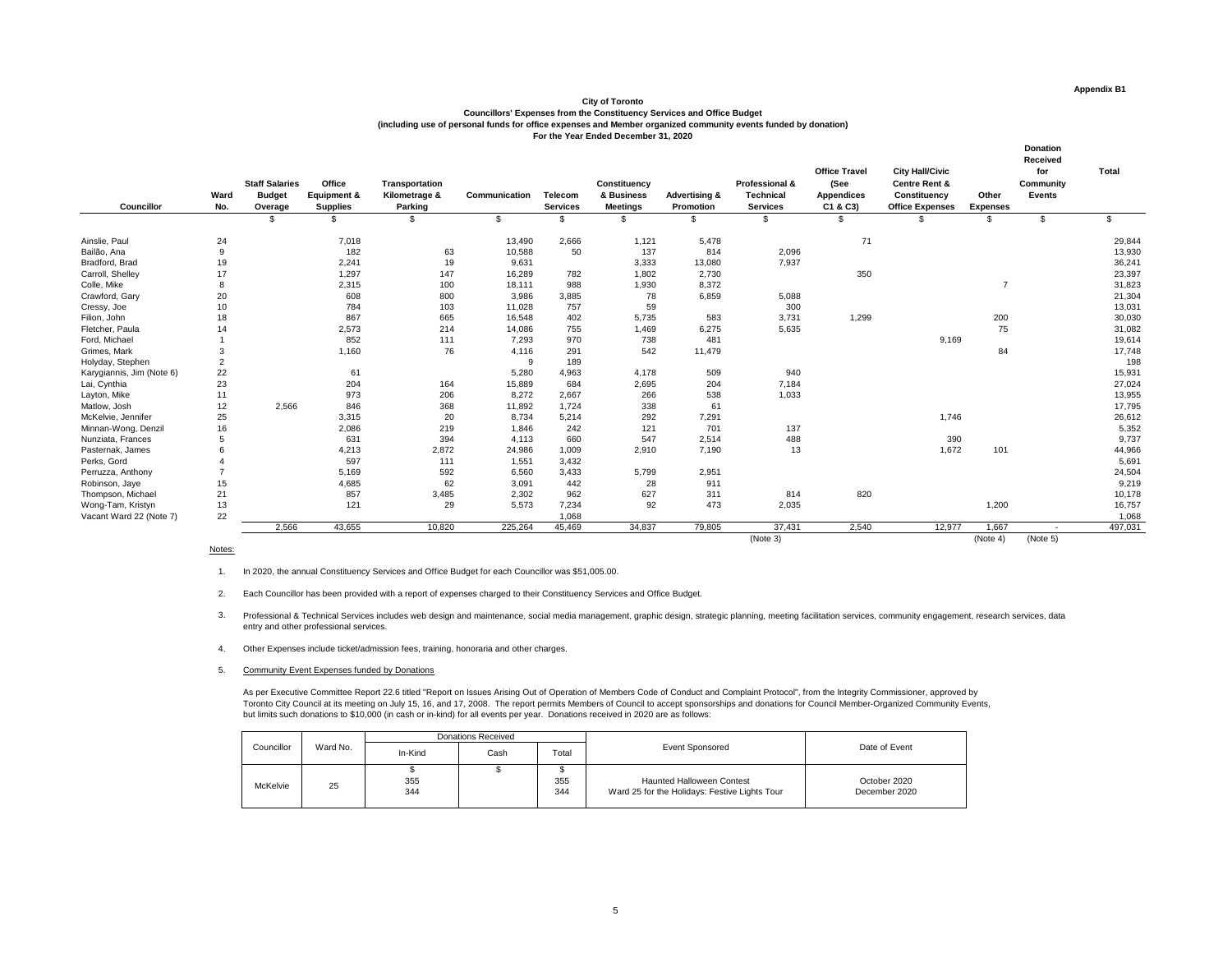## **City of Toronto Councillors' Expenses from the Constituency Services and Office Budget (including use of personal funds for office expenses and Member organized community events funded by donation) For the Year Ended December 31, 2020**

|                   |      |                       |                        |                |               |                 |                     |                          |                           |                               |                                                    |                 | <b>Donation</b><br><b>Received</b> |              |
|-------------------|------|-----------------------|------------------------|----------------|---------------|-----------------|---------------------|--------------------------|---------------------------|-------------------------------|----------------------------------------------------|-----------------|------------------------------------|--------------|
|                   |      | <b>Staff Salaries</b> | <b>Office</b>          | Transportation |               |                 | <b>Constituency</b> |                          | <b>Professional &amp;</b> | <b>Office Travel</b><br>(See  | <b>City Hall/Civic</b><br><b>Centre Rent &amp;</b> |                 | for<br><b>Community</b>            | <b>Total</b> |
| <b>Councillor</b> | Ward | <b>Budget</b>         | <b>Equipment &amp;</b> | Kilometrage &  | Communication | <b>Telecom</b>  | & Business          | <b>Advertising &amp;</b> | <b>Technical</b>          | <b>Appendices</b><br>C1 & C3) | <b>Constituency</b>                                | <b>Other</b>    | <b>Events</b>                      |              |
|                   | No.  | Overage               | <b>Supplies</b>        | <b>Parking</b> |               | <b>Services</b> | <b>Meetings</b>     | <b>Promotion</b>         | <b>Services</b>           |                               | <b>Office Expenses</b>                             | <b>Expenses</b> |                                    |              |

6. On November 6, 2019, Councillor Jim Karygiannis' Ward 22 office was automatically forfeited for election expense violation under the Municipal Elections Act. On November 25, 2019, Jim Karygiannis was granted relief from the penalty of forfeiture of office by the Ontario Superior Court of Justice. On June 24, 2020, the Court of Appeal for Ontario ruled there was no jurisdiction to provide relief from forfeiture of office and set aside the decision of the lower court. On August 5, 2020, the Ontario Court of Appeal granted a stay on the Appeal Court decision which reinstated Jim Karygiannis while an application for leave to appeal was before the Supreme Court of Canada.

On September 24, 2020, the Supreme Court of Canada dismissed the leave to appeal application and consequently the June 24, 2020 decision that resulted in the removal of Jim Karygiannis from office became effective immediately.

7. At its meeting on June 26, 27, 28 and 29, 2018, City Council adopted Report EX35.20, "Council Members Administrative Matters, Policies and Procedures", authorizing the following officials to provide administrative management of a vacant Council Member office, including, but not limited to, purchasing and staffing matters: a. the Deputy Mayor, in the case of a vacancy in the Office of Mayor; and

b. the City Clerk, in the case of a vacancy in the Office of City Councillor.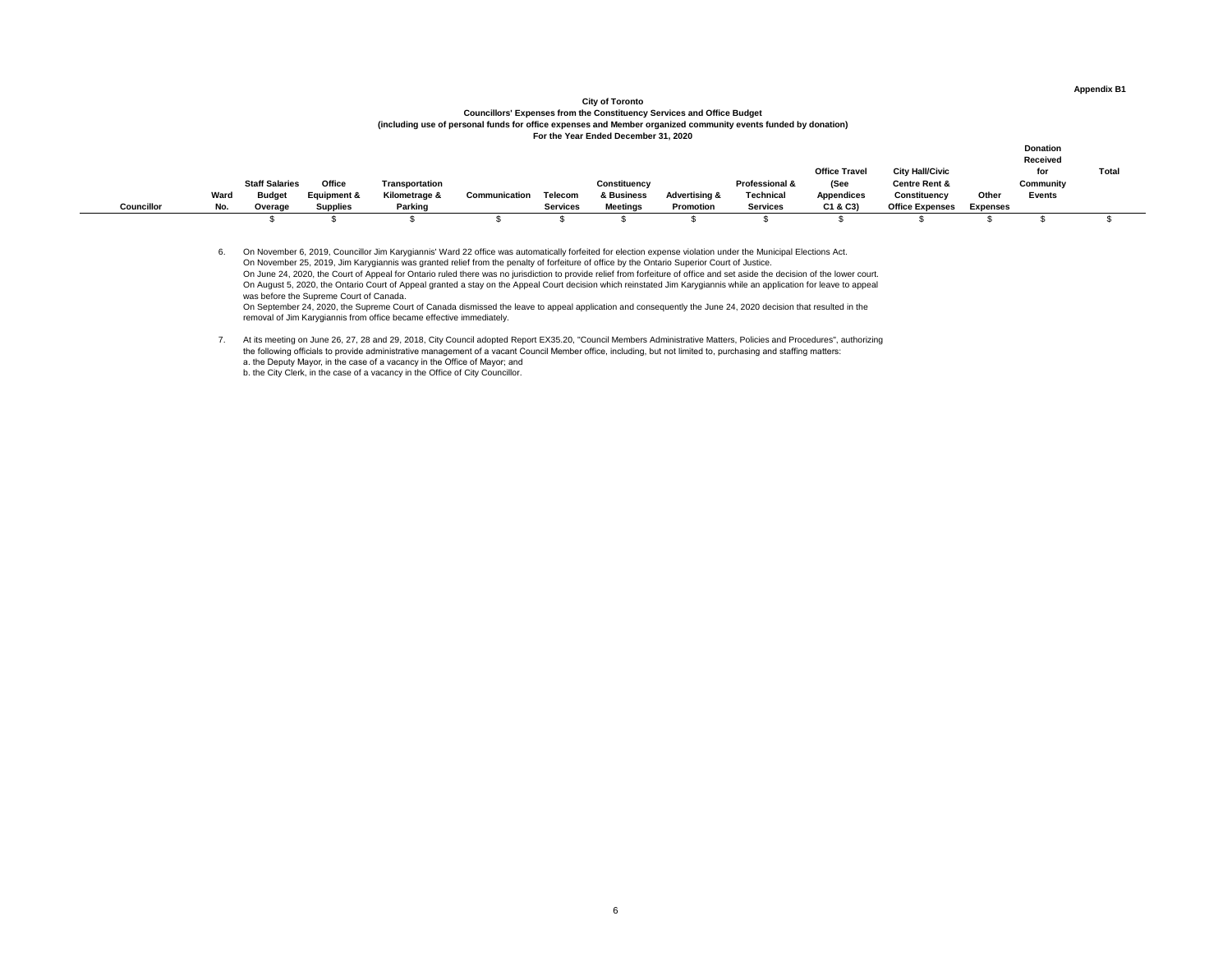# **Appendix B2**

#### **City of Toronto Councillors' Expenses From the Council General Expense Budget For the Year Ended December 31, 2020**

|                            |                |                                                   |                                                        |                                   | <b>General Entitlement for</b>                                   |                                                                                           |                  |                                           |                            |                                                                 |
|----------------------------|----------------|---------------------------------------------------|--------------------------------------------------------|-----------------------------------|------------------------------------------------------------------|-------------------------------------------------------------------------------------------|------------------|-------------------------------------------|----------------------------|-----------------------------------------------------------------|
|                            |                |                                                   | <b>Constituency Office and Other Expenses (Note 2)</b> |                                   |                                                                  |                                                                                           |                  |                                           | <b>Communications with</b> |                                                                 |
|                            |                |                                                   |                                                        |                                   |                                                                  |                                                                                           |                  |                                           | <b>Constituents</b>        |                                                                 |
| <b>Councillor</b>          | Ward No.       | <b>Support</b><br><b>Staff</b><br><b>Salaries</b> | <b>Office Equipment &amp;</b><br><b>Supplies</b>       | <b>Telecom</b><br><b>Services</b> | <b>Professional &amp;</b><br><b>Technical</b><br><b>Services</b> | <b>City Hall/Civic Centre</b><br><b>Rent &amp; Constituency</b><br><b>Office Expenses</b> | <b>Sub-Total</b> | <b>Allocation to</b><br><b>Councillor</b> | <b>Actual Expense</b>      | <b>Total Paid from Council</b><br><b>General Expense Budget</b> |
|                            |                | \$                                                | \$                                                     | $\mathfrak{S}$                    | \$                                                               | $\mathfrak{S}$                                                                            | $\mathfrak{S}$   | $\mathfrak{S}$                            | $\mathfrak{S}$             | \$                                                              |
| Ainslie, Paul              | 24             |                                                   |                                                        | 1,272                             | 133                                                              | 4,164                                                                                     | 5,569            | 11,807                                    | 11,807                     | 17,376                                                          |
| Bailão, Ana                | 9              |                                                   | 295                                                    | 2,871                             |                                                                  | 35,122                                                                                    | 38,288           | 14,421                                    | 14,415                     | 52,703                                                          |
| Bradford, Brad             | 19             |                                                   |                                                        | 3,636                             |                                                                  | 45,024                                                                                    | 48,660           | 13,485                                    | 13,485                     | 62,145                                                          |
| Carroll, Shelley           | 17             |                                                   |                                                        | 5,605                             |                                                                  | 4,800                                                                                     | 10,405           | 15,261                                    | 11,655                     | 22,060                                                          |
| Colle, Mike                | 8              |                                                   |                                                        | 2,356                             |                                                                  | 22,787                                                                                    | 25,143           | 13,576                                    | 13,576                     | 38,719                                                          |
| Crawford, Gary             | 20             |                                                   | 102                                                    | 1,491                             |                                                                  | 4,332                                                                                     | 5,925            | 12,850                                    | 12,676                     | 18,601                                                          |
| Cressy, Joe                | 10             | 75,451                                            |                                                        | 712                               | 218                                                              |                                                                                           | 76,381           | 29,081                                    | 29,081                     | 105,462                                                         |
| Filion, John               | 18             |                                                   |                                                        | 1,502                             |                                                                  | 4,800                                                                                     | 6,302            | 15,377                                    | 6,579                      | 12,881                                                          |
| Fletcher, Paula            | 14             |                                                   |                                                        | 2,160                             |                                                                  | 2,712                                                                                     | 4,872            | 13,277                                    | 13,277                     | 18,149                                                          |
| Ford, Michael              |                |                                                   |                                                        | 1,953                             |                                                                  | 30,382                                                                                    | 32,335           | 10,723                                    | 10,723                     | 43,058                                                          |
| Grimes, Mark               | 3              |                                                   |                                                        | 528                               | 57                                                               | 2,640                                                                                     | 3,225            | 18,827                                    | 18,827                     | 22,052                                                          |
| Holyday, Stephen           | $\overline{2}$ |                                                   |                                                        | 362                               |                                                                  | 1,548                                                                                     | 1,910            | 14,328                                    | 11,681                     | 13,591                                                          |
| Karygiannis, Jim (Note 7)  | 22             |                                                   |                                                        | 1,254                             |                                                                  | 12,015                                                                                    | 13,269           | 11,558                                    |                            | 13,269                                                          |
| Lai, Cynthia               | 23             |                                                   | 8                                                      | 1,069                             |                                                                  | 32,233                                                                                    | 33,310           | 8,561                                     | 8,530                      | 41,840                                                          |
| Layton, Mike               | 11             |                                                   |                                                        | 1,548                             |                                                                  |                                                                                           | 1,548            | 18,250                                    | 18,250                     | 19,798                                                          |
| Matlow, Josh               | 12             |                                                   |                                                        | 1,374                             |                                                                  | 15,498                                                                                    | 16,872           | 18,870                                    | 18,870                     | 35,742                                                          |
| McKelvie, Jennifer         | 25             |                                                   | 15                                                     | 4,762                             |                                                                  | 35,440                                                                                    | 40,217           | 9,141                                     | 9,141                      | 49,358                                                          |
| Minnan-Wong, Denzil        | 16             |                                                   |                                                        | 1,052                             |                                                                  |                                                                                           | 1,052            | 13,241                                    | 12,804                     | 13,856                                                          |
| Nunziata, Frances          | 5              |                                                   |                                                        | 901                               | 64                                                               | 25,572                                                                                    | 26,537           | 13,180                                    | 13,027                     | 39,564                                                          |
| Pasternak, James           | 6              |                                                   | 214                                                    | 8,552                             | 1,346                                                            | 33,143                                                                                    | 43,255           | 12,525                                    | 12,525                     | 55,780                                                          |
| Perks, Gord                |                |                                                   |                                                        | 2,567                             |                                                                  | 425                                                                                       | 2,992            | 15,050                                    | 7,787                      | 10,779                                                          |
| Perruzza, Anthony          | $\overline{7}$ |                                                   | 249                                                    | 6,506                             |                                                                  | 33,567                                                                                    | 40,322           | 10,593                                    | 10,593                     | 50,915                                                          |
| Robinson, Jaye             | 15             |                                                   |                                                        | 1,040                             |                                                                  |                                                                                           | 1,040            | 12,326                                    | 665                        | 1,705                                                           |
| Thompson, Michael          | 21             |                                                   |                                                        | 1,019                             |                                                                  | 2,352                                                                                     | 3,371            | 11,724                                    |                            | 3,371                                                           |
| Wong-Tam, Kristyn          | 13             |                                                   |                                                        | 1,191                             | 757                                                              |                                                                                           | 1,948            | 24,964                                    | 24,964                     | 26,912                                                          |
| Vacant Ward 22 (Note 7, 8) | 22             |                                                   |                                                        | 472                               |                                                                  | 6,747                                                                                     | 7,219            |                                           |                            | 7,219                                                           |
| Total                      |                | 75,451                                            | 883                                                    | 57,755                            | 2,575                                                            | 355,303                                                                                   | 491,967          | 362,996                                   | 304,938                    | 796,905                                                         |
|                            |                | (Note 3)                                          |                                                        |                                   | (Note 4)                                                         | (Note 5)                                                                                  |                  | (Note 6)                                  |                            |                                                                 |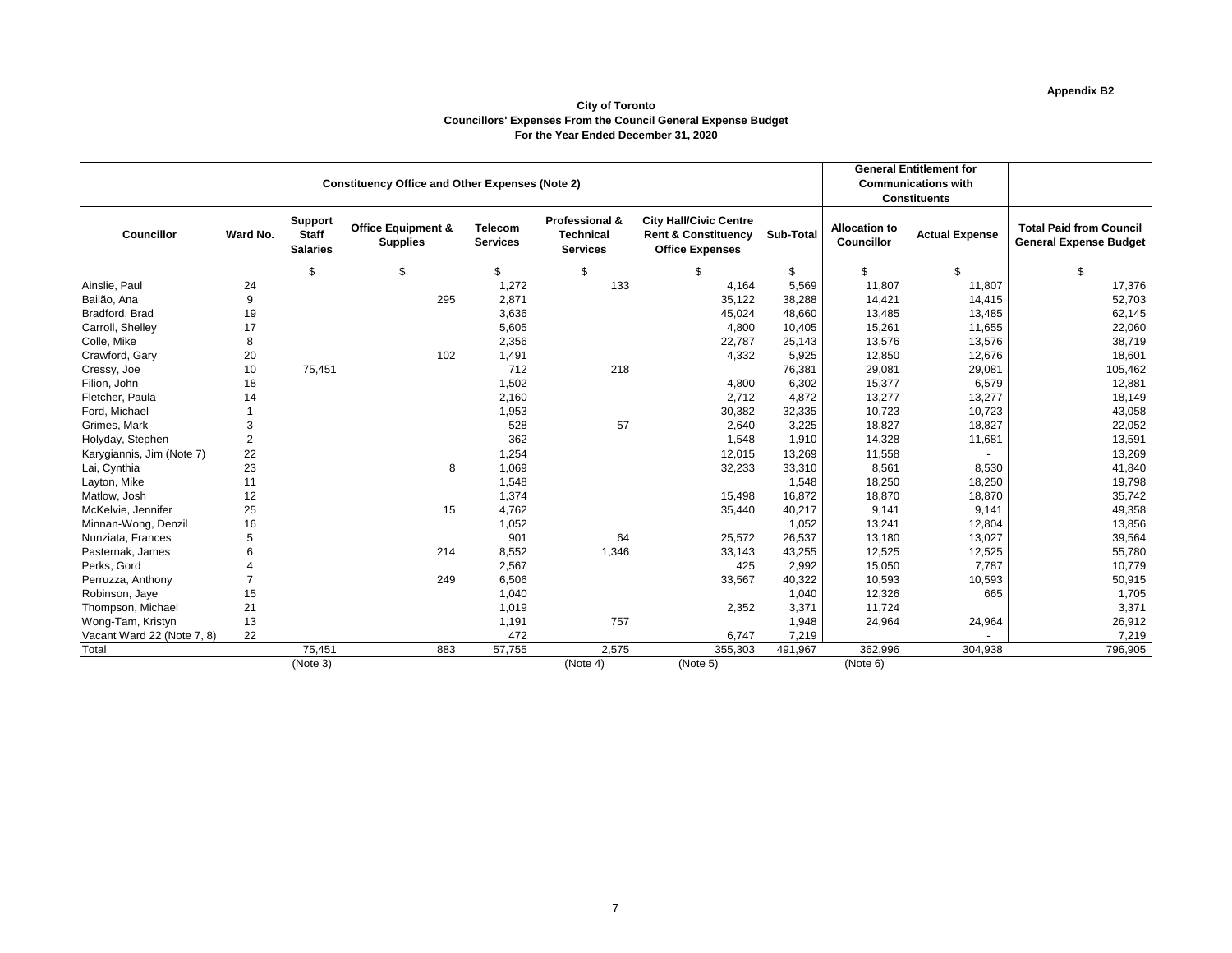#### **Appendix B2**

#### **City of Toronto Councillors' Expenses From the Council General Expense Budget For the Year Ended December 31, 2020**

#### Notes:

- 1. Each Councillor has been provided with reports of expenses charged to the Council General Expense Budget.
- 2. The budget for Constituency and Other Expenses paid from the Council General Expense Budget is governed by the Constituency Services and Office Budget Policy approved by City Council at its meeting on July 11, 12 and 13, 2012 and the Parameters for Councillor Constituency Offices approved by City Council at its meeting on October 30, 31 and November 1, 2012.
- 3. Executive Committee Report EX42.1, titled "2010 Operating Budget", adopted by City Council on April 15, 2010, providing one additional staff member at the constituency assistant level for any ward which exceeds the median by more than 50 percent in both population and households, to be funded through the Council General Expense Budget.
- 4. City Council at its meeting on January 29 and 30, 2014, adopted Report EX37.1, "Resources Available/Allocated to Councillors", allocating each Councillor \$1,000 per year for expenses related to the meeting of the Accessibility for Ontarians with Disabilities Act (AODA) accessibility requirements for Councillor events or meetings paid from the Council General Expense Budget. The entitlement was amended by City Council at its meeting on March 10, 2015, report EX3.4 "2015 Capital and Operating Budget", so that the use of the \$44.0 thousand fund be based on a first-come first-serve basis with no limit per Councillor. The entitlement was amended by City Council at its meeting on February 15 and 16, 2017, report EX22.2, "2017 Capital and Operating Budgets" to \$10.0 thousand.
- 5. City Council Report EX2.5ab, adopted by City Council on March 7, 2019, approved amending the Parameters for Councillor Constituency Offices Policy to set the annual constituency office rent budget per Councillor at the range of market rents per ward in 2019 as outlined in Attachment 1 to the supplementary report. The Parameters include an annual inflationary adjustment to the lease entitlement. The constituency office rent budget per ward was adjusted by the 2020 CPI rate of 2.01%.
- 6. As per Appendix 1 of the Constituency Services and Office Budget Policy, titled "Resources Available/Allocated to Councillors", approved by City Council at its meeting on July 11, 12 and 13, 2012, and December 4, 5 and 13, 2018, each Councillor is entitled to an amount equivalent to the cost of production and postage or delivery by other means of one newsletter to all households within the ward, based on the 2011 census information, and at a rate not to exceed the current Canada Post standard Admail rate, paid from the Council General Expense Budget. For 2020, the Admail standard rate per item was \$0.114 and the production price per item \$0.16554. The number of households is updated with planning information on completed developments.
- 7. On November 6, 2019, Councillor Jim Karygiannis' Ward 22 office was automatically forfeited for election expense violation under the Municipal Elections Act. On November 25, 2019, Jim Karygiannis was granted relief from the penalty of forfeiture of office by the Ontario Superior Court of Justice. On June 24, 2020, the Court of Appeal for Ontario ruled there was no jurisdiction to provide relief from forfeiture of office and set aside the decision of the lower court. On August 5, 2020, the Ontario Court of Appeal granted a stay on the Appeal Court decision which reinstated Jim Karygiannis while an application for leave to appeal was before the Supreme Court of Canada.

On September 24, 2020, the Supreme Court of Canada dismissed the leave to appeal application and consequently the June 24, 2020 decision that resulted in the removal of Jim Karygiannis from office became effective immediately.

- 8. At its meeting on June 26, 27, 28 and 29, 2018, City Council adopted Report EX35.20, "Council Members Administrative Matters, Policies and Procedures", authorizing the following officials to provide administrative management of a vacant Council Member office, including, but not limited to, purchasing and staffing matters: a. the Deputy Mayor, in the case of a vacancy in the Office of Mayor; and b. the City Clerk, in the case of a vacancy in the Office of City Councillor.
- 9. Does not include legal fees. At its meeting on June 10, 11, 12 and 13, 2014, City Council adopted, as amended, EX42.2, amending the Constituency Services and Office Budget Policy so that eligible legal fees would include fees related to: investigations or reviews by the Integrity Commissioner, Lobbyist Registrar, Ombudsman or Auditor General under Part V of the City of Toronto Act, 2006; investigations conducted by the Toronto Police Service related to Councillors' duties and responsibilities, excluding criminal investigations; access requests for Councillor records; and other legal fees so that all future legal fees are paid out of the Council General Expense Budget. Legal fees related to complaints or investigations under Part V totalled \$24,732.
- 10. The Council General Expense Budget also pays for standard office supplies and health and safety requirements, which are not allocated to specific Members of Council.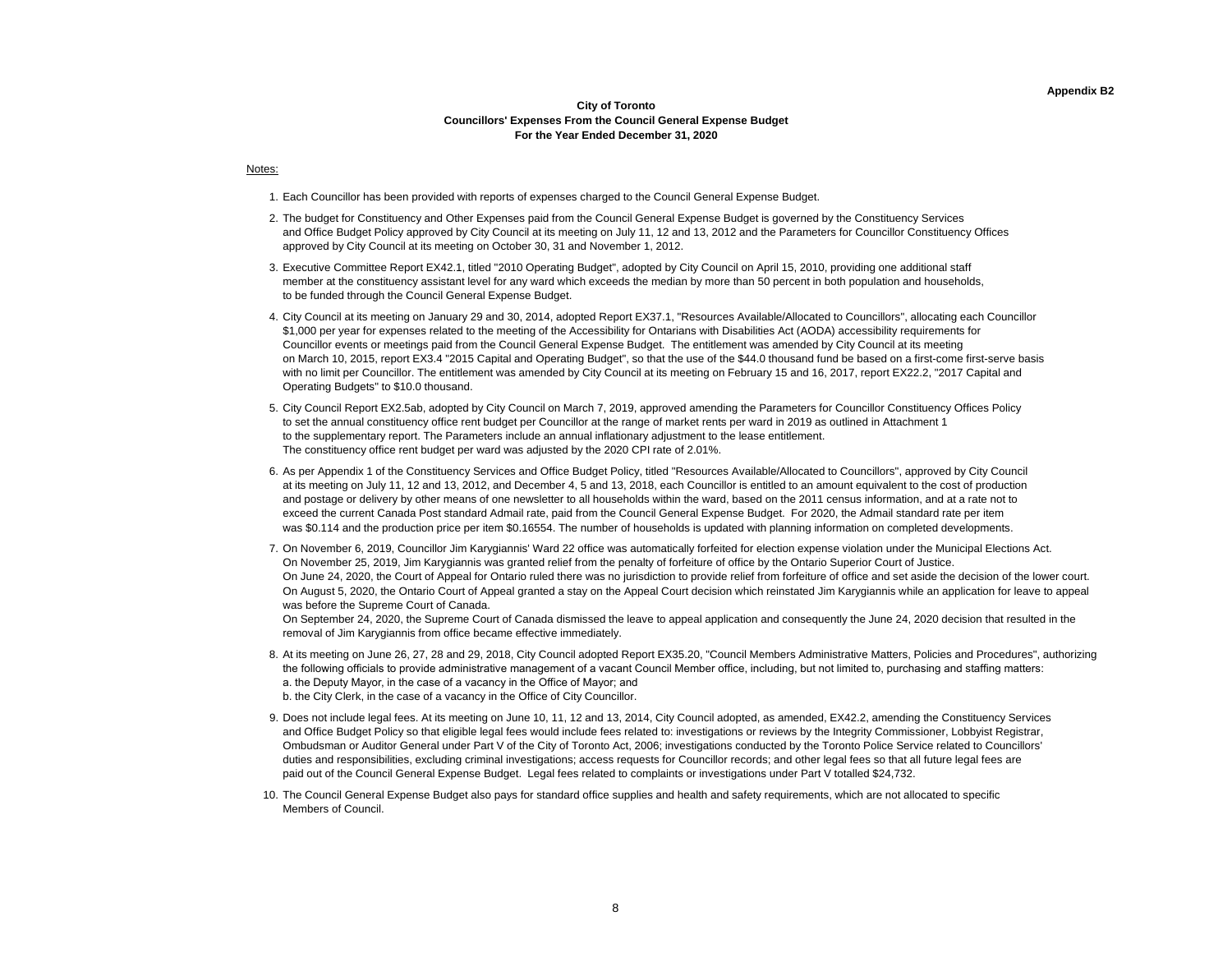|                | <b>Ward</b> | <b>Name of Conference/Event</b>                                                                                                                                                                       |                              |                                                |                |
|----------------|-------------|-------------------------------------------------------------------------------------------------------------------------------------------------------------------------------------------------------|------------------------------|------------------------------------------------|----------------|
| <b>Member</b>  | No.         | (Location/date)                                                                                                                                                                                       | <b>Purpose of Attendance</b> | <b>Source</b>                                  | Total (\$)     |
| Ainslie, Paul  | 24          | Federation of Canadian Municipalities (FCM)<br><b>Board of Directors Meeting</b><br>Saint-Hyacinthe, Quebec<br>March 1 - 5, 2020                                                                      | <b>FCM Business</b>          | <b>Council Business Travel</b>                 | 1,844          |
|                |             | Federation of Canadian Municipalities (FCM)<br>Annual Conference and Trade Show<br>Toronto, Ontario<br>June 4 - 7, 2020<br><b>Conference Cancelled</b><br>Registration Fee and Accommodation refunded | <b>FCM Annual Conference</b> | <b>Council Business Travel</b>                 |                |
|                |             | Federation of Canadian Municipalities (FCM)<br>Virtual Sustainable Communities Conference<br>October 20 - 22, 2020                                                                                    | <b>FCM Business</b>          | <b>Constituency Services and Office Budget</b> | 71             |
|                |             |                                                                                                                                                                                                       |                              |                                                | 1,915          |
| Bailão, Ana    | 9           | Federation of Canadian Municipalities (FCM)<br><b>Board of Directors Meeting</b><br>Saint-Hyacinthe, Quebec<br>March 3 - 5, 2020                                                                      | <b>FCM Business</b>          | <b>Council Business Travel</b>                 | 1,667<br>1,667 |
| Bradford, Brad | 19          | Federation of Canadian Municipalities (FCM)<br><b>Board of Directors Meeting</b><br>Saint-Hyacinthe, Quebec<br>March 2 - 5, 2020                                                                      | <b>FCM Business</b>          | <b>Council Business Travel</b>                 | 1,930          |
|                |             | Federation of Canadian Municipalities (FCM)<br>Annual Conference and Trade Show<br>Toronto, Ontario<br>June 4 - 7, 2020<br>Conference cancelled<br><b>Registration Fee refunded</b>                   | <b>FCM Annual Conference</b> | <b>Council Business Travel</b>                 |                |
|                |             |                                                                                                                                                                                                       |                              |                                                | 1,930          |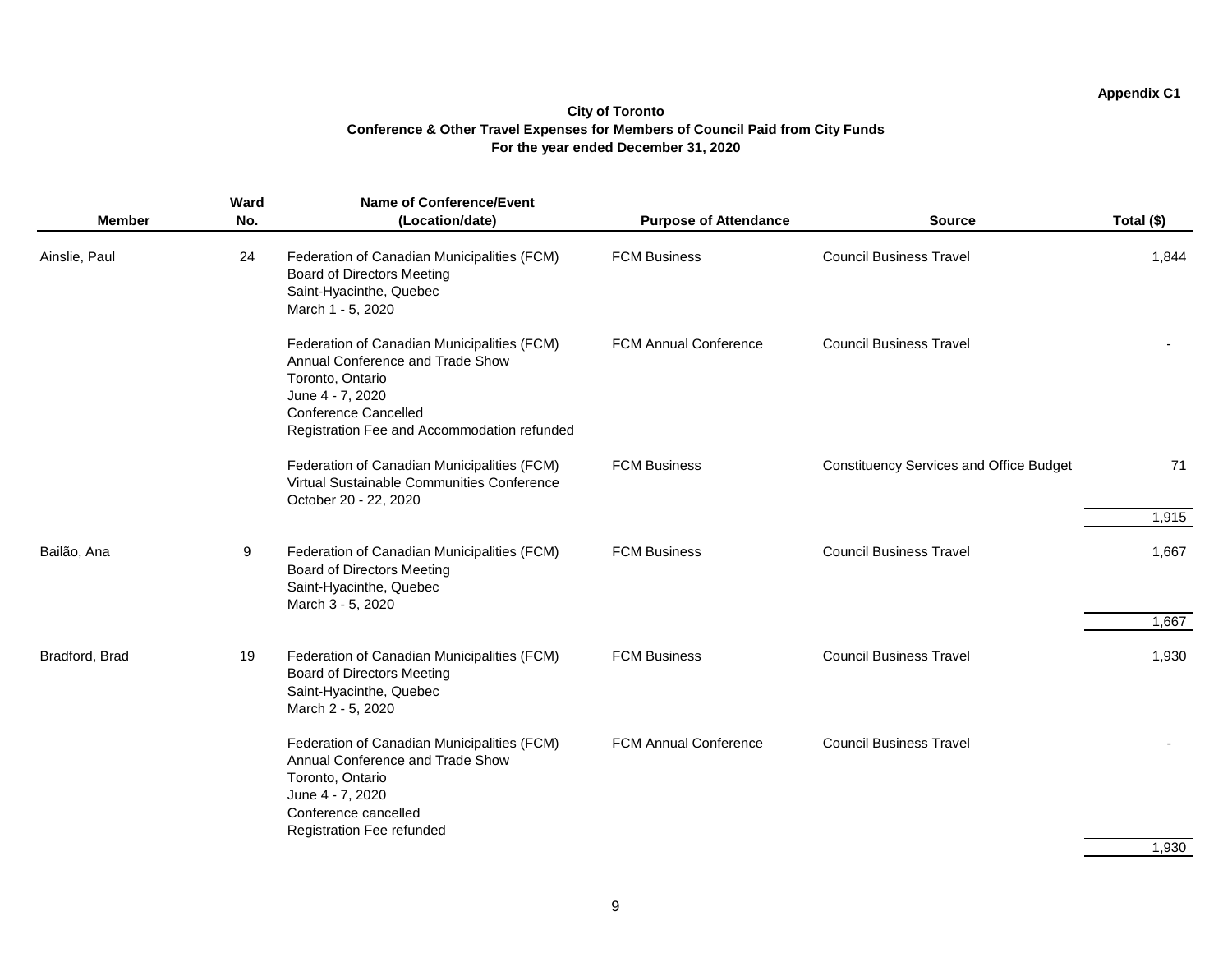| <b>Member</b>    | Ward<br>No. | <b>Name of Conference/Event</b><br>(Location/date)                                                                                                                                                       | <b>Purpose of Attendance</b>                      | <b>Source</b>                                  | Total (\$) |
|------------------|-------------|----------------------------------------------------------------------------------------------------------------------------------------------------------------------------------------------------------|---------------------------------------------------|------------------------------------------------|------------|
| Carroll, Shelley | 17          | Federation of Canadian Municipalities (FCM)<br>Annual Conference and Trade Show<br>Toronto, Ontario<br>June 4 - 7, 2020<br><b>Conference Cancelled</b><br><b>Registration Fee refunded</b>               | <b>FCM Annual Conference</b>                      | <b>Council Business Travel</b>                 |            |
|                  |             | Association of Municipalities of Ontario (AMO)<br><b>Annual Conference</b><br>Ottawa, Ontario<br>August 16 - 19, 2020<br><b>Conference Cancelled</b><br>Registration Fee refunded; Airfare credit issued | Intergovernmental                                 | <b>Constituency Services and Office Budget</b> | 350        |
|                  |             |                                                                                                                                                                                                          |                                                   |                                                | 350        |
| Cressy, Joe      | 10          | Federation of Canadian Municipalities (FCM)<br>Annual Conference and Trade Show<br>Toronto, Ontario<br>June 4 - 7, 2020<br><b>Conference Cancelled</b><br><b>Registration Fee refunded</b>               | <b>FCM Annual Conference</b>                      | <b>Council Business Travel</b>                 |            |
|                  |             |                                                                                                                                                                                                          |                                                   |                                                |            |
| Filion, John     | 18          | Folk Alliance International Annual Conference<br>New Orleans, Louisiana, USA<br>January 23 - 24, 2020                                                                                                    | To make a presentation<br>on Creative Placemaking | <b>Constituency Services and Office Budget</b> | 1,299      |
|                  |             |                                                                                                                                                                                                          |                                                   |                                                | 1,299      |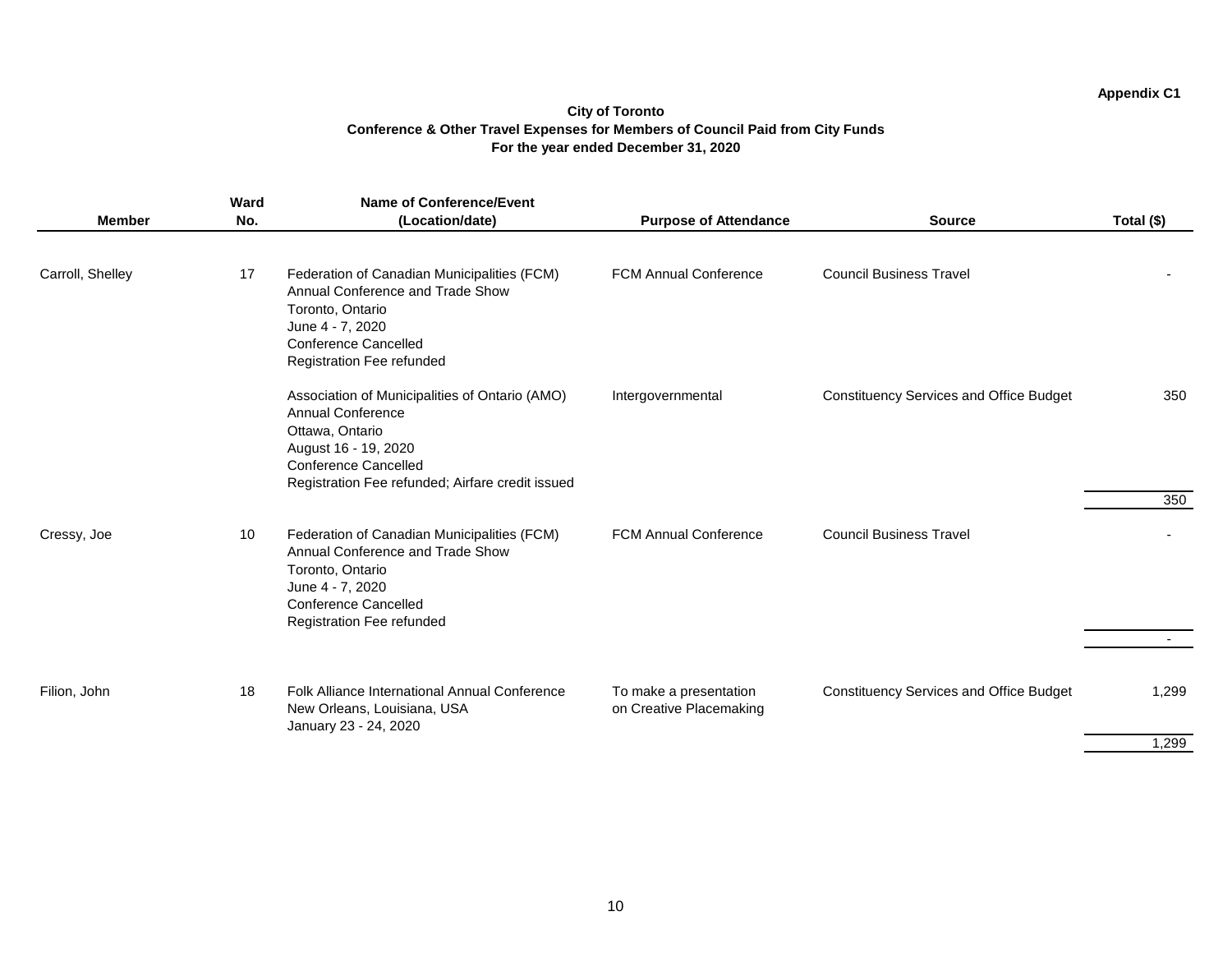| <b>Member</b>     | Ward<br>No.    | <b>Name of Conference/Event</b><br>(Location/date)                                                                                                                                         | <b>Purpose of Attendance</b> | <b>Source</b>                  | Total (\$) |
|-------------------|----------------|--------------------------------------------------------------------------------------------------------------------------------------------------------------------------------------------|------------------------------|--------------------------------|------------|
| Lai, Cynthia      | 23             | Federation of Canadian Municipalities (FCM)<br><b>Board of Directors Meeting</b><br>Saint-Hyacinthe, Quebec<br>March 3 - 5, 2020                                                           | <b>FCM Business</b>          | <b>Council Business Travel</b> | 1,430      |
|                   |                | Federation of Canadian Municipalities (FCM)<br>Annual Conference and Trade Show<br>Toronto, Ontario<br>June 4 - 7, 2020<br><b>Conference Cancelled</b><br><b>Registration Fee refunded</b> | <b>FCM Annual Conference</b> | <b>Council Business Travel</b> | 1,430      |
| Layton, Mike      | 11             | Federation of Canadian Municipalities (FCM)<br>Annual Conference and Trade Show<br>Toronto, Ontario<br>June 4 - 7, 2020<br><b>Conference Cancelled</b><br>Registration Fee refunded        | <b>FCM Annual Conference</b> | <b>Council Business Travel</b> |            |
| Perruzza, Anthony | $\overline{7}$ | Federation of Canadian Municipalities (FCM)<br><b>Board of Directors Meeting</b><br>Saint-Hyacinthe, Quebec<br>March 3 - 5, 2020                                                           | <b>FCM Business</b>          | <b>Council Business Travel</b> | 1,624      |
|                   |                |                                                                                                                                                                                            |                              |                                | 1,624      |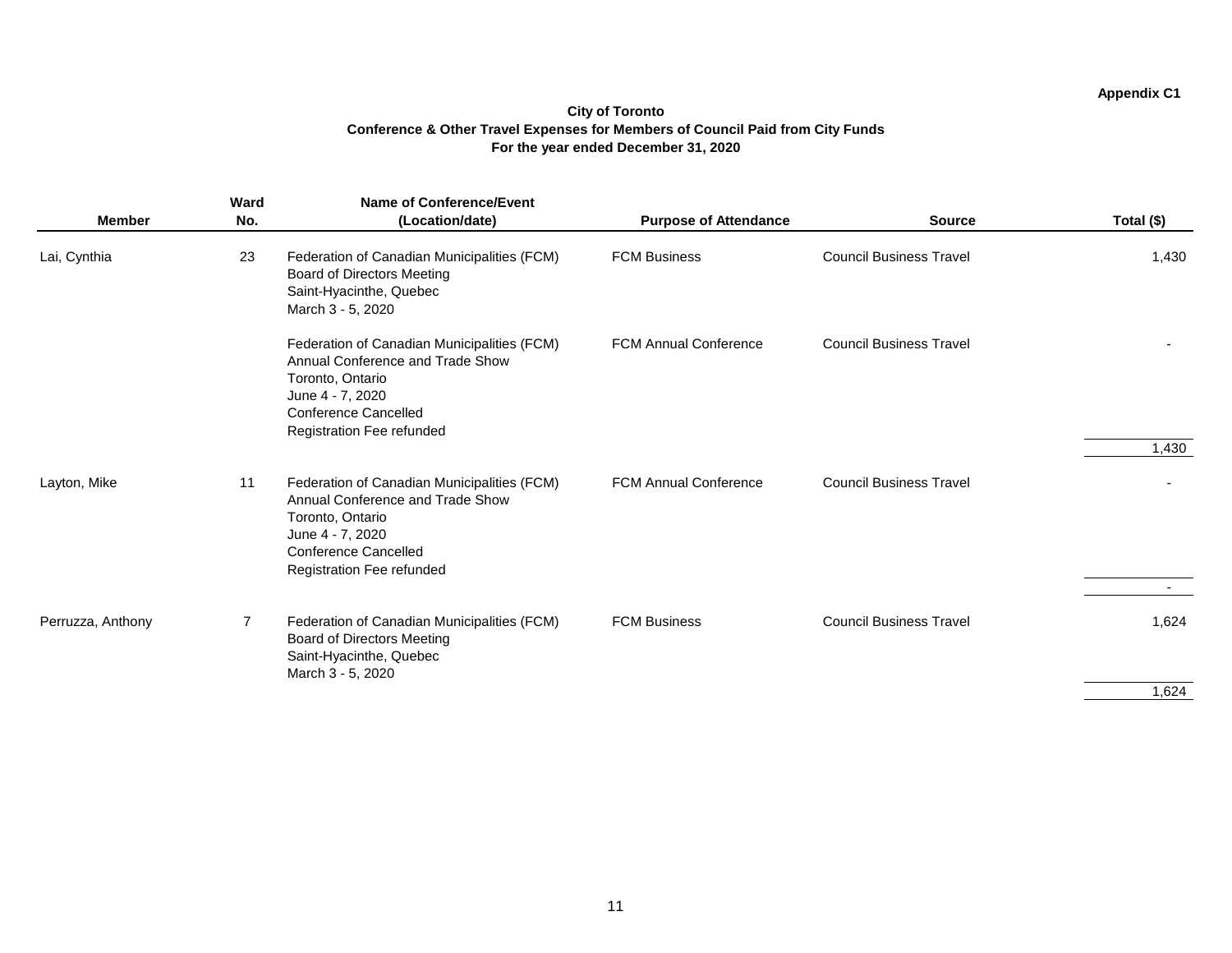$\sim$ 

|                   | <b>Ward</b> | <b>Name of Conference/Event</b>                                                                                                                                                     |                                                  |                                                        |            |
|-------------------|-------------|-------------------------------------------------------------------------------------------------------------------------------------------------------------------------------------|--------------------------------------------------|--------------------------------------------------------|------------|
| <b>Member</b>     | No.         | (Location/date)                                                                                                                                                                     | <b>Purpose of Attendance</b>                     | <b>Source</b>                                          | Total (\$) |
| Thompson, Michael | 21          | Meetings with Quicken Loans/Rock Ventures &<br>Mayor Mike Duggan<br>Detroit, Michigan, USA<br>February 4, 2020                                                                      | To discuss economic<br>development opportunities | <b>Constituency Services and Office Budget</b>         | 820        |
|                   |             | Meetings with Canadian business leaders and<br>various entities<br>London, England and Dublin, Ireland<br>March 10 - 13, 2020                                                       | To discuss economic<br>development opportunities | <b>City Division</b><br>Economic Development & Culture | 1,711      |
|                   |             |                                                                                                                                                                                     |                                                  |                                                        | 2,531      |
| Wong-Tam, Kristyn | 13          | Federation of Canadian Municipalities (FCM)<br>Annual Conference and Trade Show<br>Toronto, Ontario<br>June 4 - 7, 2020<br><b>Conference Cancelled</b><br>Registration Fee refunded | <b>FCM Annual Conference</b>                     | <b>Council Business Travel</b>                         |            |
|                   |             |                                                                                                                                                                                     |                                                  |                                                        |            |
| Tory, John        | Mayor       | Federation of Canadian Municipalities (FCM)<br><b>Big City Mayors' Caucus</b><br>Ottawa, Ontario<br>February 4 - 6, 2020                                                            | Intergovernmental                                | <b>Council Business Travel</b>                         | 1,055      |
|                   |             | Meetings with Canadian business leaders and<br>various entities<br>London, England and Dublin, Ireland<br>March 10 - 13, 2020                                                       | To discuss economic<br>development opportunities | <b>City Division</b><br>Economic Development & Culture | 2,473      |
|                   |             |                                                                                                                                                                                     |                                                  |                                                        | 3,528      |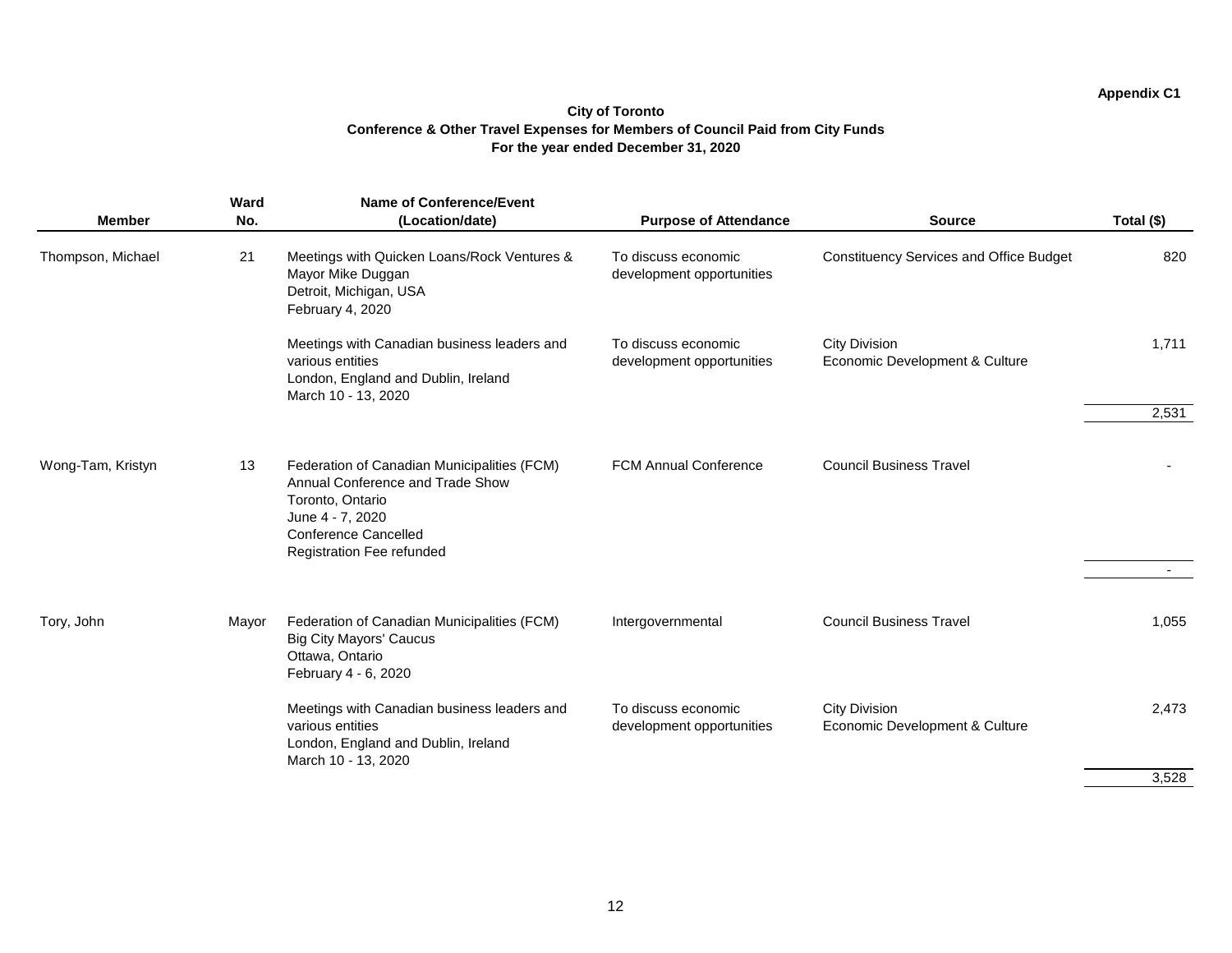#### **City of Toronto Conference & Other Travel Expenses for Members of Council Paid from City Funds For the year ended December 31, 2020**

|               | Ward | <b>Name of Conference/Event</b> |                              |                                                |                          |
|---------------|------|---------------------------------|------------------------------|------------------------------------------------|--------------------------|
| <b>Member</b> | No.  | (Location/date)                 | <b>Purpose of Attendance</b> | <b>Source</b>                                  | Total (\$)               |
|               |      |                                 |                              |                                                |                          |
|               |      |                                 |                              | <b>Summary of Expenses</b>                     | Total                    |
|               |      |                                 |                              |                                                | \$                       |
|               |      |                                 |                              |                                                |                          |
|               |      |                                 |                              | <b>Council Business Travel Budget</b>          | 9,550                    |
|               |      |                                 |                              | <b>Constituency Services and Office Budget</b> | 2,540                    |
|               |      |                                 |                              | <b>Mayor's Office Budget</b>                   | $\overline{\phantom{0}}$ |
|               |      |                                 |                              | <b>City Divisions</b>                          | 4,183                    |
|               |      |                                 |                              | <b>Agencies and Corporations</b>               |                          |
|               |      |                                 |                              | <b>GRAND TOTAL</b>                             | 16,273                   |
|               |      |                                 |                              |                                                |                          |

#### Notes:

- 1 Business travel and conferences for Members of Council are subject to the Constituency Services and Office Budget Policy approved by Council at its meeting on July 11, 12 and 13, 2012 (EX21.9), unless otherwise specified.
- 2 Councillors Paul Ainslie, Ana Bailão, Brad Bradford, Mike Colle, Cynthia Lai, and Anthony Perruzza were Board or Committee Members of FCM.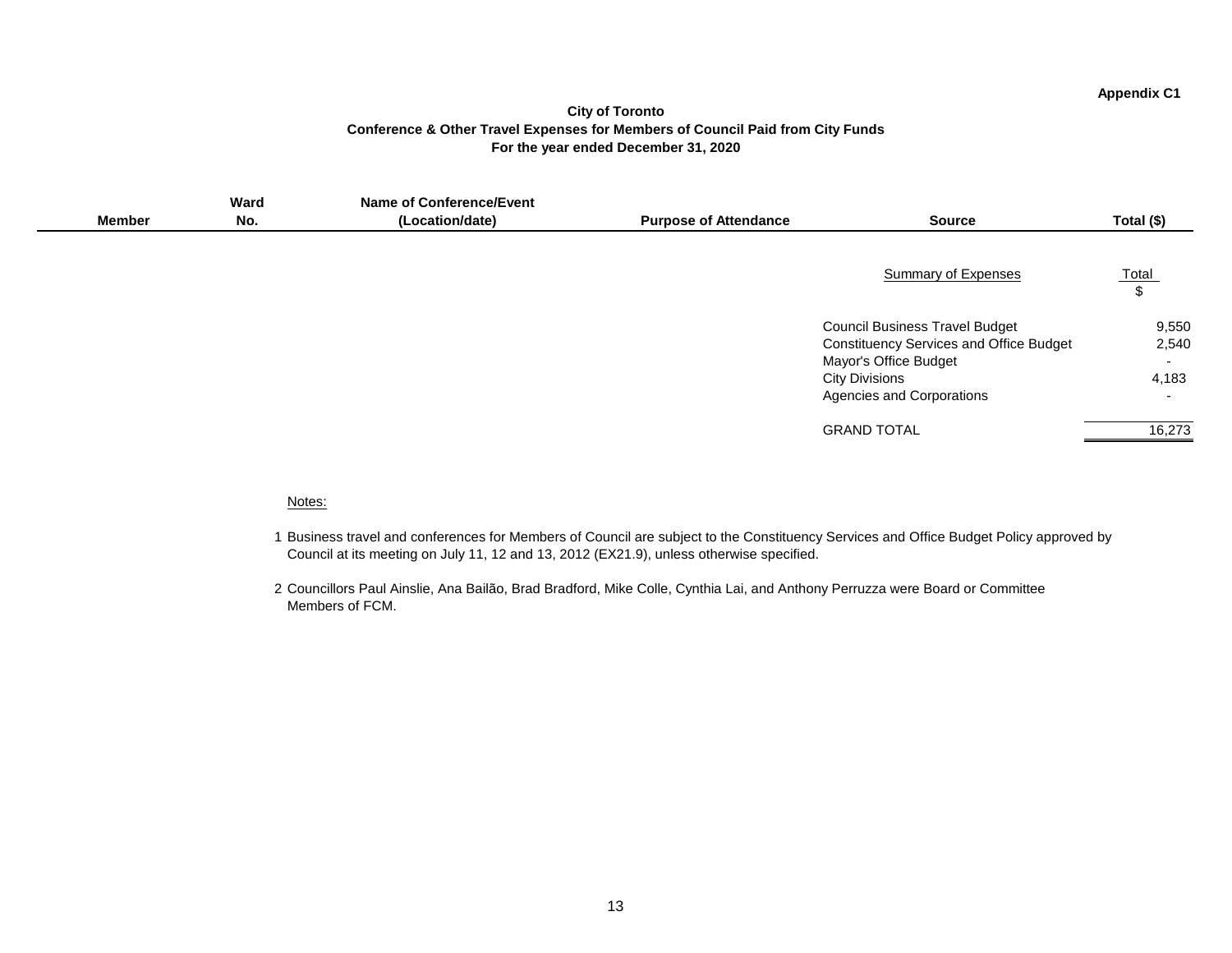#### **City of Toronto Conference & Other Travel Expenses for Members of Council Paid from Non-City Funds For the year ended December 31, 2020**

| <b>Councillor</b>         | Ward<br>No. | <b>Name of Conference/Event</b><br>(Location/date)                             | <b>Purpose of Attendance</b>    | <b>Source</b>                                                                                              | <b>Total</b>            |
|---------------------------|-------------|--------------------------------------------------------------------------------|---------------------------------|------------------------------------------------------------------------------------------------------------|-------------------------|
|                           |             |                                                                                |                                 |                                                                                                            | D.                      |
| Karygiannis, Jim (Note 3) | 22          | Pro Artsakh Forum<br>Stepanakert, Republic of Artsakh<br>October 10 - 14, 2019 | To attend the Pro Artsakh Forum | Other External Bodies (Non-Affiliated) - (See Note 2)<br><b>Republic of Artsakh</b>                        | 2,545                   |
|                           |             |                                                                                |                                 |                                                                                                            | 2,545                   |
|                           |             |                                                                                |                                 |                                                                                                            |                         |
|                           |             |                                                                                |                                 |                                                                                                            |                         |
|                           |             |                                                                                |                                 | <b>GRAND TOTAL</b>                                                                                         | 2,545                   |
|                           |             |                                                                                |                                 |                                                                                                            |                         |
|                           |             |                                                                                |                                 | <b>Summary of Source</b>                                                                                   | $rac{\text{Total}}{\$}$ |
|                           |             |                                                                                |                                 |                                                                                                            |                         |
|                           |             |                                                                                |                                 | Other External Bodies (Affiliated) - (See Note 1)<br>Other External Bodies (Non-Affiliated) - (See Note 2) | 2,545                   |
|                           |             |                                                                                |                                 |                                                                                                            |                         |
|                           |             |                                                                                |                                 | <b>GRAND TOTAL</b>                                                                                         | 2,545                   |

#### Notes:

- 1. Other external bodies (affiliated) are external organizations that the City of Toronto has appointees to their board, and they have reported actual expenses for Council appointees which are included in the summary of expenses in Attachment 1.
- 2. Other external bodies (non-affiliated) do not have Council appointees on their board. The amounts provided were reported to the Integrity Commissioner as per the Code of Conduct for Members of Council, and are not included in the summary of expenses in Attachment 1.
- 3. Travel Declaration submitted by Jim Karygiannis to the Integrity Commissioner on November 28, 2019 contained reporting errors and was missing supporting documentation. The Integrity Commissioner requested Jim Karygiannis to make corrections and supply missing documentation. The Integrity Commissioner was unable to approve the report as corrections and supporting documentation were not submitted. Additional details can be found on the Integrity Commissioner's webpage https://www.toronto.ca/city-government/accountability-operations-customer-service/accountability-officers/integrity-commissioner/reports/gift-disclosure-for-members-ofcouncil/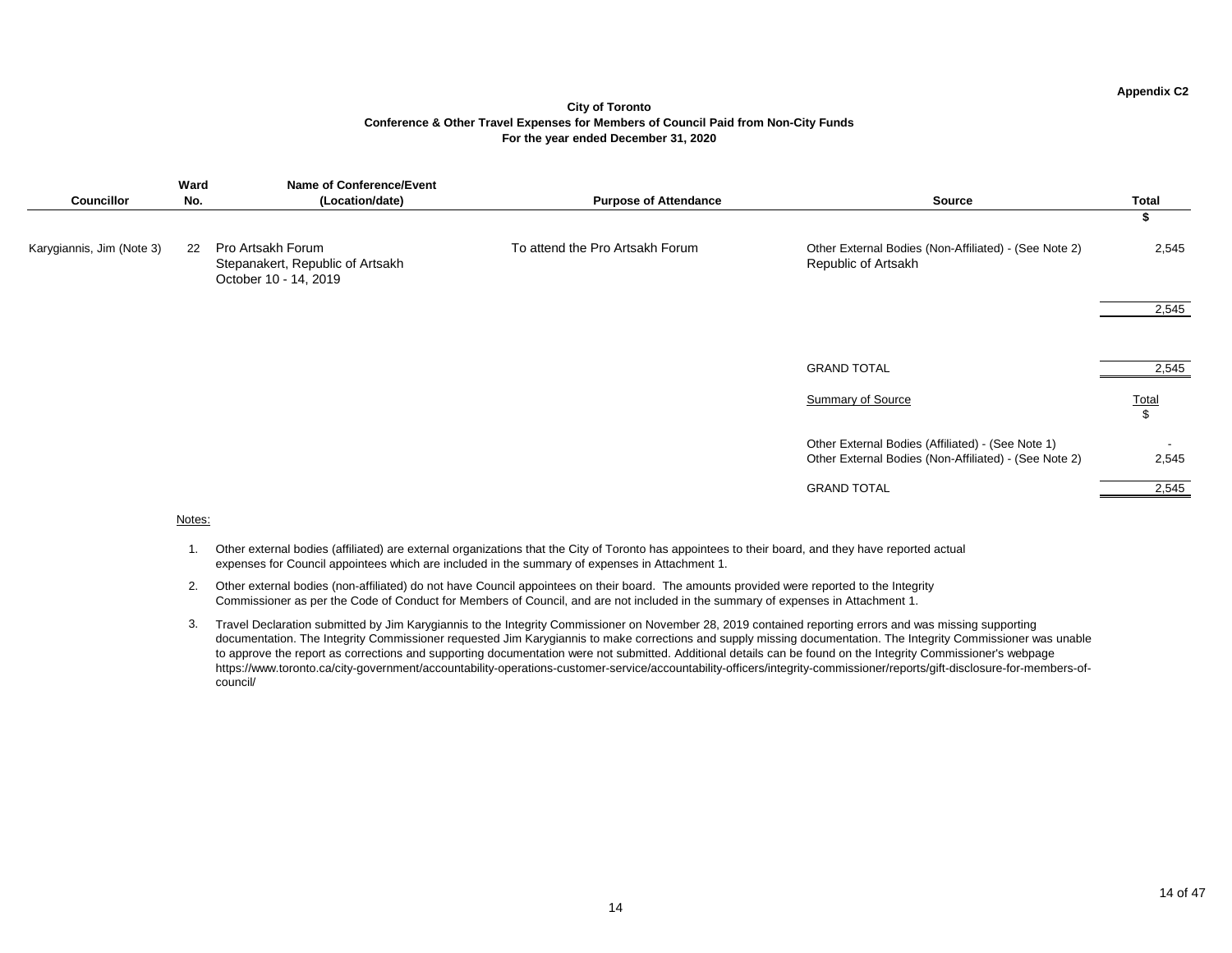# **City of Toronto Council Staff Travel Expenses For the year ended December 31, 2020**

| <b>Ward</b><br>No. | <b>Members' Staff</b> | Role                                | <b>Name of Conference/Event</b><br>(Location/date)                                                                                                                 | <b>Purpose of Attendance</b>                                              | <b>Source</b>                                                                                                                                                                                                              | <b>Total</b>                        |
|--------------------|-----------------------|-------------------------------------|--------------------------------------------------------------------------------------------------------------------------------------------------------------------|---------------------------------------------------------------------------|----------------------------------------------------------------------------------------------------------------------------------------------------------------------------------------------------------------------------|-------------------------------------|
| 17                 | Gleason, Tom          | Chief of Staff                      | <b>Global Participatory Budgeting Training</b><br>and Learning Exchange<br>New York City, New York, USA<br>April 1 - 5, 2020<br>Event Cancelled and costs refunded | capacity to deliver high quality<br>participatory budgeting<br>processes. | To enhance Councillor office's Constituency Services & Office Budget                                                                                                                                                       |                                     |
| Mayor              | Hillstrom, Emily      | Senior Advisor, Tour                | Federation of Canadian Municipalities (FCM)<br><b>Big City Mayors' Caucus</b><br>Ottawa, Ontario<br>February 4 - 6, 2020                                           | Intergovernmental                                                         | Mayor's Office Budget                                                                                                                                                                                                      | 1,235                               |
|                    | Robertson, Luke       | <b>Chief of Staff</b>               | Federation of Canadian Municipalities (FCM)<br><b>Big City Mayors' Caucus</b><br>Ottawa, Ontario<br>February 5 - 6, 2020                                           | Intergovernmental                                                         | <b>City Division</b><br><b>City Manager's Office</b>                                                                                                                                                                       | 470                                 |
|                    | Gasparro, Vince       | <b>Principal Secretary</b>          | Federation of Canadian Municipalities (FCM)<br><b>Big City Mayors' Caucus</b><br>Ottawa, Ontario<br>February 5 - 6, 2020                                           | Intergovernmental                                                         | <b>City Division</b><br><b>City Manager's Office</b>                                                                                                                                                                       | 469                                 |
|                    | Glen, Courtney        | Deputy Chief of Staff               | Meetings with Canadian business leaders and<br>various entities<br>London, England and Dublin, Ireland<br>March 7 - 11, 2020                                       | To discuss economic<br>development opportunities                          | <b>City Division</b><br>Economic Development & Culture                                                                                                                                                                     | 3,329                               |
|                    | Hillstrom, Emily      | Senior Advisor, Tour                | Meetings with Canadian business leaders and<br>various entities<br>London, England and Dublin, Ireland<br>March 7 - 11, 2020                                       | To discuss economic<br>development opportunities                          | <b>City Division</b><br>Economic Development & Culture                                                                                                                                                                     | 3,226                               |
|                    | Brunet, Louise        | Advisor, Tour and<br>Communications | Promotion of the 50th Juno Awards to be<br>hosted by the City of Toronto in 2021<br>Saskatoon, Saskatchewan<br>March 15 - 16, 2020                                 | To discuss economic<br>development opportunities                          | <b>City Division</b><br>Economic Development & Culture                                                                                                                                                                     | 548                                 |
|                    |                       |                                     |                                                                                                                                                                    |                                                                           | <b>GRAND TOTAL</b>                                                                                                                                                                                                         | 9,277                               |
|                    |                       |                                     |                                                                                                                                                                    |                                                                           | <b>Summary of Source</b><br><b>Council Business Travel Budget</b><br><b>Constituency Services &amp; Office Budget</b><br>Mayor's Office Budget<br><b>City Divisions</b><br>Agencies and Corporations<br><b>GRAND TOTAL</b> | Total \$<br>1,235<br>8,042<br>9,277 |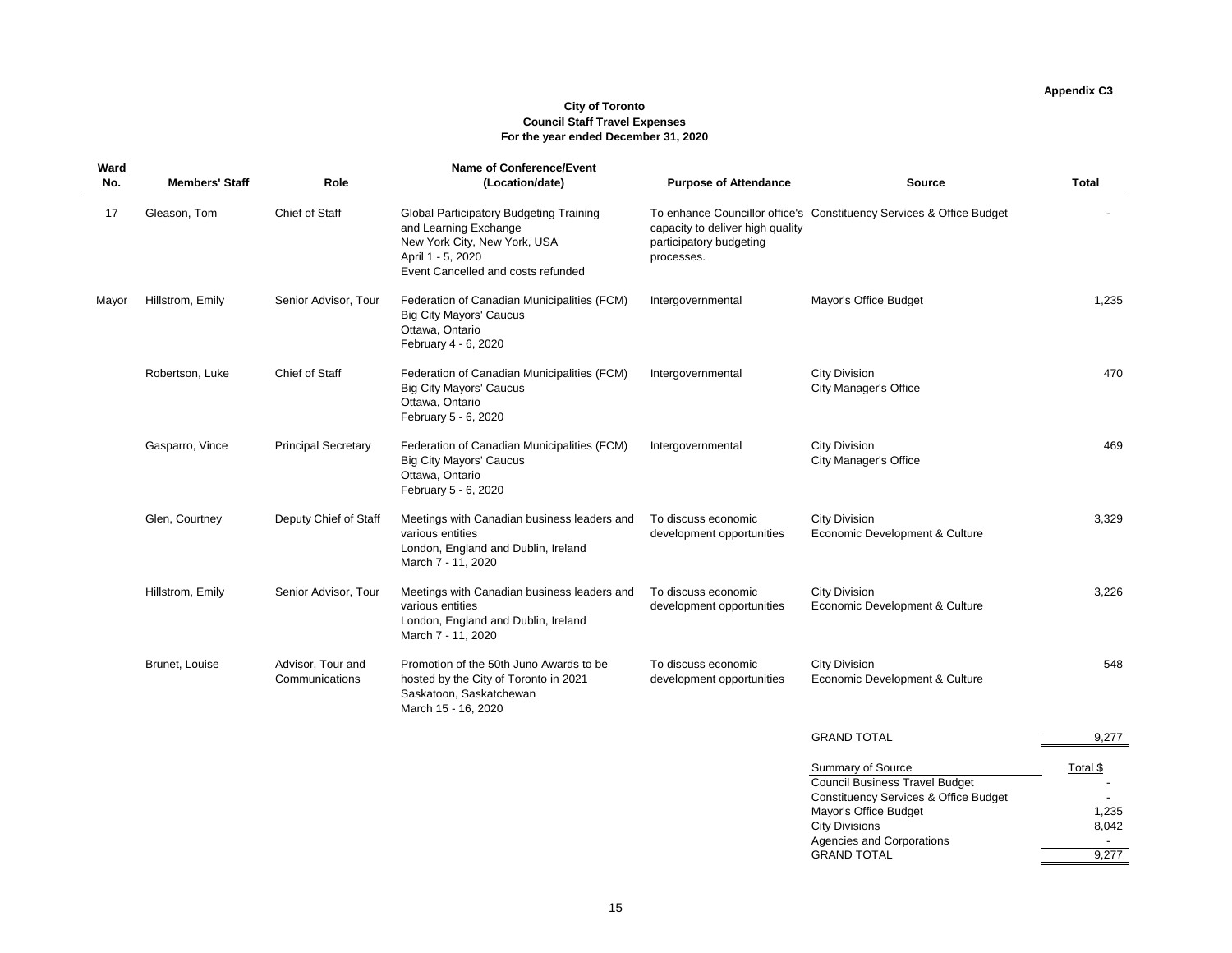#### **Appendix D**

#### **City of Toronto Expenses for Members of Council Charged to City Divisions For the Year Ended December 31, 2020**

| <b>Councillor</b> | <b>Ward</b><br>No. | Travel/<br><b>Conference (See</b><br><b>Appendix C1)</b> | <b>Staff Travel</b><br>(See Appendix<br>C3) | <b>Other Expenses</b> | <b>Total Expenses</b> |
|-------------------|--------------------|----------------------------------------------------------|---------------------------------------------|-----------------------|-----------------------|
|                   |                    |                                                          | Φ                                           |                       |                       |
| Thompson, Michael | 21                 | 1,711                                                    |                                             |                       | 1,711                 |
| Tory, John        | Mayor              | 2,473                                                    | 8,042                                       |                       | 10,514                |
|                   |                    | 4,183                                                    | 8,042                                       |                       | 12,225                |
|                   |                    |                                                          |                                             | (Note 1)              |                       |

#### Notes:

1. Expenses consisting of security and cybersecurity costs of \$120,387 were incurred by City Divisions for City Council during fiscal 2020. Costs of \$533,441 were also incurred in 2019, but were not included in prior year's report.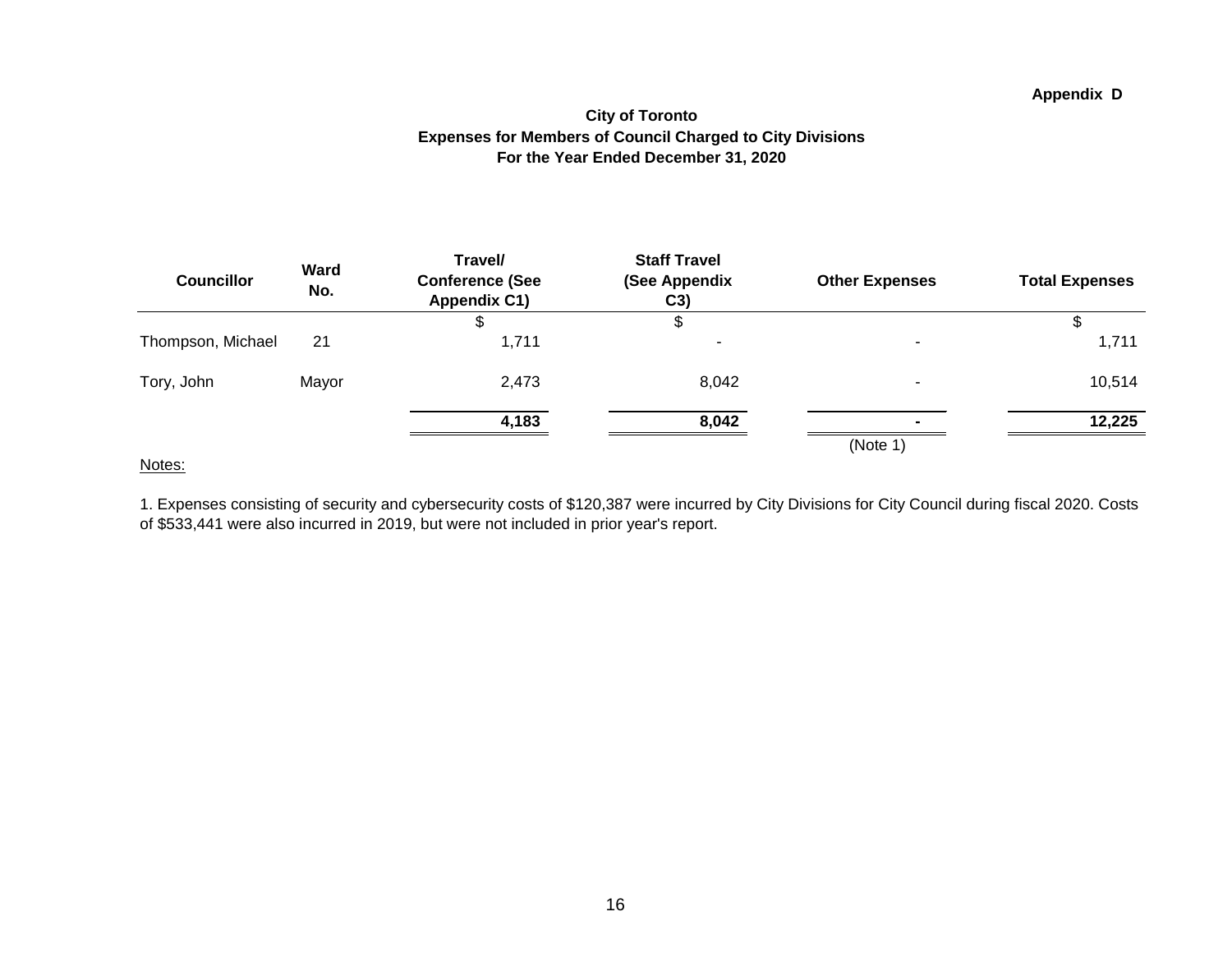# **Appendix E**

**City of Toronto Remuneration and Expenses of Members of Council Paid by Agencies, Corporations and Other Bodies For the Year Ended December 31, 2020**

| <b>Councillor</b>           | Ward<br>No. | <b>Remuneration</b><br>(See Appendix G) | Kilometrage and<br><b>Parking</b><br>(See Appendix G) | <b>Travel/Conference</b><br>(See Appendix C1) | <b>Other</b><br>(See Appendix G) | <b>Total Expenses</b> |
|-----------------------------|-------------|-----------------------------------------|-------------------------------------------------------|-----------------------------------------------|----------------------------------|-----------------------|
|                             |             | \$                                      |                                                       | \$                                            | \$                               | \$                    |
| Ainslie, Paul               | 24          |                                         | 579                                                   |                                               |                                  | 579                   |
| Bailão, Ana                 | 9           |                                         | 161                                                   |                                               | 188                              | 349                   |
| Bradford, Brad              | 19          |                                         | 121                                                   |                                               |                                  | 121                   |
| Carroll, Shelley            | 17          | 606                                     | 376                                                   |                                               |                                  | 376                   |
| Colle, Mike                 | 8           |                                         | 44                                                    |                                               |                                  | 44                    |
| Crawford, Gary              | 20          |                                         | 3                                                     |                                               |                                  | 3                     |
| Cressy, Joe                 | 10          |                                         |                                                       |                                               |                                  |                       |
| Filion, John                | 18          |                                         | 84                                                    |                                               |                                  | 84                    |
| Fletcher, Paula             | 14          | 780                                     | 201                                                   |                                               | 188                              | 389                   |
| Ford, Michael               |             |                                         |                                                       |                                               |                                  |                       |
| Grimes, Mark                | 3           |                                         | 88                                                    |                                               | 5,254                            | 5,342                 |
| Holyday, Stephen            | 2           |                                         |                                                       |                                               |                                  |                       |
| Karygiannis, Jim            | 22          |                                         |                                                       |                                               |                                  |                       |
| Lai, Cynthia                | 23          | 1,126                                   | 161                                                   |                                               |                                  | 161                   |
| Layton, Mike                | 11          |                                         |                                                       |                                               |                                  |                       |
| Matlow, Josh                | 12          |                                         | 95                                                    |                                               |                                  | 95                    |
| McKelvie, Jennifer (Note 4) | 25          | 3,325                                   |                                                       |                                               |                                  |                       |
| Minnan-Wong, Denzil         | 16          |                                         | 239                                                   |                                               |                                  | 239                   |
| Nunziata, Frances           | 5           |                                         | 31                                                    |                                               | 95                               | 126                   |
| Pasternak, James            |             | 780                                     | 34                                                    |                                               |                                  | 34                    |
| Perks, Gord                 |             |                                         |                                                       |                                               |                                  |                       |
| Perruzza, Anthony           |             | 1,386                                   | 64                                                    |                                               |                                  | 64                    |
| Robinson, Jaye              | 15          |                                         | 18                                                    |                                               | 96,648                           | 96,665                |
| Thompson, Michael           | 21          |                                         | 307                                                   |                                               |                                  | 307                   |
| Wong-Tam, Kristyn           | 13          |                                         | 58                                                    |                                               |                                  | 58                    |
| Tory, John                  | Mayor       |                                         |                                                       |                                               |                                  |                       |
|                             |             | 8,002                                   | 2,663                                                 |                                               | 102,373                          | 105,037               |
|                             |             | (Note 1)                                | (Note 2)                                              |                                               | (Note 3)                         |                       |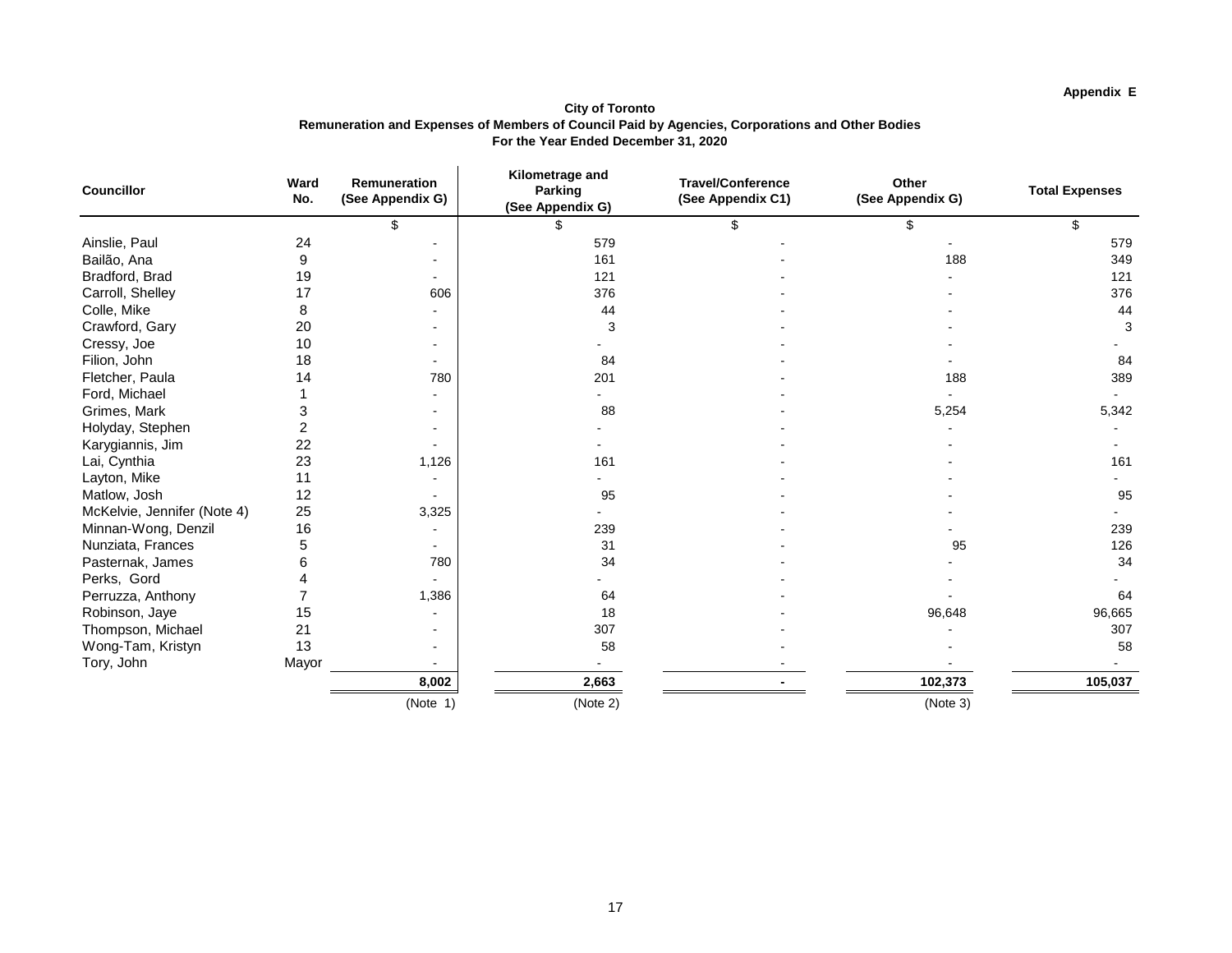#### **Appendix E**

#### **City of Toronto Remuneration and Expenses of Members of Council Paid by Agencies, Corporations and Other Bodies For the Year Ended December 31, 2020**

#### Notes:

- 1. The remuneration was paid by the following organizations:
- Toronto and Region Conservation Authority paid a per diem of \$86.62 per meeting. Total \$4,677.
- Councillor Perks opted to waive his remuneration from the Housing Services Corporation in 2020.
- 2. Transportation, kilometrage, and parking expenses include parking passes that were paid by the Toronto Parking Authority (\$1,728).
- 3. Other Expenses include the following expenditures, which were paid by:
	- Toronto Transit Commission: payment of the Chair's staff and office expenses (\$96,648).
	- Toronto Community Housing Corporation: payment of board membership fees (\$471).
	- Exhibition Place: payment of meeting costs (\$1,430) and cell phone charges (\$3,824).
- 4. Remuneration was paid to Councillor McKelvie as a member of the Federation of Canadian Municipalities (FCM) Green Municipal Fund (GMF) Council. Details are not included in Appendix G as appointment to the GMF Council was not made by City of Toronto Council. Remuneration is paid as follows:
	- Honorarium of \$350 for each day of an in-person Council meeting plus a one-day honorarium of \$350 to cover preparation time
	- Half-day honorarium rate of \$175 for teleconference meetings plus a half-day honorarium of \$175 to cover preparation time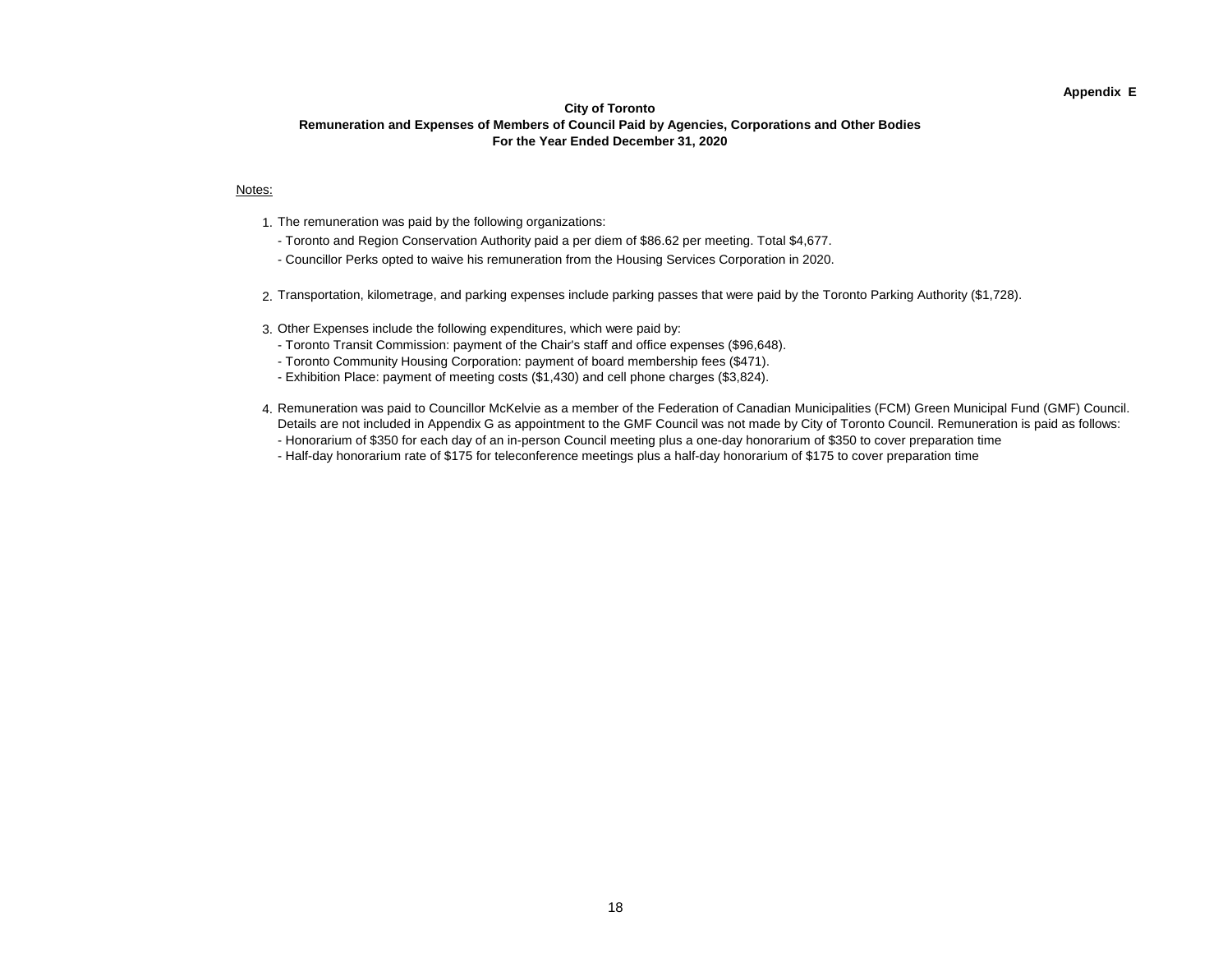|                  | <b>Salaries &amp;</b><br><b>Benefits</b> | <b>Office</b><br><b>Equipment &amp;</b><br><b>Supplies</b> | Transportation,<br>Kilometrage &<br><b>Parking</b> | <b>Communication</b> | <b>Telecom</b><br><b>Services</b> | <b>Business</b><br><b>Meeting</b><br><b>Expenses</b> | <b>Advertising &amp;</b><br><b>Promotion</b> | <b>Professional &amp;</b><br><b>Technical</b><br><b>Services</b> | <b>Travel (see</b><br>Appendix C) | <b>Other</b><br><b>Expenses</b> | <b>Other</b><br><b>Recoveries</b> | <b>Total Office</b><br><b>Expenses</b> | <b>Total</b> |
|------------------|------------------------------------------|------------------------------------------------------------|----------------------------------------------------|----------------------|-----------------------------------|------------------------------------------------------|----------------------------------------------|------------------------------------------------------------------|-----------------------------------|---------------------------------|-----------------------------------|----------------------------------------|--------------|
|                  |                                          |                                                            |                                                    |                      |                                   |                                                      |                                              |                                                                  |                                   |                                 |                                   |                                        |              |
| J. Tory, Mayor   | 244,321                                  |                                                            |                                                    |                      |                                   |                                                      |                                              |                                                                  |                                   |                                 |                                   |                                        | 244,321      |
| Staff and Office | 2,061,106                                | 6,926                                                      | 2,647                                              | 4,290                | 11,214                            | 2,048                                                | 382                                          |                                                                  | 1,235                             |                                 |                                   | 28,742                                 | 2,089,848    |
| <b>Total</b>     | 2,305,427                                | 6,926                                                      | 2,647                                              | 4,290                | 11,214                            | 2,048                                                | 382                                          |                                                                  | 1,235                             |                                 |                                   | 28,742                                 | 2,334,169    |

Notes:

1. Mayor Tory has been provided with reports of expenses charged to his Operating Budget and the Council General Budget.

1. Mayor Tory has been provided with reports of expenses charged to his Operating Budget and the Council General Budget.<br>2. City Council, at its meeting on July 11, 12 and 12, 2012 adopted EX21.9 'Policy Changes to Facil from the Council General Expense Budget and Business Travel Budget:

# **Appendix F**

## **City of Toronto Mayor's Office Expenses For the Year Ended December 31, 2020**

| Telecom         |                         |
|-----------------|-------------------------|
| <b>Expenses</b> | <b>Business Travel*</b> |
|                 |                         |
|                 |                         |

\*See Appendix C1 for details on Business Travel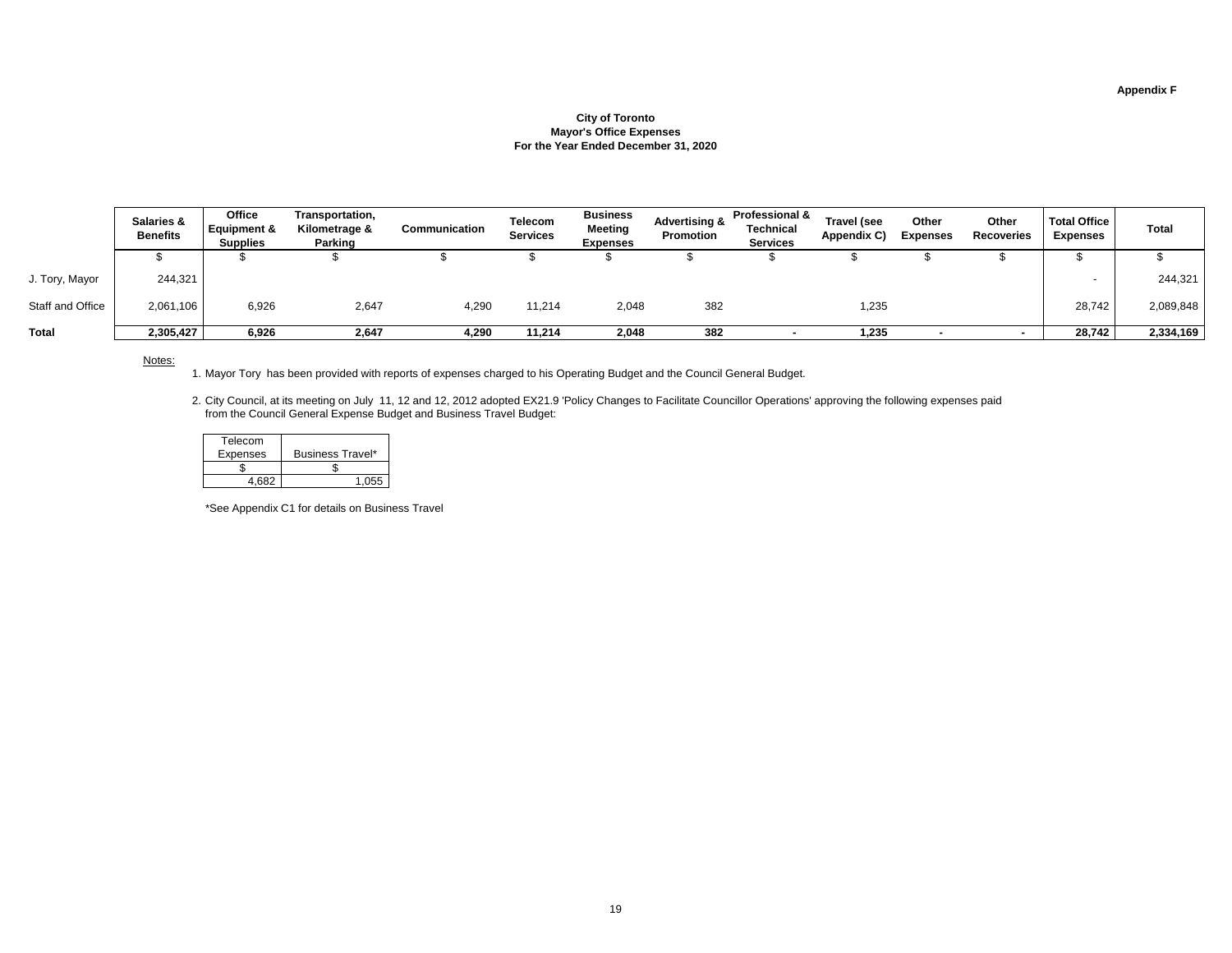#### **City of Toronto Remuneration and Expenses of Council Appointees to Agencies, Corporations and Other Bodies For the Year Ended December 31, 2020**

| <b>Agencies, Corporations and Other Bodies</b> | <b>Name of Member</b> | Remuneration as<br><b>Board Member</b> | <b>Expenses</b><br>\$ |
|------------------------------------------------|-----------------------|----------------------------------------|-----------------------|
| <b>Aboriginal Affairs Advisory Committee</b>   | K. Adams Lewis        | <b>Nil</b>                             | <b>Nil</b>            |
|                                                | S. Brunelle           | <b>Nil</b>                             | Nil                   |
|                                                | A. Chrisjohn          | <b>Nil</b>                             | <b>Nil</b>            |
|                                                | L. Frost              | Nil                                    | <b>Nil</b>            |
|                                                | S. Gobért             | Nil                                    | <b>Nil</b>            |
|                                                | P. Hart               | Nil                                    | Nil                   |
|                                                | R. Hartwick           | Nil                                    | <b>Nil</b>            |
|                                                | M. Hew                | Nil                                    | <b>Nil</b>            |
|                                                | T. King               | <b>Nil</b>                             | <b>Nil</b>            |
|                                                | M. Knapp              | <b>Nil</b>                             | <b>Nil</b>            |
|                                                | R. Koleszar-Green     | <b>Nil</b>                             | <b>Nil</b>            |
|                                                | H. Manning            | Nil                                    | <b>Nil</b>            |
|                                                | N. Martin             | Nil                                    | Nil                   |
|                                                | <b>B.</b> Meawassige  | <b>Nil</b>                             | <b>Nil</b>            |
|                                                | A. Palmer             | <b>Nil</b>                             | <b>Nil</b>            |
|                                                | F. Sanderson          | <b>Nil</b>                             | <b>Nil</b>            |
|                                                | J. Schiffer           | <b>Nil</b>                             | Nil                   |
|                                                | T. Senk               | <b>Nil</b>                             | <b>Nil</b>            |
|                                                | S. Teekens            | <b>Nil</b>                             | <b>Nil</b>            |
|                                                | <b>B.</b> Winters     | Nil                                    | Nil                   |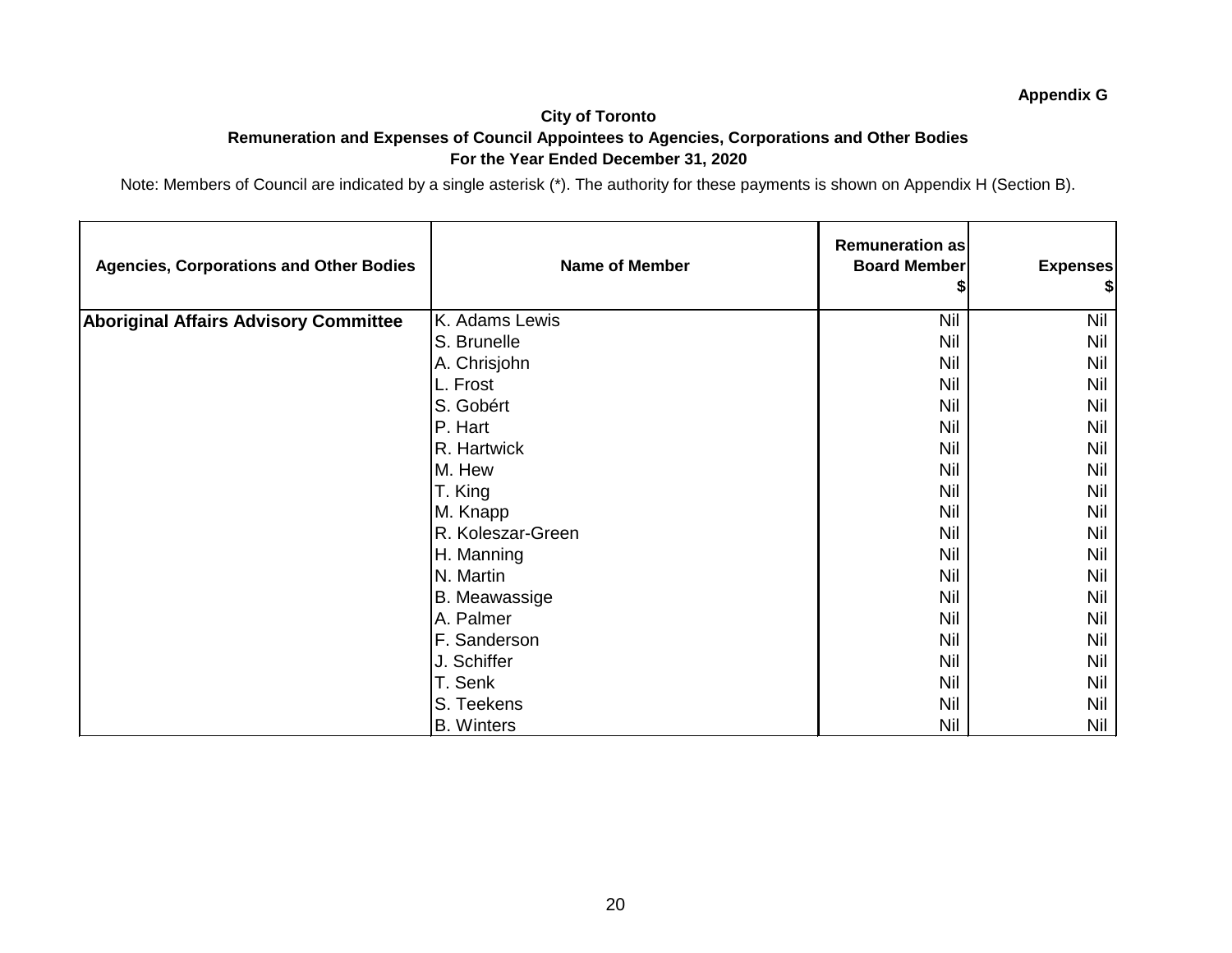#### **City of Toronto Remuneration and Expenses of Council Appointees to Agencies, Corporations and Other Bodies For the Year Ended December 31, 2020**

| <b>Agencies, Corporations and Other Bodies</b> | <b>Name of Member</b> | <b>Remuneration as</b><br><b>Board Member</b> | <b>Expenses</b><br>\$ |
|------------------------------------------------|-----------------------|-----------------------------------------------|-----------------------|
| <b>Administrative Penalty Tribunal</b>         | R. Austin             | 4,070                                         | <b>Nil</b>            |
|                                                | D. Boudreau           | 9,128                                         | Nil                   |
|                                                | N. Bronfman           | 12,262                                        | Nil                   |
|                                                | C. Daniel             | 281                                           | Nil                   |
|                                                | B. Drory              | 14,448                                        | <b>Nil</b>            |
|                                                | J. Foot               | 3,792                                         | Nil                   |
|                                                | C. Gaster             | 14,838                                        | Nil                   |
|                                                | S. Graves             | 11,700                                        | Nil                   |
|                                                | J. Gumbs              | 8,728                                         | Nil                   |
|                                                | C. Gural              | 281                                           | Nil                   |
|                                                | M. Jiwan              | 8,009                                         | Nil                   |
|                                                | K. Kelly              | 7,070                                         | <b>Nil</b>            |
|                                                | R. Montgomery         | 9,204                                         | Nil                   |
|                                                | J. Ng                 | 13,349                                        | <b>Nil</b>            |
|                                                | S. Pinto              | 8,723                                         | Nil                   |
|                                                | A. Radhakant          | 7,227                                         | <b>Nil</b>            |
|                                                | V. Scaramuzza         | 3,870                                         | Nil                   |
|                                                | F. Sima               | 638                                           | <b>Nil</b>            |
|                                                | P. Sommerville        | 46,858                                        | <b>Nil</b>            |
|                                                | L. Swartz             | 12,758                                        | <b>Nil</b>            |
|                                                | S. Verkerk            | 9,569                                         | <b>Nil</b>            |
|                                                | H. Walsh              | 6,929                                         | Nil                   |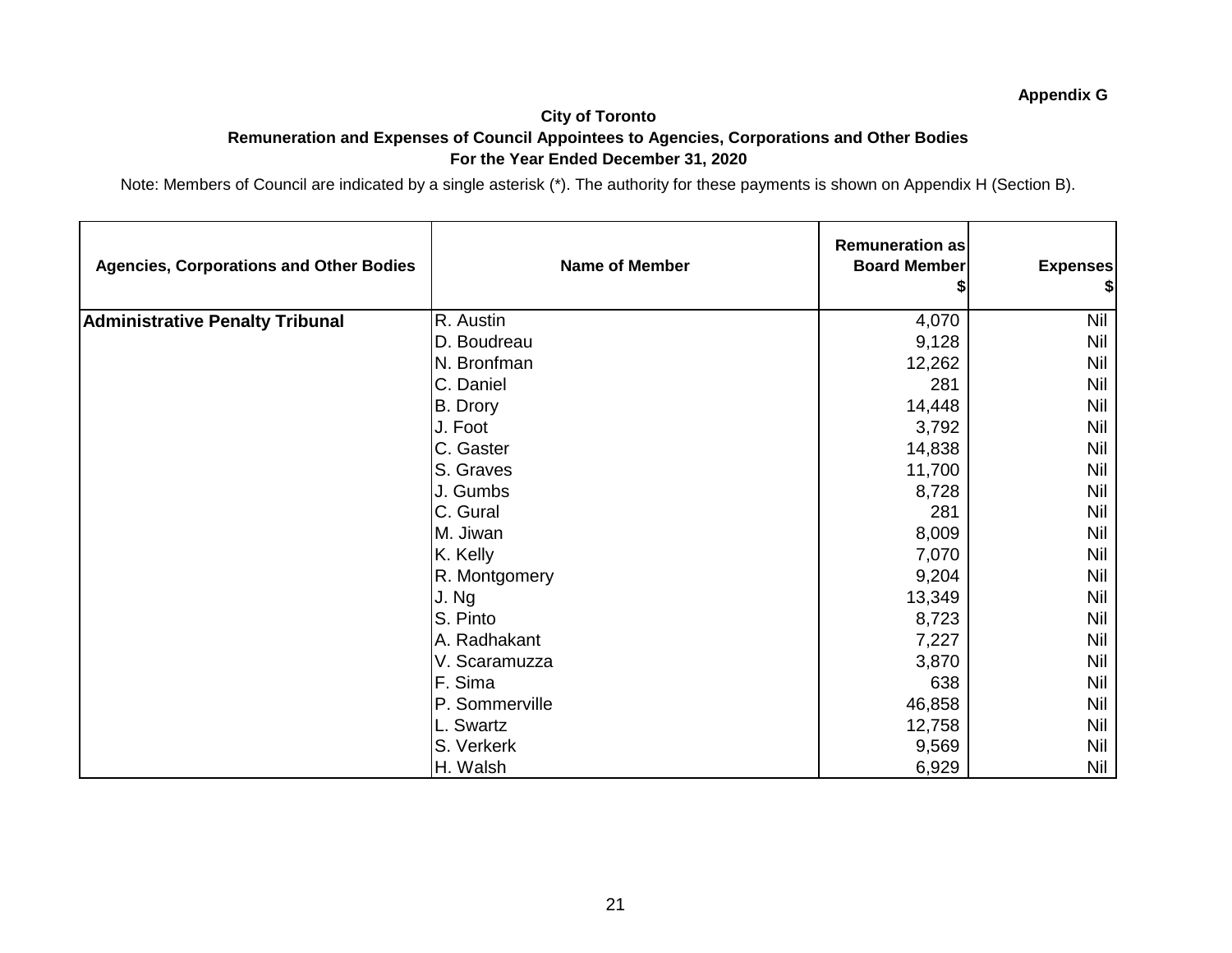#### **City of Toronto Remuneration and Expenses of Council Appointees to Agencies, Corporations and Other Bodies For the Year Ended December 31, 2020**

| <b>Agencies, Corporations and Other Bodies</b> | <b>Name of Member</b>                     | <b>Remuneration as</b><br><b>Board Member</b> | <b>Expenses</b> |
|------------------------------------------------|-------------------------------------------|-----------------------------------------------|-----------------|
| <b>Arenas</b>                                  | George Bell Arena                         | <b>Nil</b>                                    | <b>Nil</b>      |
|                                                | Lakeshore Arena                           | Nil                                           | <b>Nil</b>      |
|                                                | Larry Grossman Forest Hill Memorial Arena | Nil                                           | Nil             |
|                                                | Leaside Memorial Community Gardens Arena  | Not provided                                  | Not provided    |
|                                                | McCormick Playground Arena                | Nil                                           | Nil             |
|                                                | <b>Moss Park Arena</b>                    | Not provided                                  | Not provided    |
|                                                | North Toronto Memorial Arena              | Nil                                           | Nil             |
|                                                | <b>Ted Reeve Community Arena</b>          | Nil                                           | Nil             |
|                                                | William H. (Bill) Bolton Arena            | Nil                                           | Nil             |
| <b>Art Gallery of Ontario</b>                  | J. Cressy*                                | Nil                                           | <b>Nil</b>      |
|                                                | J. Robinson*                              | Nil                                           | <b>Nil</b>      |
| <b>Artscape Toronto</b>                        | J. Cressy*                                | <b>Nil</b>                                    | <b>Nil</b>      |
| <b>Board of Health</b>                         | A. Bowry                                  | 1,000                                         | Nil             |
|                                                | J. Cressy*                                | Nil                                           | <b>Nil</b>      |
|                                                | S. Donaldson                              | 1,000                                         | Nil             |
|                                                | A. Jonsson                                | 1,000                                         | <b>Nil</b>      |
|                                                | C. Lai*                                   | Nil                                           | <b>Nil</b>      |
|                                                | M. Layton*                                | Nil                                           | Nil             |
|                                                | K. Mulligan                               | 875                                           | Nil             |
|                                                | G. Perks*                                 | Nil                                           | <b>Nil</b>      |
|                                                | I. Li Preti                               | 1,000                                         | Nil             |
|                                                | P. Wong                                   | 875                                           | <b>Nil</b>      |
|                                                | S. Wong                                   | 1,000                                         | Nil             |
|                                                | K. Wong-Tam*                              | <b>Nil</b>                                    | Nil             |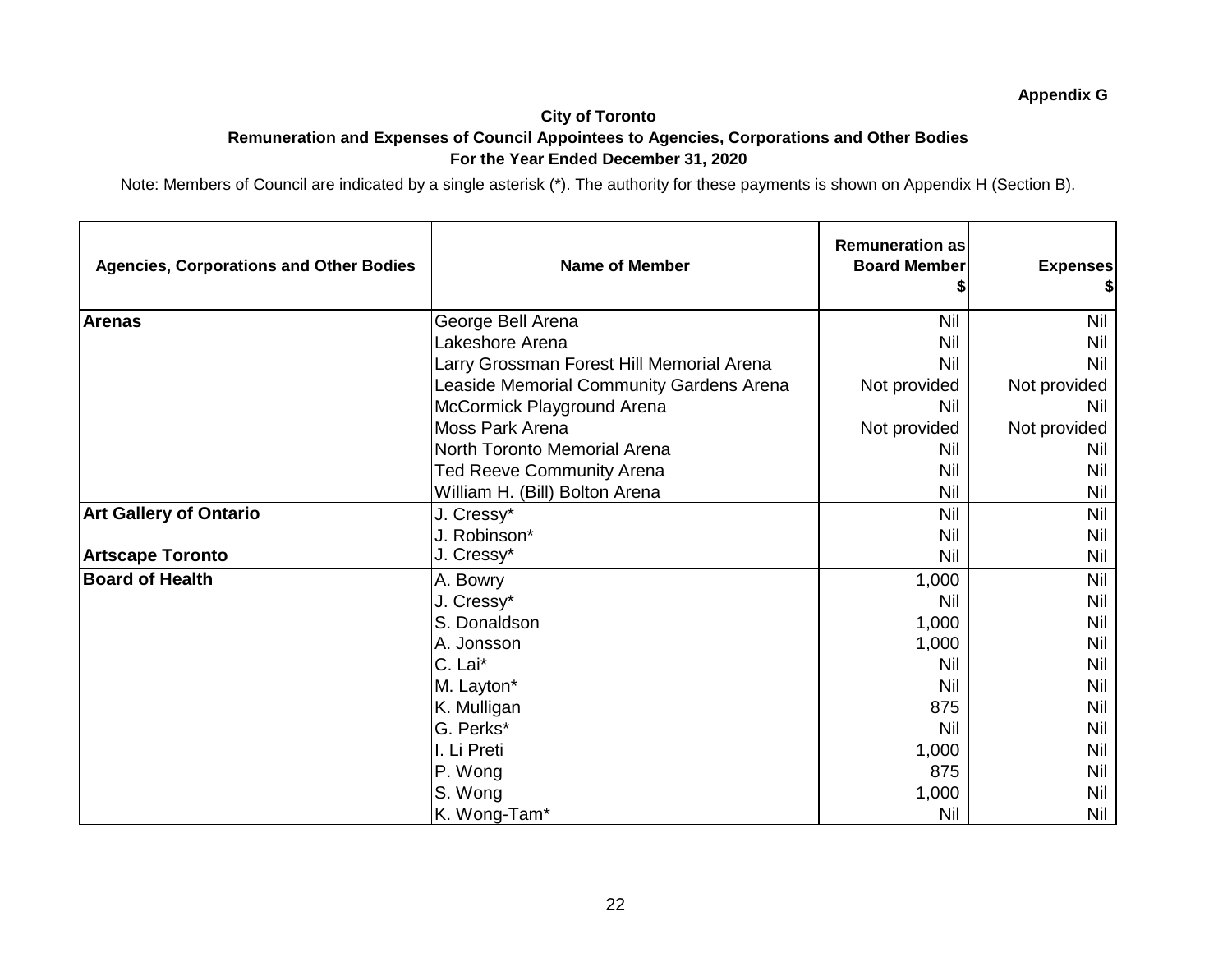## **City of Toronto Remuneration and Expenses of Council Appointees to Agencies, Corporations and Other Bodies For the Year Ended December 31, 2020**

| <b>Agencies, Corporations and Other Bodies</b> | <b>Name of Member</b> | <b>Remuneration as</b><br><b>Board Member</b> | <b>Expenses</b><br>\$ |
|------------------------------------------------|-----------------------|-----------------------------------------------|-----------------------|
| <b>Build Toronto</b>                           | A. Bailao*            | <b>Nil</b>                                    | Nil                   |
|                                                | J. Beatty             | 4,028                                         | Nil                   |
|                                                | R. Carinci            | 6,343                                         | <b>Nil</b>            |
|                                                | D. Chiesa             | 9,083                                         | Nil                   |
|                                                | M. Dicker             | 1,083                                         | Nil                   |
|                                                | P. Fletcher*          | Nil                                           | <b>Nil</b>            |
|                                                | D. Fotinos            | 4,833                                         | Nil                   |
|                                                | S. Levy               | 4,833                                         | Nil                   |
|                                                | M. Zajdeman           | 4,833                                         | Nil                   |
| <b>Campbell House Board of Management</b>      | J. Cressy*            | Nil                                           | Nil                   |
| <b>Canadian Film Centre</b>                    | J. Robinson*          | Nil                                           | <b>Nil</b>            |
| <b>Canadian National Exhibition</b>            | P. Ainslie*           | Nil                                           | <b>Nil</b>            |
| <b>Association, Board of Directors</b>         | J. Cressy*            | Nil                                           | Nil                   |
|                                                | S. Holyday*           | Nil                                           | Nil                   |
|                                                | C. Lai*               | Nil                                           | Nil                   |
|                                                | M. Layton*            | Nil                                           | Nil                   |
|                                                | A. Perruzza*          | Nil                                           | Nil                   |
| <b>Canadian National Exhibition</b>            | P. Ainslie*           | Nil                                           | <b>Nil</b>            |
| <b>Association, Municipal Section</b>          | J. Cressy*            | Nil                                           | Nil                   |
|                                                | S. Holyday*           | Nil                                           | Nil                   |
|                                                | C. Lai*               | Nil                                           | Nil                   |
|                                                | M. Layton*            | Nil                                           | Nil                   |
|                                                | A. Perruzza*          | Nil                                           | <b>Nil</b>            |
| <b>Canadian Stage Company</b>                  | P. Fletcher*          | Nil                                           | Nil                   |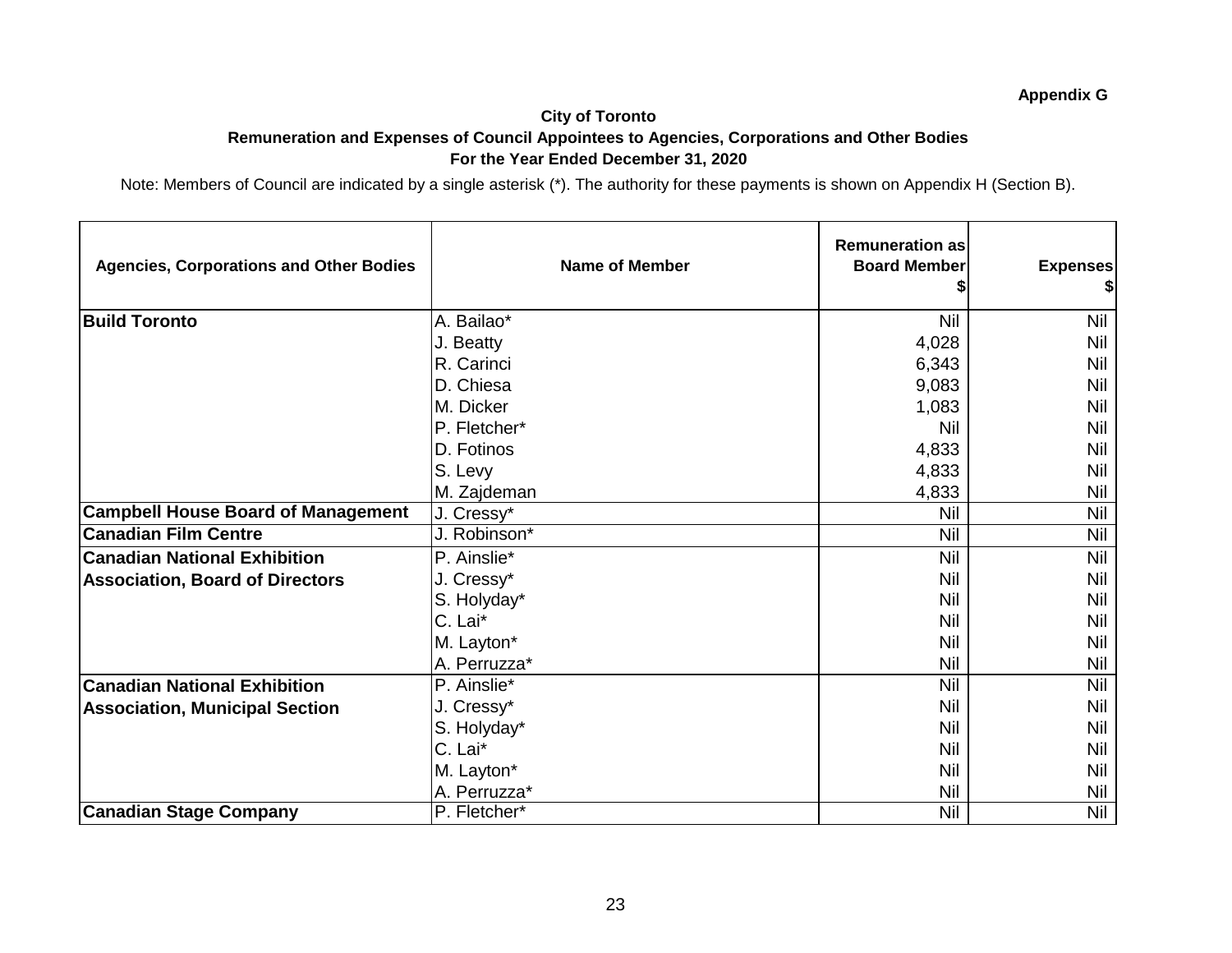## **City of Toronto Remuneration and Expenses of Council Appointees to Agencies, Corporations and Other Bodies For the Year Ended December 31, 2020**

| <b>Agencies, Corporations and Other Bodies</b> | <b>Name of Member</b> | <b>Remuneration as</b><br><b>Board Member</b> | <b>Expenses</b><br>\$ |
|------------------------------------------------|-----------------------|-----------------------------------------------|-----------------------|
| <b>City of York Pension Plan</b>               | R. Bell               | <b>Nil</b>                                    | <b>Nil</b>            |
|                                                | S. Califaretti        | <b>Nil</b>                                    | Nil                   |
|                                                | R. LeClair            | Nil                                           | Nil                   |
| <b>Committee of Adjustment</b>                 | L. Alderson           | 6,650                                         | <b>Nil</b>            |
| Etobicoke/York                                 | D. Bellissimo         | 5,730                                         | Nil                   |
|                                                | M. Clark              | 11,330                                        | Nil                   |
|                                                | S. Kumorek            | 7,110                                         | 57                    |
|                                                | M. McCloskey          | 4,350                                         | Nil                   |
|                                                | N. Palmer             | 7,110                                         | Nil                   |
|                                                | S. Ruddock            | 2,865                                         | <b>Nil</b>            |
|                                                | A. Smithies           | 460                                           | 74                    |
|                                                | D. Taylor             | 8,305                                         | Nil                   |
| <b>Committee of Adjustment</b>                 | N. Atarodi-West       | 4,830                                         | 230                   |
| <b>North York</b>                              | G. Bartalo            | 3,450                                         | <b>Nil</b>            |
|                                                | D. Graham             | 1,150                                         | Nil                   |
|                                                | R. Hunt               | 5,290                                         | 230                   |
|                                                | A. Khan               | 4,830                                         | 230                   |
|                                                | P. Kidd               | 5,290                                         | 230                   |
|                                                | T. Klassen            | 3,220                                         | <b>Nil</b>            |
|                                                | I. Lallouz            | 2,300                                         | 230                   |
|                                                | N. Sankar-Peratta     | 9,430                                         | 230                   |
|                                                | A. Smithies           | 8,050                                         | 230                   |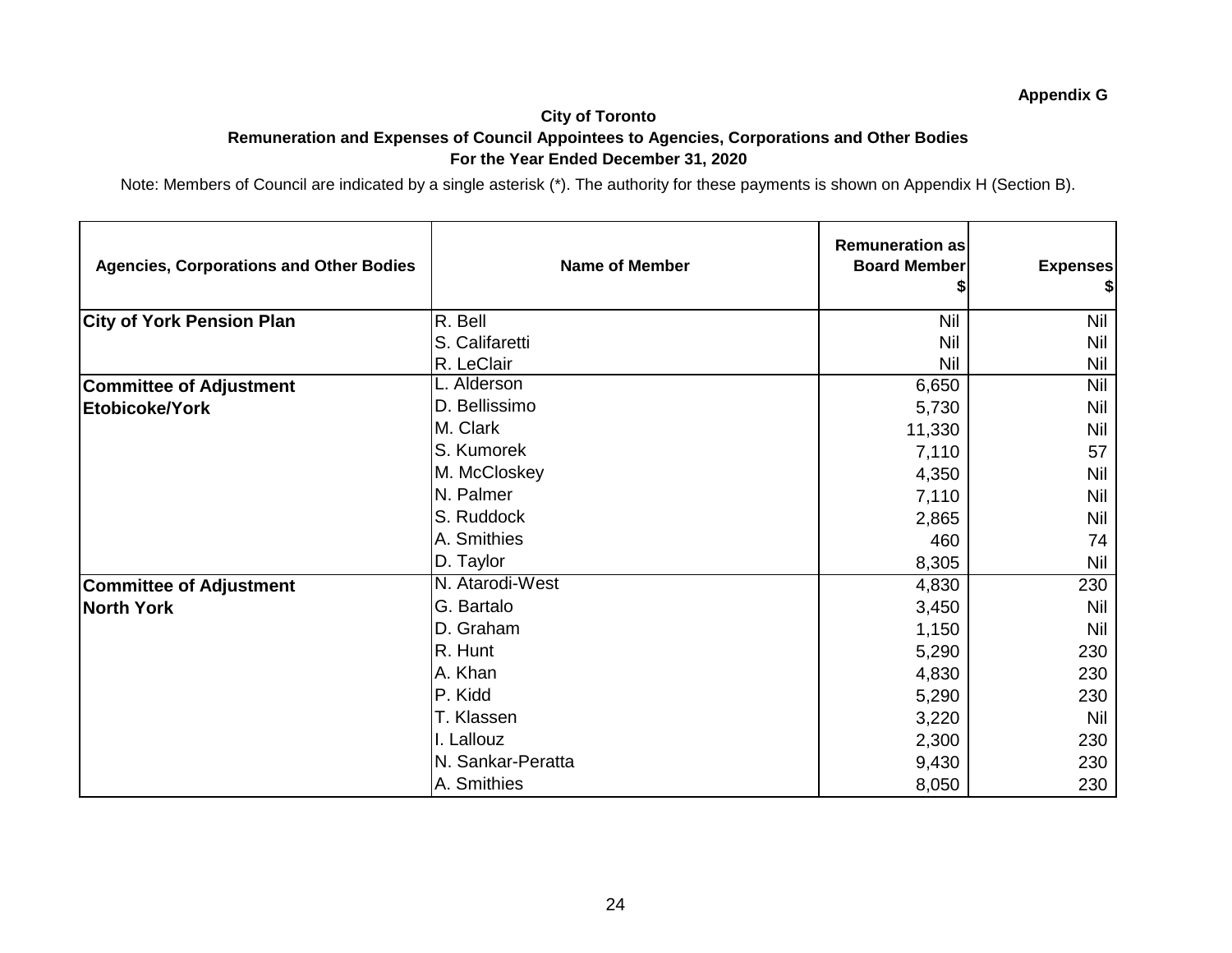#### **City of Toronto Remuneration and Expenses of Council Appointees to Agencies, Corporations and Other Bodies For the Year Ended December 31, 2020**

| <b>Agencies, Corporations and Other Bodies</b> | <b>Name of Member</b> | <b>Remuneration as</b><br><b>Board Member</b> | <b>Expenses</b><br>\$ |
|------------------------------------------------|-----------------------|-----------------------------------------------|-----------------------|
| <b>Committee of Adjustment</b>                 | H. Kabir              | 8,295                                         | <b>Nil</b>            |
| Scarborough                                    | A. Emm                | 4,535                                         | Nil                   |
|                                                | A. McCauley           | 6,835                                         | Nil                   |
|                                                | G. McKay              | 7,295                                         | Nil                   |
|                                                | M. Saeed              | 6,835                                         | Nil                   |
|                                                | D. Taylor             | 920                                           | <b>Nil</b>            |
| <b>Committee of Adjustment</b>                 | Z. Bhyat              | 2,695                                         | Nil                   |
| <b>Toronto and East York</b>                   | Y. Chan               | 5,640                                         | Nil                   |
|                                                | A. Cheung             | 4,260                                         | Nil                   |
|                                                | L. Clay               | 8,030                                         | Nil                   |
|                                                | D. Granatstein        | 5,535                                         | Nil                   |
|                                                | C. Knipfel            | 5,455                                         | Nil                   |
|                                                | K. Larsen             | 3,850                                         | <b>Nil</b>            |
|                                                | <b>B.</b> Mullock     | 6,270                                         | 13                    |
|                                                | N. Oomen              | 8,570                                         | 304                   |
|                                                | P. Reed               | 9,225                                         | <b>Nil</b>            |
|                                                | N. Salamon            | 5,270                                         | Nil                   |
|                                                | L. Valentini          | 7,570                                         | Nil                   |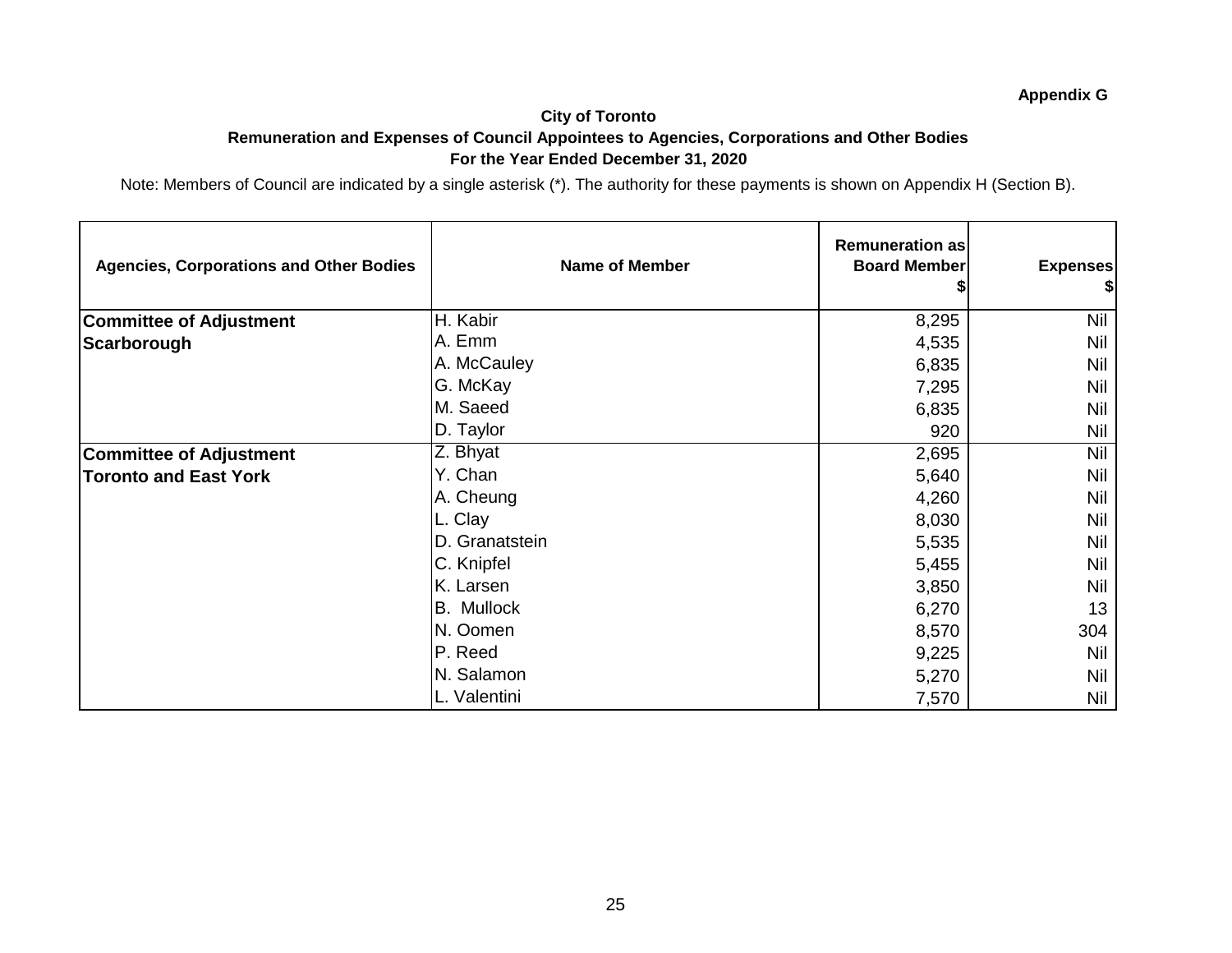#### **City of Toronto Remuneration and Expenses of Council Appointees to Agencies, Corporations and Other Bodies For the Year Ended December 31, 2020**

| <b>Agencies, Corporations and Other Bodies</b> | <b>Name of Member</b>                          | <b>Remuneration as</b><br><b>Board Member</b> | <b>Expenses</b> |
|------------------------------------------------|------------------------------------------------|-----------------------------------------------|-----------------|
| <b>Community Centres</b>                       | 519 Church Street Community Centre             | Nil                                           | Nil             |
|                                                | <b>Applegrove Community Complex</b>            | Nil                                           | Nil             |
|                                                | <b>Cecil Street Community Centre</b>           | <b>Nil</b>                                    | Nil             |
|                                                | <b>Central Eglinton Community Centre</b>       | Nil                                           | Nil             |
|                                                | <b>Community Centre 55</b>                     | Nil                                           | Nil             |
|                                                | <b>Eastview Neighbourhood Community Centre</b> | Nil                                           | Nil             |
|                                                | Ralph Thornton Community Centre                | Nil                                           | <b>Nil</b>      |
|                                                | <b>Scadding Court Community Centre</b>         | Nil                                           | Nil             |
|                                                | <b>Swansea Town Hall</b>                       | Nil                                           | Nil             |
|                                                | <b>Waterfront Neighbourhood Centre</b>         | <b>Nil</b>                                    | Nil             |
| <b>Compliance Audit Committee</b>              | L. D'Souza                                     | <b>Nil</b>                                    | <b>Nil</b>      |
|                                                | I. Meharry                                     | Nil                                           | <b>Nil</b>      |
|                                                | J. Wong                                        | Nil                                           | Nil             |
| <b>CreateTO</b>                                | A. Bailao*                                     | <b>Nil</b>                                    | <b>Nil</b>      |
|                                                | J. Beatty                                      | 5,778                                         | Nil             |
|                                                | R. Carinci                                     | 9,093                                         | <b>Nil</b>      |
|                                                | D. Chiesa                                      | 9,333                                         | Nil             |
|                                                | M. Dicker                                      | 2,333                                         | Nil             |
|                                                | P. Fletcher*                                   | <b>Nil</b>                                    | <b>Nil</b>      |
|                                                | D. Fotinos                                     | 7,333                                         | Nil             |
|                                                | S. Levy                                        | 7,333                                         | Nil             |
|                                                | M. Zajdeman                                    | 7,333                                         | Nil             |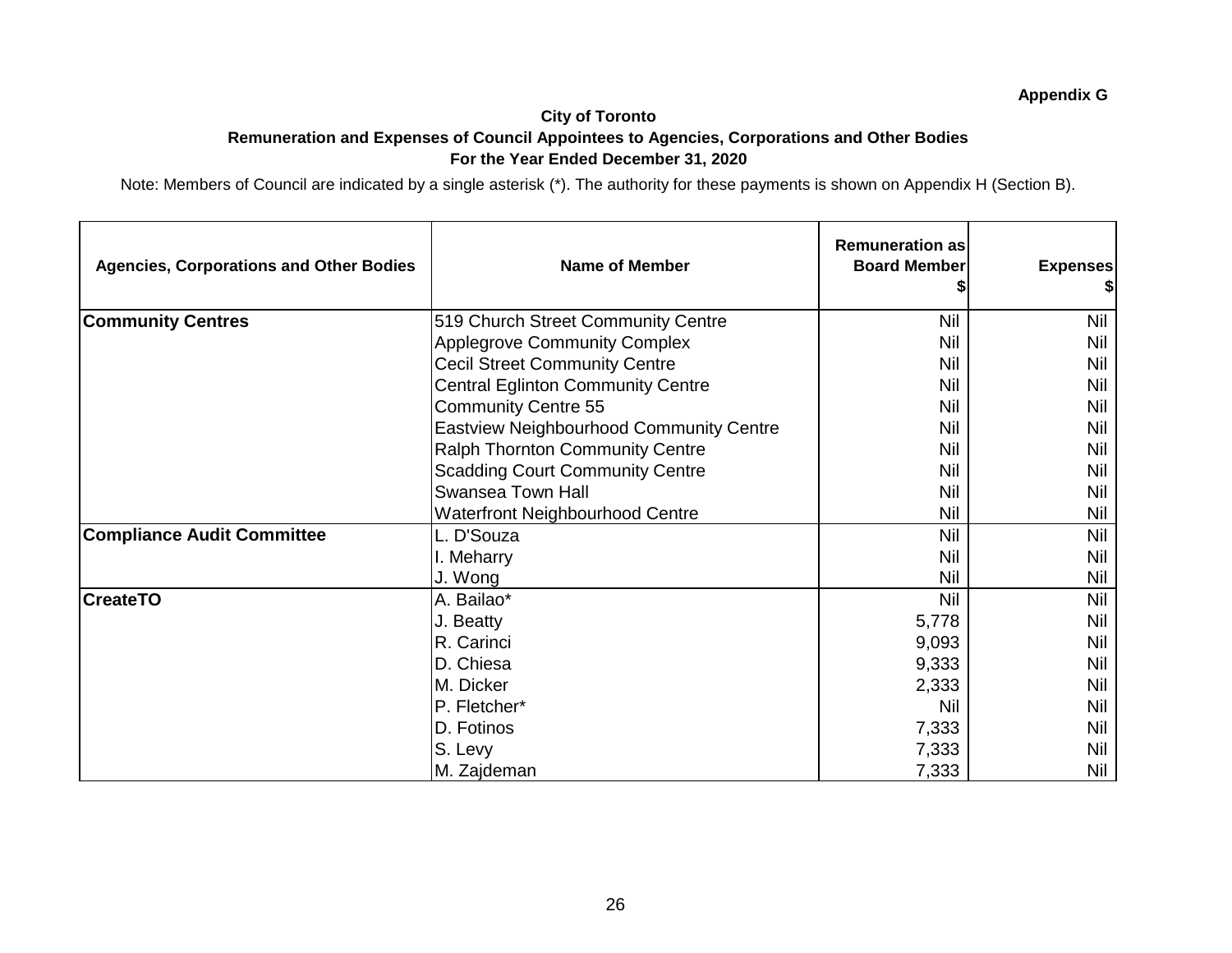#### **City of Toronto Remuneration and Expenses of Council Appointees to Agencies, Corporations and Other Bodies For the Year Ended December 31, 2020**

| <b>Agencies, Corporations and Other Bodies</b> | <b>Name of Member</b> | <b>Remuneration as</b><br><b>Board Member</b> | <b>Expenses</b><br>\$ |
|------------------------------------------------|-----------------------|-----------------------------------------------|-----------------------|
| <b>Dangerous Dog Review Tribunal</b>           | A. Chaplick           | 2,695                                         | <b>Nil</b>            |
|                                                | H. Glaholt            | 3,155                                         | 2,300                 |
|                                                | T. Hamilton           | 2,695                                         | Nil                   |
|                                                | R. Ross               | 5,350                                         | 2,300                 |
|                                                | R. Yuen               | 2,235                                         | 2,300                 |
| <b>Exhibition Place</b>                        | J. Cressy*            | <b>Nil</b>                                    | <b>Nil</b>            |
|                                                | M. Grimes*            | <b>Nil</b>                                    | 5,254                 |
|                                                | S. Holyday*           | <b>Nil</b>                                    | Nil                   |
|                                                | J. Karygiannis*       | <b>Nil</b>                                    | Nil                   |
|                                                | A. Perruzza*          | <b>Nil</b>                                    | <b>Nil</b>            |
| <b>Federation of Canadian Municipalities</b>   | A. Bailao*            | <b>Nil</b>                                    | <b>Nil</b>            |
|                                                | M. Colle*             | <b>Nil</b>                                    | <b>Nil</b>            |
| Film, Television and Digital Media Board       | J. Ahee               | <b>Nil</b>                                    | <b>Nil</b>            |
|                                                | N. Ali                | Nil                                           | <b>Nil</b>            |
|                                                | P. Apostolopoulos     | <b>Nil</b>                                    | <b>Nil</b>            |
|                                                | H. Gorenstein         | <b>Nil</b>                                    | <b>Nil</b>            |
|                                                | G. Grant              | <b>Nil</b>                                    | <b>Nil</b>            |
|                                                | V. Harding            | <b>Nil</b>                                    | <b>Nil</b>            |
|                                                | D. Hardy              | <b>Nil</b>                                    | <b>Nil</b>            |
|                                                | A. Hepburn            | <b>Nil</b>                                    | <b>Nil</b>            |
|                                                | C. Hope               | <b>Nil</b>                                    | Nil                   |
|                                                | C. Lynch              | <b>Nil</b>                                    | Nil                   |
|                                                | J. Mirkopoulos        | <b>Nil</b>                                    | <b>Nil</b>            |
|                                                | M. Montgomerie        | <b>Nil</b>                                    | Nil                   |
|                                                | J. Mosek              | <b>Nil</b>                                    | Nil                   |
|                                                | W. Noss               | <b>Nil</b>                                    | Nil                   |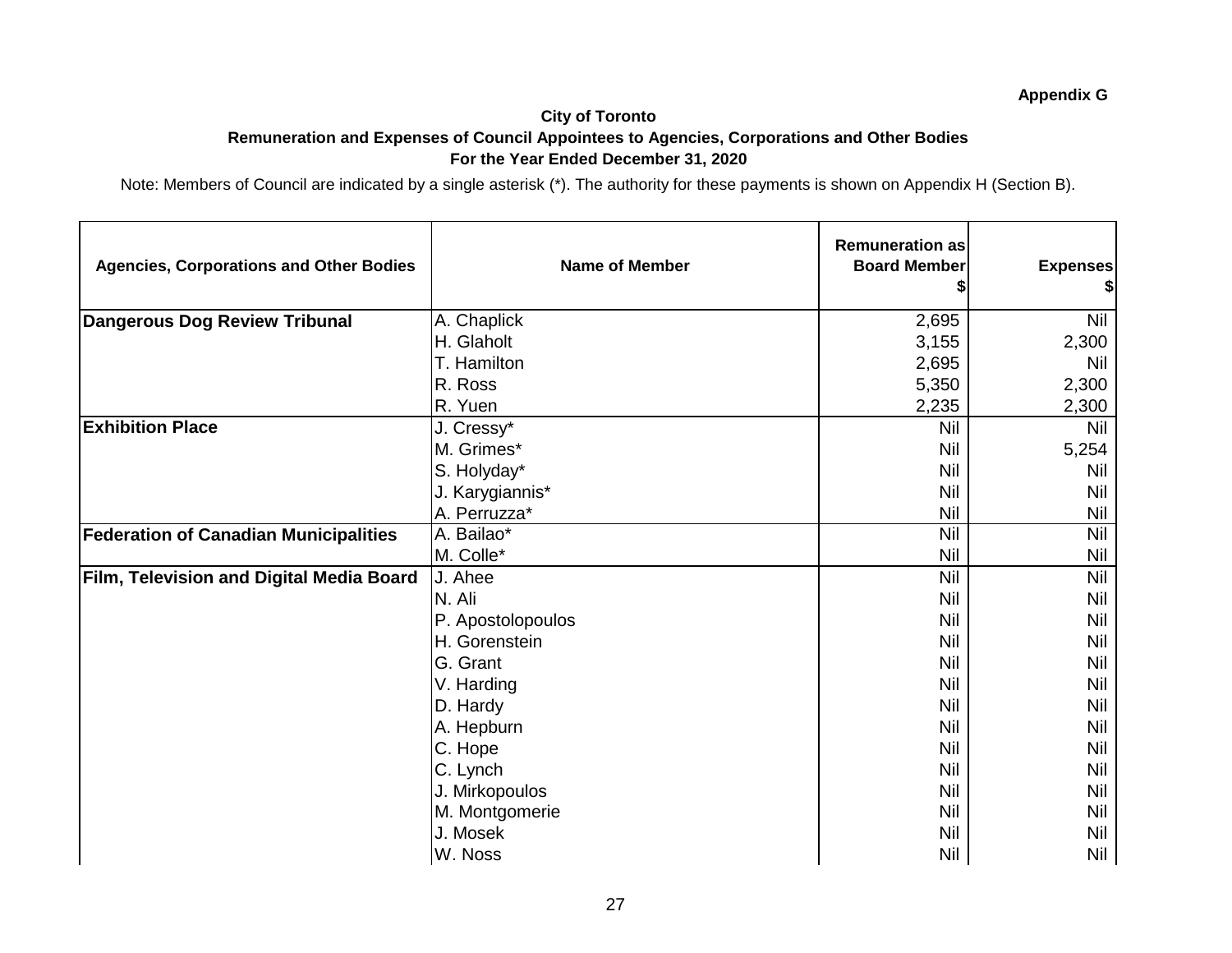#### **City of Toronto Remuneration and Expenses of Council Appointees to Agencies, Corporations and Other Bodies For the Year Ended December 31, 2020**

| <b>Agencies, Corporations and Other Bodies</b> | <b>Name of Member</b>    | <b>Remuneration as</b><br><b>Board Member</b> | <b>Expenses</b> |
|------------------------------------------------|--------------------------|-----------------------------------------------|-----------------|
|                                                | C. O'Leary               | <b>Nil</b>                                    | Nil             |
|                                                | J. Oujla-Chalmers        | Nil                                           | Nil             |
|                                                | A. Parvizian             | Nil                                           | Nil             |
|                                                | R. Pringle               | Nil                                           | Nil             |
|                                                | K. Rogers                | Nil                                           | Nil             |
|                                                | W. Ross                  | Nil                                           | Nil             |
|                                                | J. Stewart               | Nil                                           | Nil             |
|                                                | C. Tazzeo Morson         | Nil                                           | Nil             |
|                                                | S. Traub                 | Nil                                           | Nil             |
| <b>Greater Toronto Airports Authority</b>      | R. Viswanathan           | 29,750                                        | Nil             |
|                                                | D. Wilson                | 17,190                                        | Nil             |
| <b>Greater Toronto Airports Authority</b>      | J. Karygiannis*          | Nil                                           | Nil             |
| <b>Consultative Committee</b>                  | S. Rayman                | <b>Nil</b>                                    | Nil             |
| <b>Guild Renaissance Group</b>                 | P. Ainslie*              | Nil                                           | Nil             |
| <b>Harbourfront Centre Board of Directors</b>  | $\overline{J}$ . Cressy* | <b>Nil</b>                                    | Nil             |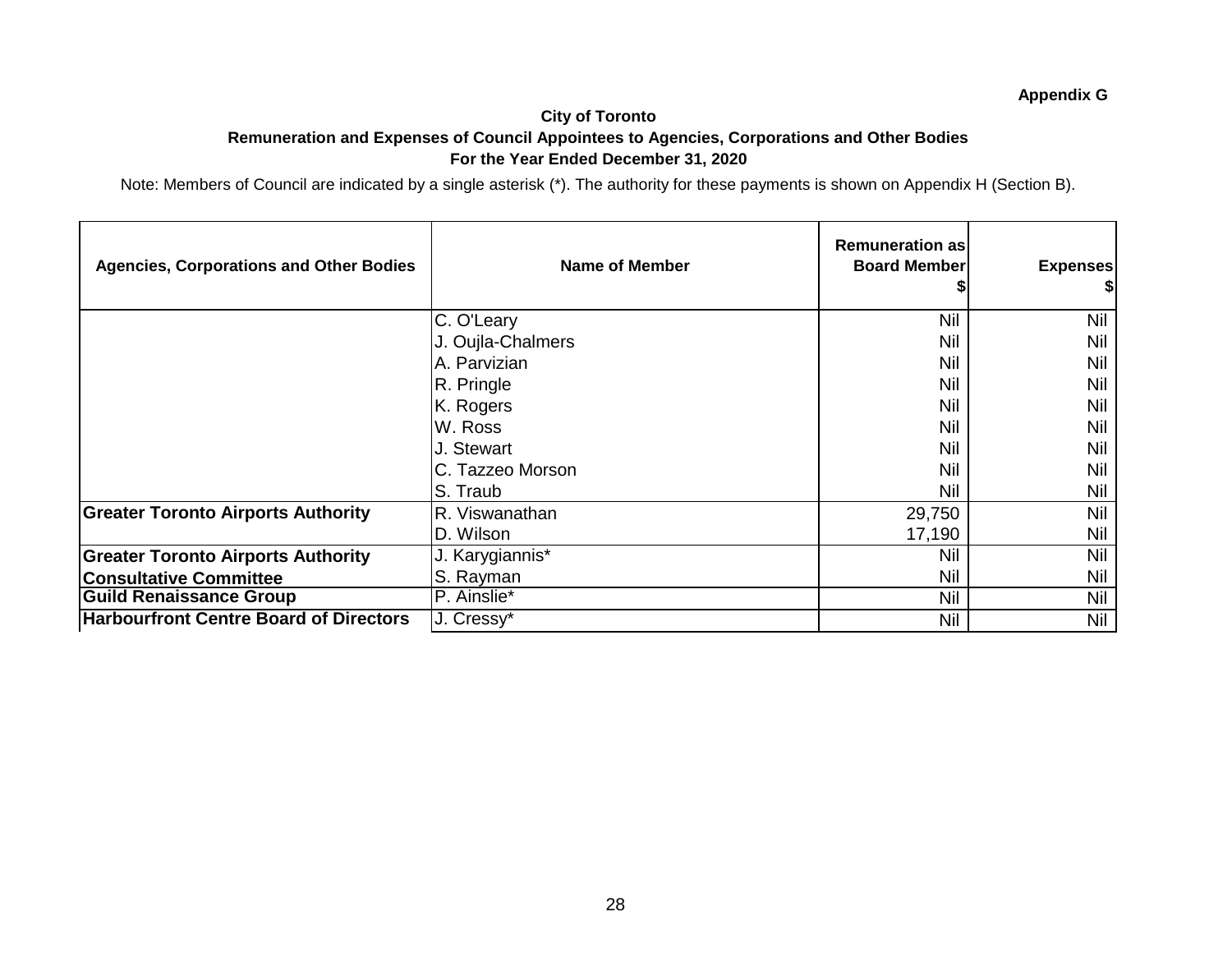## **City of Toronto Remuneration and Expenses of Council Appointees to Agencies, Corporations and Other Bodies For the Year Ended December 31, 2020**

| <b>Agencies, Corporations and Other Bodies</b> | <b>Name of Member</b> | <b>Remuneration as</b><br><b>Board Member</b> | <b>Expenses</b> |
|------------------------------------------------|-----------------------|-----------------------------------------------|-----------------|
| <b>Heritage Toronto</b>                        | P. Berton             | Nil                                           | Nil             |
|                                                | F. Butler             | Nil                                           | <b>Nil</b>      |
|                                                | M. Colle*             | Nil                                           | <b>Nil</b>      |
|                                                | L. Chalaidopoulos     | Nil                                           | Nil             |
|                                                | L. Davison            | Nil                                           | Nil             |
|                                                | P. Fletcher*          | Nil                                           | Nil             |
|                                                | J. French             | Nil                                           | Nil             |
|                                                | M. Green              | Nil                                           | <b>Nil</b>      |
|                                                | P. Hornell            | Nil                                           | Nil             |
|                                                | P. Ignazi             | Nil                                           | Nil             |
|                                                | J. Junke              | Nil                                           | Nil             |
|                                                | L. Kan                | Nil                                           | Nil             |
|                                                | S. Kedey              | Nil                                           | Nil             |
|                                                | S. Kheraj             | Nil                                           | Nil             |
|                                                | J. Lane               | Nil                                           | <b>Nil</b>      |
|                                                | R. Moorhouse          | Nil                                           | Nil             |
|                                                | C. Nelischer          | Nil                                           | Nil             |
|                                                | J. Pariseau           | <b>Nil</b>                                    | Nil             |
|                                                | A. Sanderson          | <b>Nil</b>                                    | Nil             |
|                                                | L. Strachan           | Nil                                           | Nil             |
|                                                | L. Thompson           | Nil                                           | Nil             |
|                                                | K. Whaley             | Nil                                           | Nil             |
| <b>Hockey Hall of Fame</b>                     | M. Grimes*            | Nil                                           | <b>Nil</b>      |
|                                                | S. Holyday*           | Nil                                           | <b>Nil</b>      |
|                                                | A. Perruzza*          | <b>Nil</b>                                    | <b>Nil</b>      |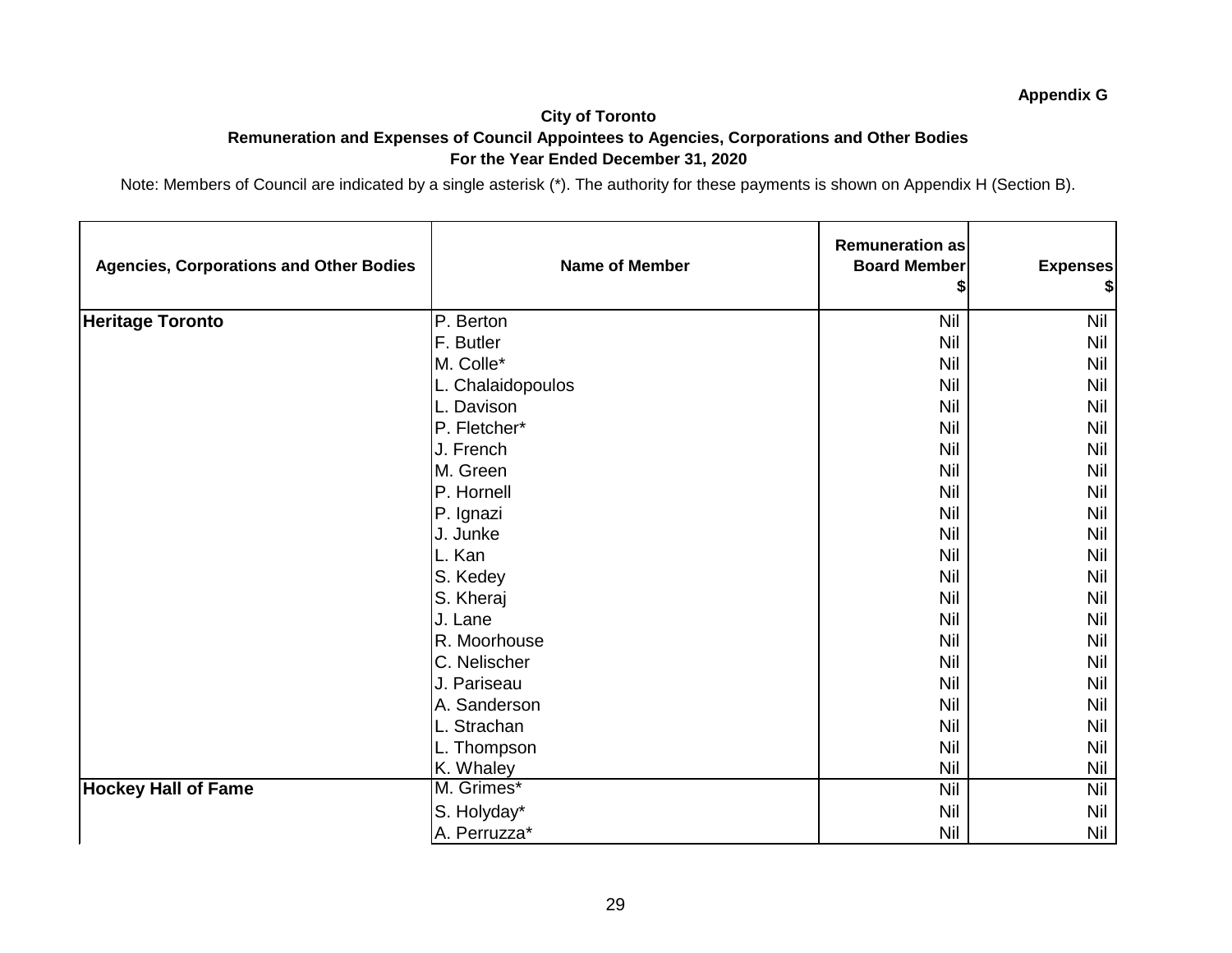## **City of Toronto Remuneration and Expenses of Council Appointees to Agencies, Corporations and Other Bodies For the Year Ended December 31, 2020**

| <b>Agencies, Corporations and Other Bodies</b> | <b>Name of Member</b>                                                 | <b>Remuneration as</b><br><b>Board Member</b> | <b>Expenses</b><br>\$I |
|------------------------------------------------|-----------------------------------------------------------------------|-----------------------------------------------|------------------------|
| <b>Housing Services Corporation</b>            | G. Perks* (Note 1)                                                    | <b>Nil</b>                                    | <b>Nil</b>             |
|                                                | Note 1: Councillor Perks opted to waive his<br>remuneration for 2020. |                                               |                        |
| <b>Legacy Fund Allocations Committee</b>       |                                                                       | Not provided                                  | Not provided           |
| Lesbian, Gay, Bisexual, Transgender,           | J. Bawuah                                                             | <b>Nil</b>                                    | Nil                    |
| Queer and Two-Spirit (LGBTQ2S+)                | M. Forrester                                                          | <b>Nil</b>                                    | Nil                    |
| <b>Council Advisory Body</b>                   | A. Fray                                                               | <b>Nil</b>                                    | Nil                    |
|                                                | S. Gapka                                                              | <b>Nil</b>                                    | Nil                    |
|                                                | B. Gupta                                                              | <b>Nil</b>                                    | Nil                    |
|                                                | J. Jaber                                                              | <b>Nil</b>                                    | Nil                    |
|                                                | R. Kulatilake                                                         | Nil                                           | <b>Nil</b>             |
|                                                | L. Lee kam                                                            | <b>Nil</b>                                    | Nil                    |
|                                                | L. McPhie                                                             | Nil                                           | Nil                    |
|                                                | S. Peters                                                             | <b>Nil</b>                                    | <b>Nil</b>             |
|                                                | T. Rodriguez                                                          | Nil                                           | Nil                    |
|                                                | L. Ross                                                               | <b>Nil</b>                                    | <b>Nil</b>             |
|                                                | J. White                                                              | <b>Nil</b>                                    | Nil                    |
| <b>Metro Toronto Convention Centre</b>         | S. Beck                                                               | 750                                           | Nil                    |
|                                                | N. Holland                                                            | 2,750                                         | Nil                    |
|                                                | S. Smith                                                              | 3,150                                         | <b>Nil</b>             |
| <b>Ontario Good Roads Association Board</b>    |                                                                       |                                               |                        |
| <b>of Directors</b>                            | P. Ainslie*                                                           | Not provided                                  | Not provided           |
| PortsToronto (formerly known as                |                                                                       |                                               |                        |
| <b>Toronto Port Authority)</b>                 | A. Walton                                                             | 33,840                                        | Nil                    |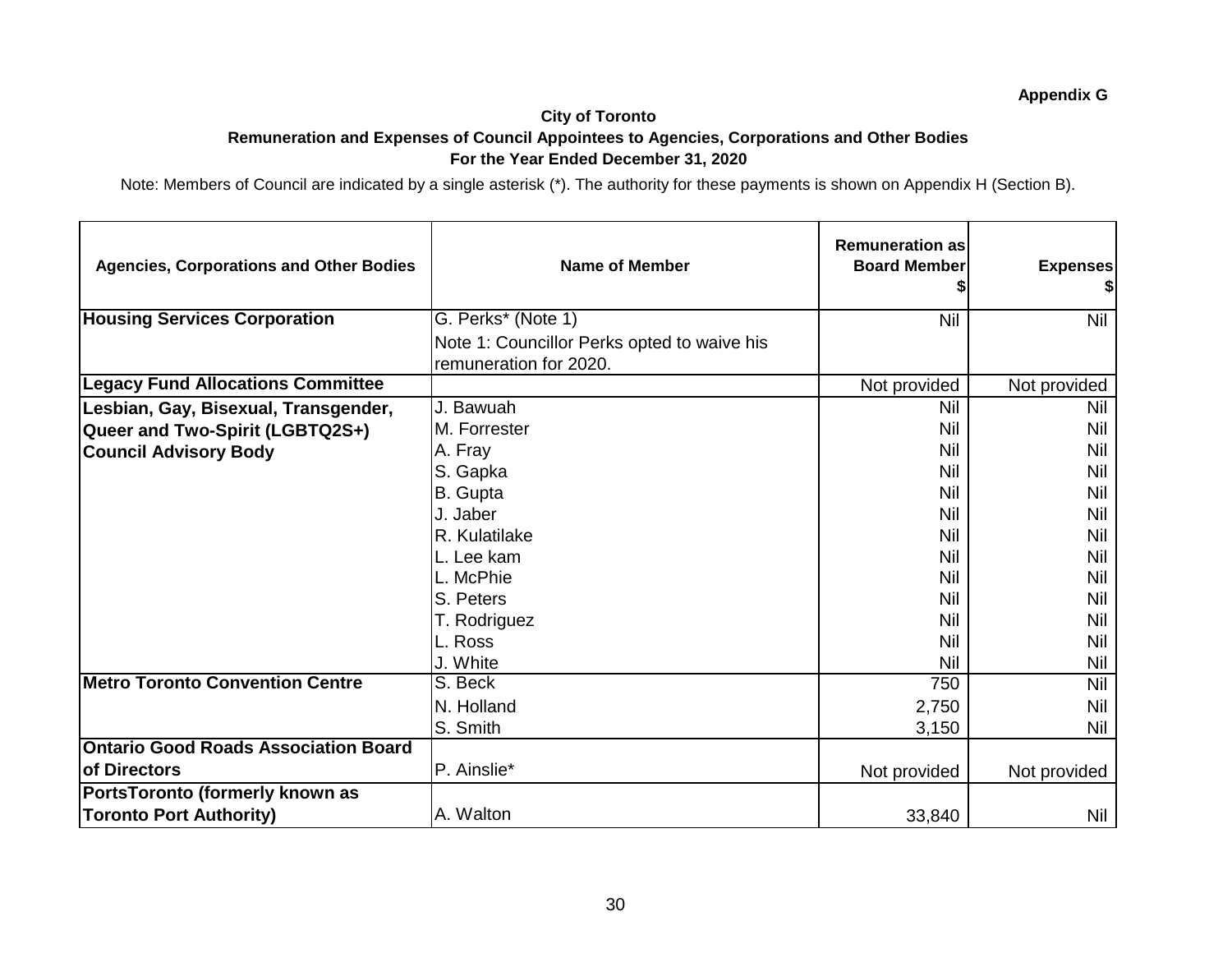## **City of Toronto Remuneration and Expenses of Council Appointees to Agencies, Corporations and Other Bodies For the Year Ended December 31, 2020**

| <b>Agencies, Corporations and Other Bodies</b>        | <b>Name of Member</b> | <b>Remuneration as</b><br><b>Board Member</b> | <b>Expenses</b><br>\$ |
|-------------------------------------------------------|-----------------------|-----------------------------------------------|-----------------------|
| <b>Property Standards Committee</b>                   | W. Dalton             | 2,325                                         | <b>Nil</b>            |
| Etobicoke/York                                        | R. Jennings           | 3,325                                         | Nil                   |
|                                                       | N. Junaid             | 2,325                                         | Nil                   |
|                                                       | S. Lewis              | 1,775                                         | <b>Nil</b>            |
| <b>Property Standards Committee</b>                   | C. Cottle             | 2,050                                         | Nil                   |
| <b>North York</b>                                     | E. laboni             | 3,050                                         | Nil                   |
|                                                       | L. Mallia             | 2,050                                         | Nil                   |
|                                                       | S. Nguyen             | 2,050                                         | Nil                   |
| <b>Property Standards Committee</b>                   | T. Izzard             | 2,325                                         | <b>Nil</b>            |
| Scarborough                                           | K. Kiai               | 2,325                                         | Nil                   |
|                                                       | M. Purdy              | 2,325                                         | Nil                   |
|                                                       | M. Sullivan           | 3,325                                         | Nil                   |
| <b>Property Standards Committee</b>                   | M. Abraham            | 2,050                                         | <b>Nil</b>            |
| <b>Toronto and East York</b>                          | D. Fancher            | 3,520                                         | Nil                   |
|                                                       | R. Hedley             | 3,970                                         | Nil                   |
|                                                       | L. Herbert            | 3,520                                         | Nil                   |
| <b>Rooming House Licensing</b>                        | K. Cooper             | Not provided                                  | Not provided          |
| <b>Commissioner and Deputy</b><br><b>Commissioner</b> | A. Griggs             | Not provided                                  | Not provided          |
| <b>Sign Variance Committee</b>                        | R. Bharati            | 3,600                                         | Nil                   |
|                                                       | <b>B.</b> Bowron      | 2,600                                         | Nil                   |
|                                                       | I. Buncel             | 2,600                                         | Nil                   |
|                                                       | <b>B.</b> Huskins     | 2,050                                         | Nil                   |
|                                                       | N. Waterman           | 2,600                                         | Nil                   |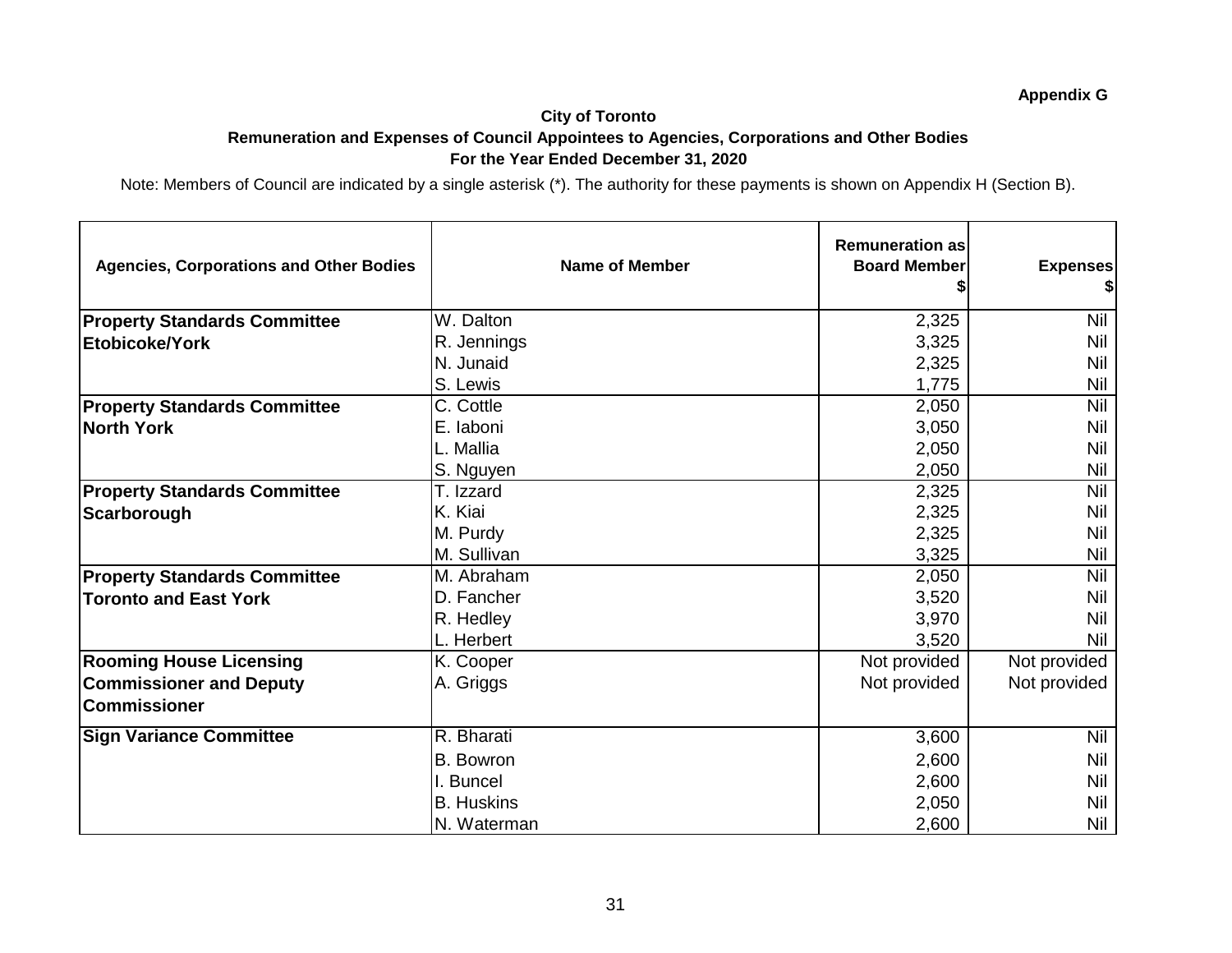#### **City of Toronto Remuneration and Expenses of Council Appointees to Agencies, Corporations and Other Bodies For the Year Ended December 31, 2020**

| <b>Agencies, Corporations and Other Bodies</b> | <b>Name of Member</b>     | <b>Remuneration as</b><br><b>Board Member</b> | <b>Expenses</b><br>\$ |
|------------------------------------------------|---------------------------|-----------------------------------------------|-----------------------|
| TO Live (formerly known as Civic               | $\overline{P}$ . Bernards | <b>Nil</b>                                    | <b>Nil</b>            |
| <b>Theatres Toronto)</b>                       | G. Crawford*              | Nil                                           | <b>Nil</b>            |
|                                                | J. Filion*                | <b>Nil</b>                                    | Nil                   |
|                                                | P. Fletcher*              | <b>Nil</b>                                    | <b>Nil</b>            |
|                                                | R. Foster                 | <b>Nil</b>                                    | <b>Nil</b>            |
|                                                | M. Gafarou                | <b>Nil</b>                                    | <b>Nil</b>            |
|                                                | K. Garland                | <b>Nil</b>                                    | <b>Nil</b>            |
|                                                | M. Humayun                | <b>Nil</b>                                    | <b>Nil</b>            |
|                                                | S. Levitan                | <b>Nil</b>                                    | <b>Nil</b>            |
|                                                | C. Lickers-Sage           | <b>Nil</b>                                    | <b>Nil</b>            |
|                                                | D. Maracle                | <b>Nil</b>                                    | <b>Nil</b>            |
|                                                | G. Michaan                | <b>Nil</b>                                    | <b>Nil</b>            |
|                                                | K. Sharpe                 | <b>Nil</b>                                    | <b>Nil</b>            |
|                                                | C. Smith                  | <b>Nil</b>                                    | <b>Nil</b>            |
|                                                | G. Smith                  | <b>Nil</b>                                    | Nil                   |
|                                                | K. Swanson                | <b>Nil</b>                                    | <b>Nil</b>            |
| <b>Toronto Accessibility Advisory</b>          | K. Ewig                   | <b>Nil</b>                                    | <b>Nil</b>            |
| <b>Committee</b>                               | M. Fray                   | <b>Nil</b>                                    | <b>Nil</b>            |
|                                                | G. Hart                   | <b>Nil</b>                                    | <b>Nil</b>            |
|                                                | S. Marinich-Lee           | <b>Nil</b>                                    | <b>Nil</b>            |
|                                                | M. McNeely                | <b>Nil</b>                                    | <b>Nil</b>            |
|                                                | L. Mendelsohn             | <b>Nil</b>                                    | Nil                   |
|                                                | M. Miceli                 | <b>Nil</b>                                    | <b>Nil</b>            |
|                                                | J. Mitschele              | <b>Nil</b>                                    | Nil                   |
|                                                | M. Petrides               | <b>Nil</b>                                    | Nil                   |
|                                                | W. Porch                  | <b>Nil</b>                                    | Nil                   |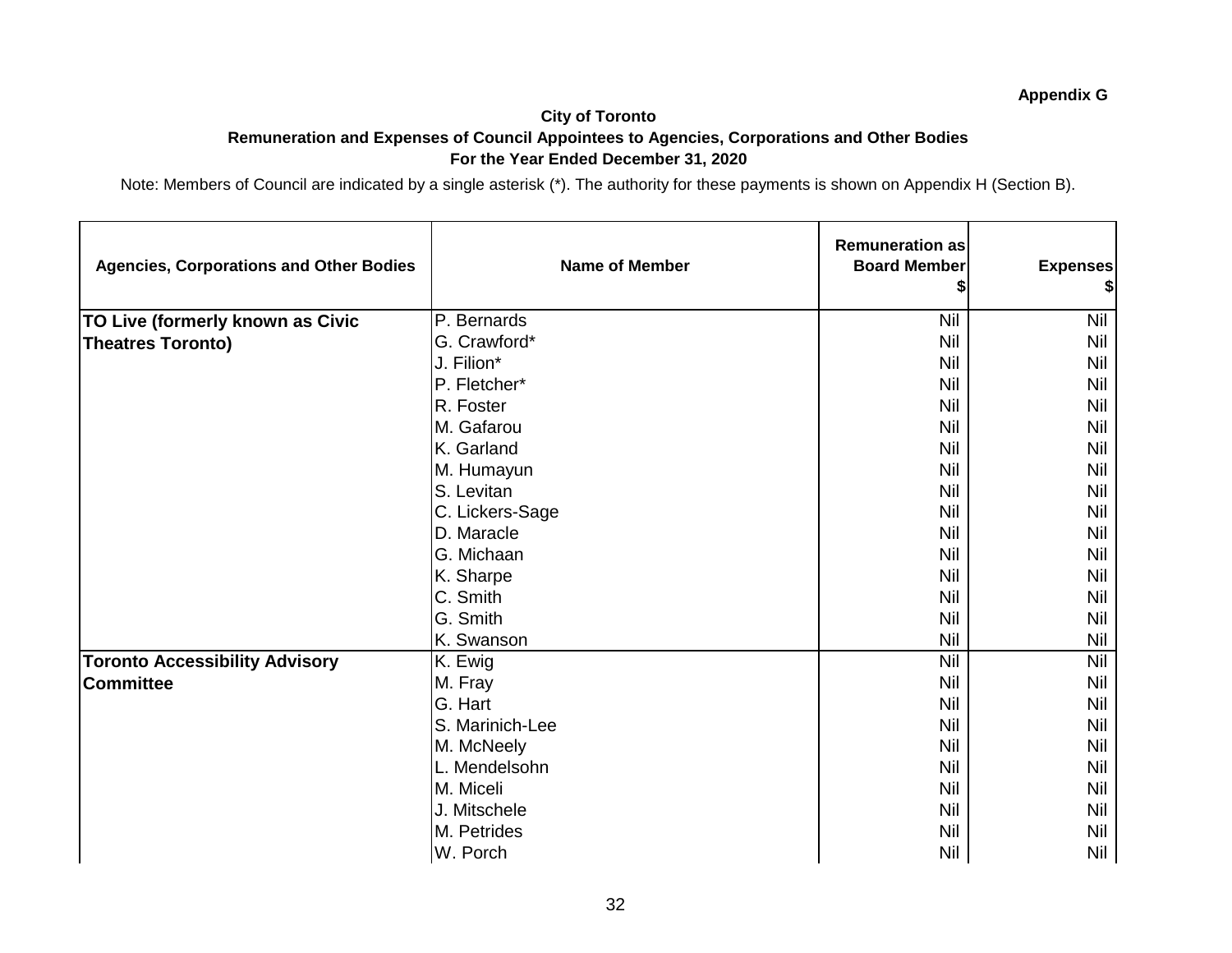#### **Appendix G City of Toronto Remuneration and Expenses of Council Appointees to Agencies, Corporations and Other Bodies For the Year Ended December 31, 2020**

| <b>Agencies, Corporations and Other Bodies</b> | <b>Name of Member</b>                             | <b>Remuneration as</b><br><b>Board Member</b> | <b>Expenses</b> |
|------------------------------------------------|---------------------------------------------------|-----------------------------------------------|-----------------|
|                                                | B. Sivagnanasunderam                              | Nil                                           | <b>Nil</b>      |
|                                                | H. Wax                                            | Nil                                           | Nil             |
|                                                | K. Wong-Tam*                                      | <b>Nil</b>                                    | Nil             |
| <b>Toronto and Region Conservation</b>         | P. Ainslie*                                       | Nil                                           | 536             |
| <b>Authority</b>                               | S. Carroll*                                       | 606                                           | 66              |
|                                                | R. Chopowick                                      | 1,559                                         | 228             |
|                                                | J. Drake                                          | 1,299                                         | 114             |
|                                                | P. Fletcher*                                      | 780                                           | 124             |
|                                                | X. Han                                            | 780                                           | 66              |
|                                                | M. Kelleher                                       | 866                                           | 25              |
|                                                | C. Lai*                                           | 1,126                                         | 146             |
|                                                | M. Layton*                                        | Nil                                           | Nil             |
|                                                | <b>B.</b> Mukherjee                               | 780                                           | 88              |
|                                                | J. Pasternak*                                     | 780                                           | 19              |
|                                                | A. Perruzza*                                      | 1,386                                         | 44              |
|                                                | C. Tang (Note 1)                                  | Nil                                           | 90              |
|                                                | E. Van Wagner (Note 2)                            | 693                                           | <b>Nil</b>      |
|                                                | Note 1: 2019 expenses (\$41) were not reported    |                                               |                 |
|                                                | in prior year's report, but disclosed in 2020's   |                                               |                 |
|                                                | report for completeness purposes.                 |                                               |                 |
|                                                | Note 2: 2019's remuneration (\$260) and           |                                               |                 |
|                                                | expenses (\$63) were not reported in prior year's |                                               |                 |
| <b>TRCA Partners in Project Green</b>          |                                                   |                                               |                 |
| <b>Executive Steering Committee</b>            | J. Karygiannis*                                   | <b>Nil</b>                                    | Nil             |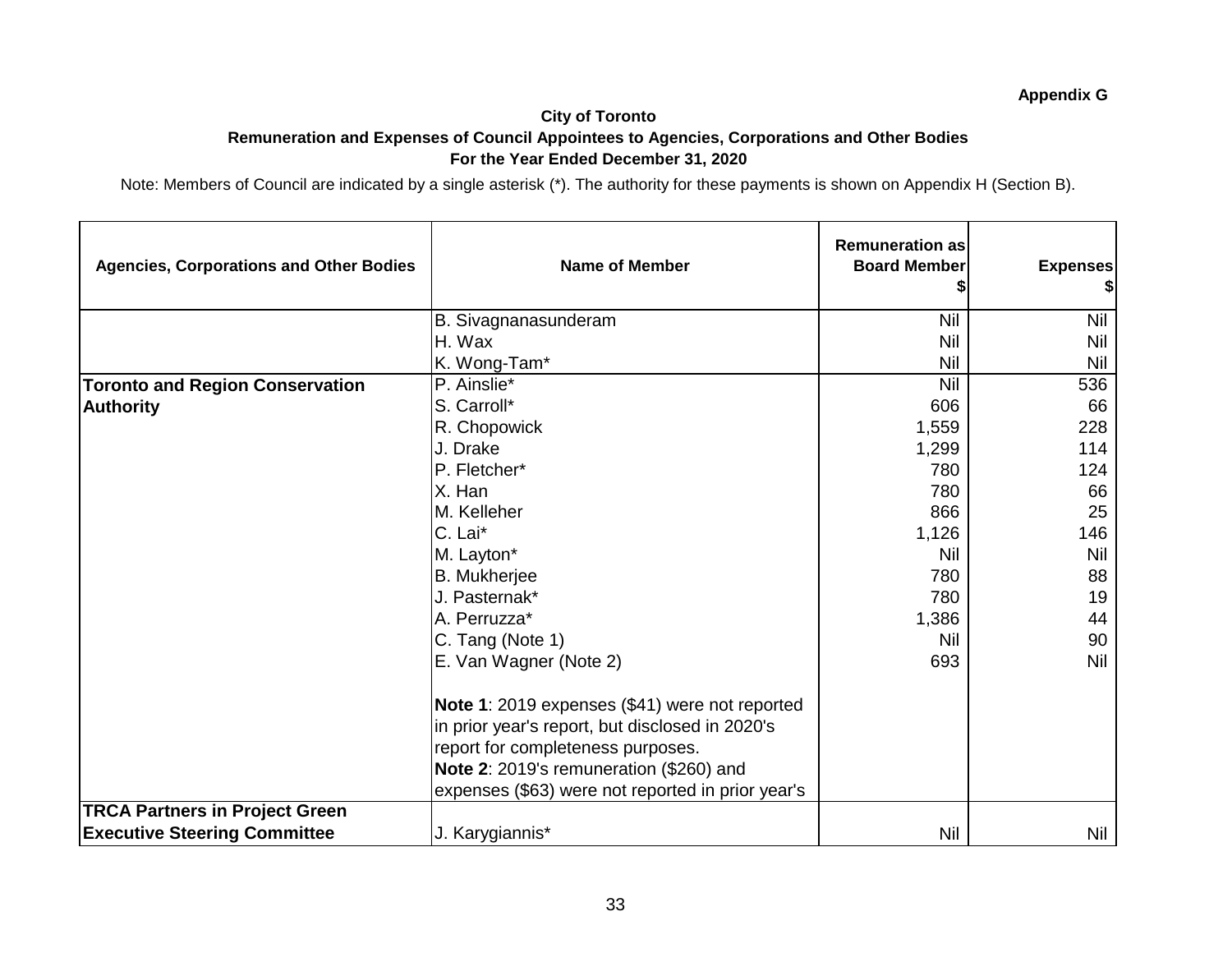#### **City of Toronto Remuneration and Expenses of Council Appointees to Agencies, Corporations and Other Bodies For the Year Ended December 31, 2020**

| <b>Agencies, Corporations and Other Bodies</b> | <b>Name of Member</b> | <b>Remuneration as</b><br><b>Board Member</b> | <b>Expenses</b><br>\$I |
|------------------------------------------------|-----------------------|-----------------------------------------------|------------------------|
| <b>Toronto Arts Council</b>                    | S. Carroll*           | Nil                                           | Nil                    |
|                                                | G. Crawford*          | <b>Nil</b>                                    | Nil                    |
| <b>Toronto Atmospheric Fund Board</b>          | L. Atkinson           | Nil                                           | <b>Nil</b>             |
|                                                | K. Bardeesy           | Nil                                           | Nil                    |
|                                                | A. Belaieff           | Nil                                           | Nil                    |
|                                                | S. Carroll*           | Nil                                           | Nil                    |
|                                                | A. Dooner             | Nil                                           | Nil                    |
|                                                | M. Layton*            | Nil                                           | Nil                    |
|                                                | J. Loewen             | Nil                                           | Nil                    |
|                                                | K. Marshall           | Nil                                           | Nil                    |
|                                                | J. McKelvie*          | Nil                                           | Nil                    |
|                                                | D. Ramachandran       | Nil                                           | Nil                    |
|                                                | P. Sandhu             | Nil                                           | Nil                    |
| <b>Toronto Civic Employees' Pension and</b>    | S. Califaretti        | <b>Nil</b>                                    | Nil                    |
| <b>Benefit Fund</b>                            | G. Clarkson           | 625                                           | Nil                    |
|                                                | S. Conforti           | Nil                                           | Nil                    |
|                                                | R. LeClair            | Nil                                           | Nil                    |
|                                                | B. Yeung              | Nil                                           | Nil                    |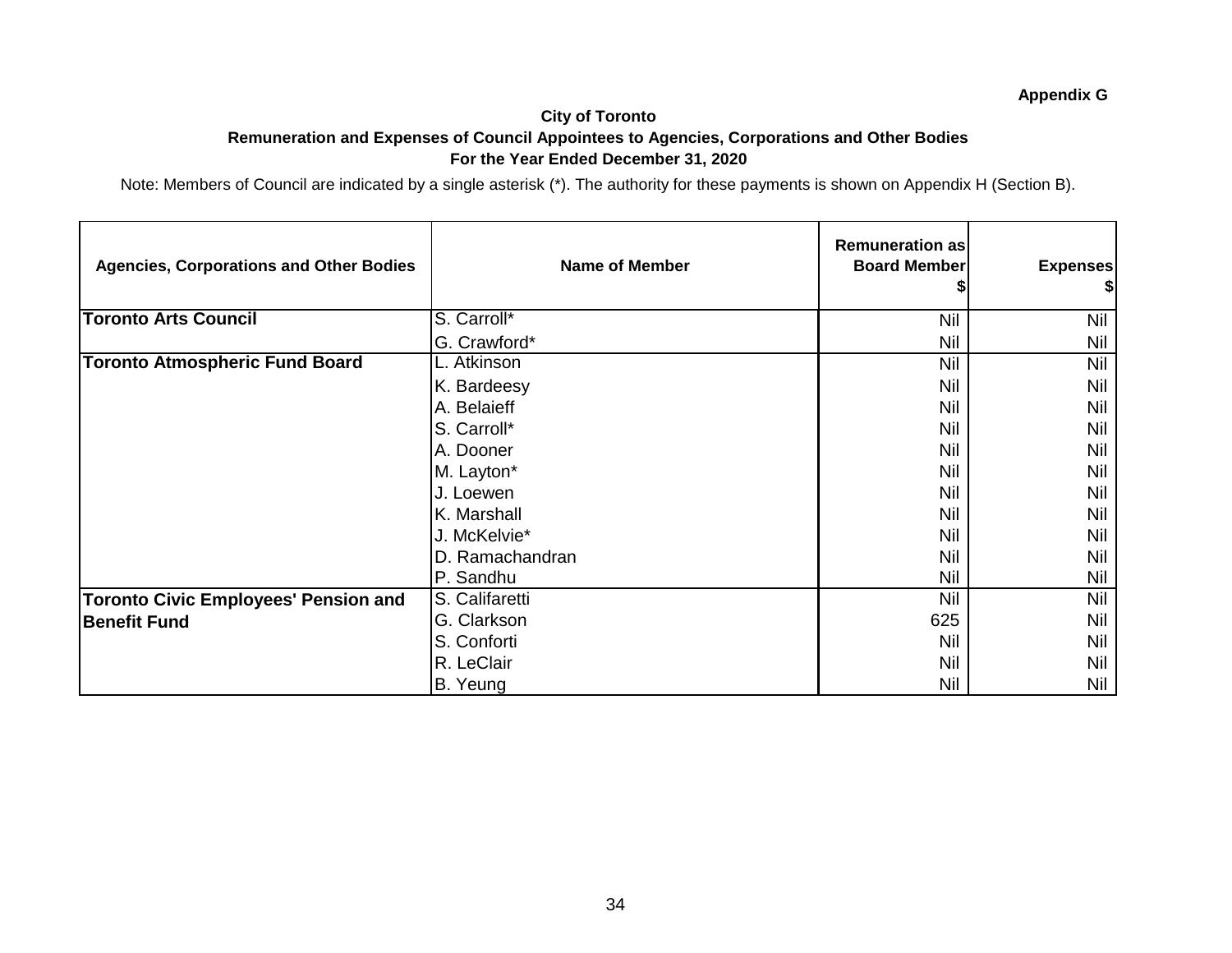#### **City of Toronto Remuneration and Expenses of Council Appointees to Agencies, Corporations and Other Bodies For the Year Ended December 31, 2020**

| <b>Agencies, Corporations and Other Bodies</b>        | <b>Name of Member</b> | <b>Remuneration as</b><br><b>Board Member</b> | <b>Expenses</b><br>\$I |
|-------------------------------------------------------|-----------------------|-----------------------------------------------|------------------------|
| <b>Toronto Community Housing</b>                      | A. Bailao*            | <b>Nil</b>                                    | 188                    |
| <b>Corporation</b>                                    | J. Campbell           | 10,375                                        | 188                    |
|                                                       | A. Coombs             | 9,875                                         | 188                    |
|                                                       | D. Douglas            | 9,375                                         | 188                    |
|                                                       | U. Farah              | 9,875                                         | 188                    |
|                                                       | P. Fletcher*          | <b>Nil</b>                                    | 188                    |
|                                                       | A. Imrie              | 9,375                                         | 188                    |
|                                                       | L. Jackson            | 6,908                                         | 188                    |
|                                                       | N. Macrae             | 8,875                                         | 188                    |
|                                                       | T. Murphy             | 20,000                                        | 188                    |
|                                                       | F. Nunziata*          | <b>Nil</b>                                    | 95                     |
|                                                       | <b>B.</b> Smith       | 10,875                                        | 188                    |
| Toronto Fire Department Superannuation S. Califaretti |                       | Nil                                           | Nil                    |
| and Benefit Fund                                      | G. Clarkson           | 625                                           | Nil                    |
|                                                       | W. Chinery            | 625                                           | Nil                    |
|                                                       | S. Conforti           | <b>Nil</b>                                    | Nil                    |
|                                                       | R. LeClair            | Nil                                           | Nil                    |
|                                                       | B. Yeung              | Nil                                           | Nil                    |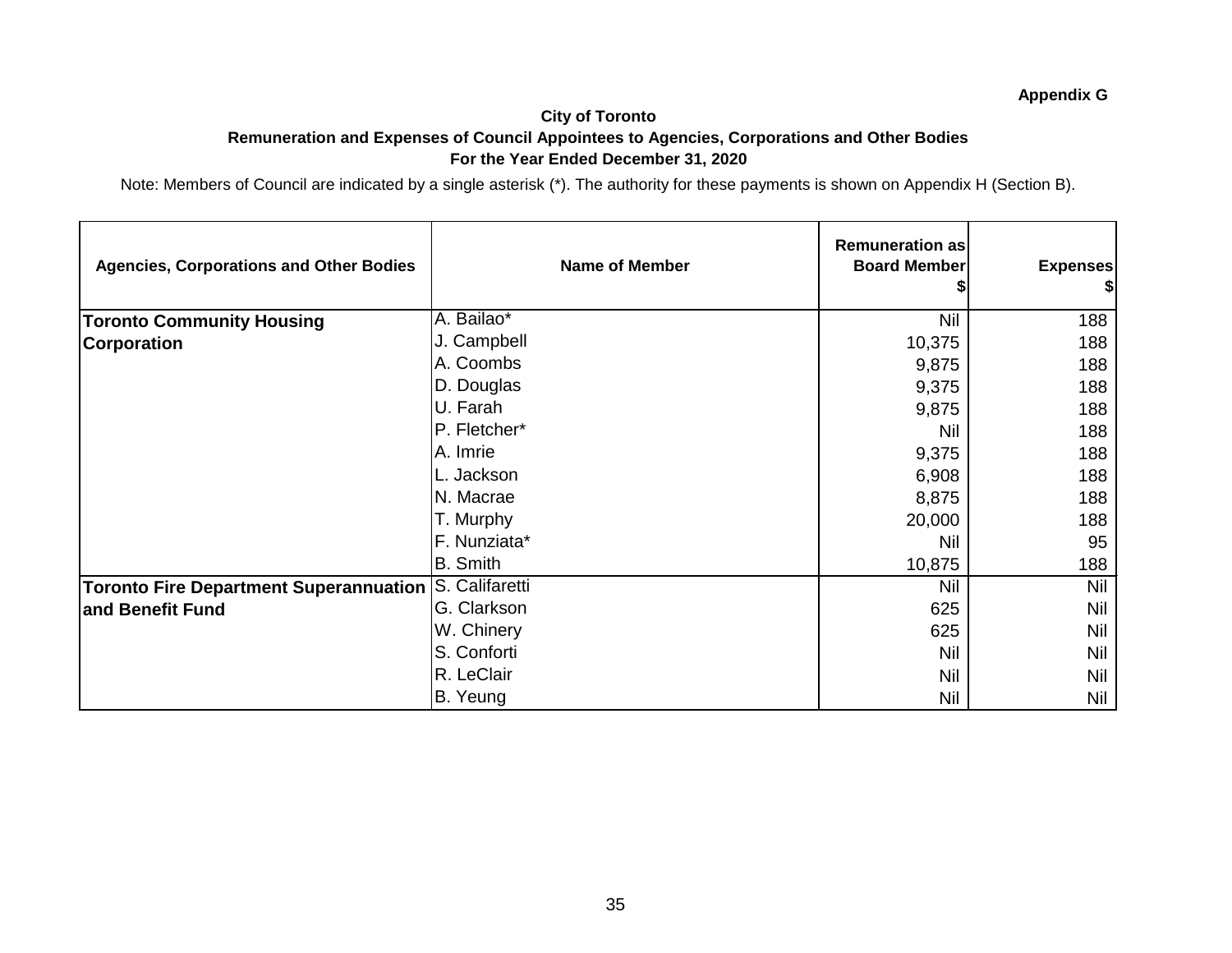#### **City of Toronto Remuneration and Expenses of Council Appointees to Agencies, Corporations and Other Bodies For the Year Ended December 31, 2020**

| <b>Agencies, Corporations and Other Bodies</b> | <b>Name of Member</b> | <b>Remuneration as</b><br><b>Board Member</b> | <b>Expenses</b><br>\$I |
|------------------------------------------------|-----------------------|-----------------------------------------------|------------------------|
| <b>Toronto Francophone Affairs Advisory</b>    | L. Béland             | <b>Nil</b>                                    | <b>Nil</b>             |
| <b>Committee</b>                               | C. Charles            | <b>Nil</b>                                    | Nil                    |
|                                                | D. Gasirabo           | <b>Nil</b>                                    | <b>Nil</b>             |
|                                                | I. Girard             | Nil                                           | <b>Nil</b>             |
|                                                | Y. Kalogo             | Nil                                           | <b>Nil</b>             |
|                                                | M. Lean               | Nil                                           | Nil                    |
|                                                | D. Mailloux           | Nil                                           | <b>Nil</b>             |
|                                                | S. Paul               | Nil                                           | Nil                    |
| <b>Toronto Hydro Corporation</b>               | P. Ainslie*           | <b>Nil</b>                                    | <b>Nil</b>             |
|                                                | B. Chu                | 6,158                                         | Nil                    |
|                                                | M. Eubanks            | 2,165                                         | Nil                    |
|                                                | S. Holyday*           | Nil                                           | <b>Nil</b>             |
|                                                | T. Kronis             | 30,000                                        | <b>Nil</b>             |
|                                                | J. Lam                | 30,000                                        | <b>Nil</b>             |
|                                                | D. McFadden           | 75,000                                        | Nil                    |
|                                                | D. Minnan-Wong*       | Nil                                           | Nil                    |
|                                                | M. Nobrega            | 30,000                                        | Nil                    |
|                                                | M. Richardson         | 28,500                                        | Nil                    |
|                                                | H. Wetston            | 27,500                                        | Nil                    |
|                                                | H. Zordel             | 29,500                                        | Nil                    |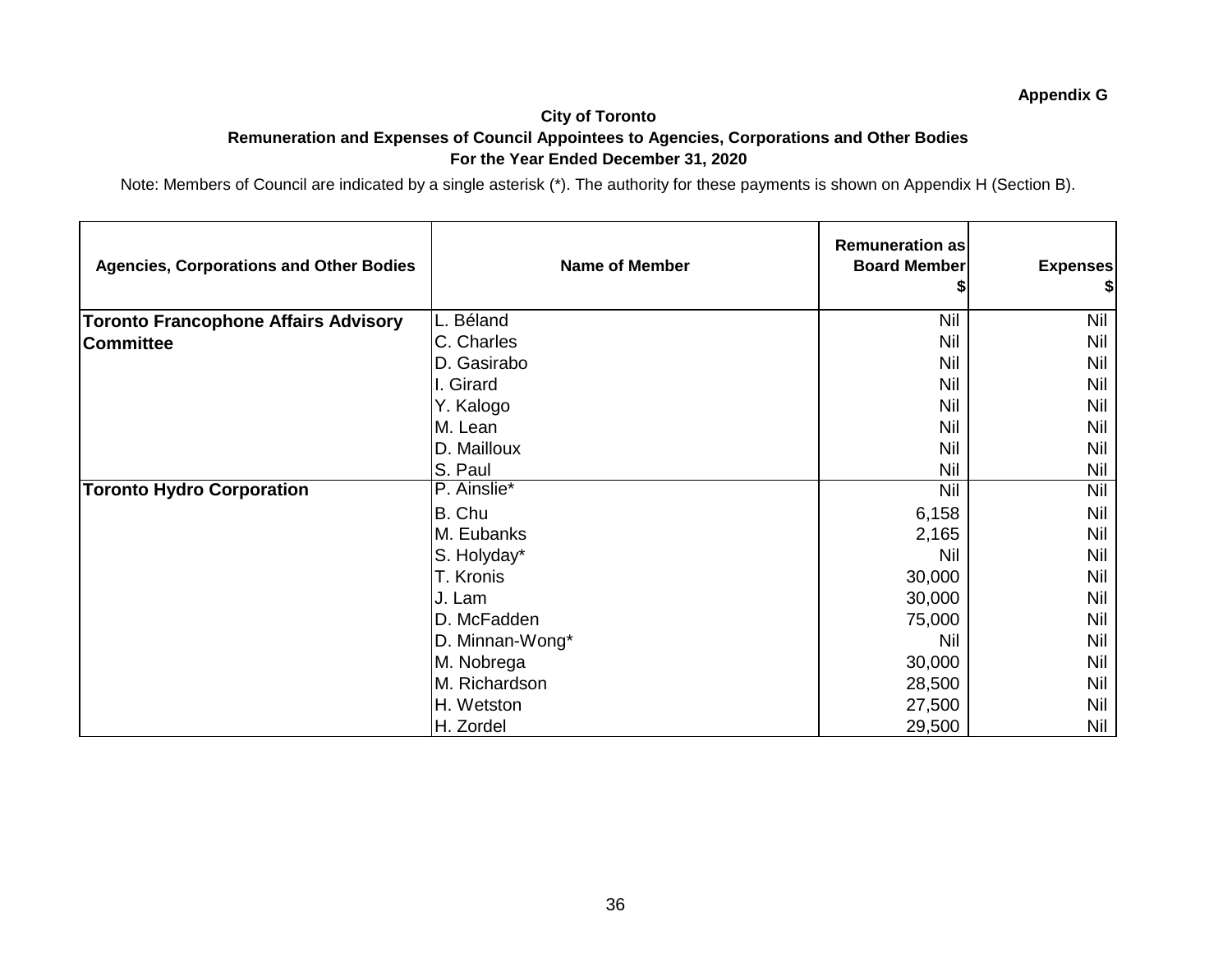#### **City of Toronto Remuneration and Expenses of Council Appointees to Agencies, Corporations and Other Bodies For the Year Ended December 31, 2020**

| <b>Agencies, Corporations and Other Bodies</b> | <b>Name of Member</b> | <b>Remuneration as</b><br><b>Board Member</b> | <b>Expenses</b><br>\$ |
|------------------------------------------------|-----------------------|-----------------------------------------------|-----------------------|
| <b>Toronto Investment Board</b>                | J. Crocker            | 52,250                                        | <b>Nil</b>            |
|                                                | M. Flynn              | 12,250                                        | Nil                   |
|                                                | T. Lai                | 5,000                                         | <b>Nil</b>            |
|                                                | C. Lynch              | 4,500                                         | <b>Nil</b>            |
|                                                | S. Ranson             | 12,250                                        | Nil                   |
|                                                | M. Robinson           | 12,250                                        | <b>Nil</b>            |
|                                                | P. Steer              | 12,250                                        | Nil                   |
| <b>Toronto Licensing Tribunal</b>              | A. Bakshi             | 15,005                                        | <b>Nil</b>            |
|                                                | M. Carter-Whitney     | 8,038                                         | 129                   |
|                                                | V. Francis            | 11,430                                        | 146                   |
|                                                | M. Laverty            | 11,789                                        | 69                    |
|                                                | M. Lee                | 42,940                                        | <b>Nil</b>            |
|                                                | E. Montigny           | 16,104                                        | Nil                   |
|                                                | D. Simon              | 15,003                                        | 86                    |
|                                                | P. Turtle             | 598                                           | Nil                   |
| <b>Toronto Local Appeal Body</b>               | A. Bassios            | 18,639                                        | 65                    |
|                                                | S. Gopikrishna        | 31,837                                        | 517                   |
|                                                | S. Karmali            | 17,379                                        | 115                   |
|                                                | J. Leung              | 22,415                                        | 75                    |
|                                                | D. Lombardi           | 42,543                                        | 293                   |
|                                                | I. Lord               | 86,172                                        | 134                   |
|                                                | L. Ma                 | 769                                           | <b>Nil</b>            |
|                                                | S. Makuch             | 23,171                                        | 56                    |
|                                                | S. Talukder           | 22,348                                        | 126                   |
|                                                | J. Tassiopoulos       | 15,580                                        | 17                    |
|                                                | T. Yao                | 23,915                                        | 104                   |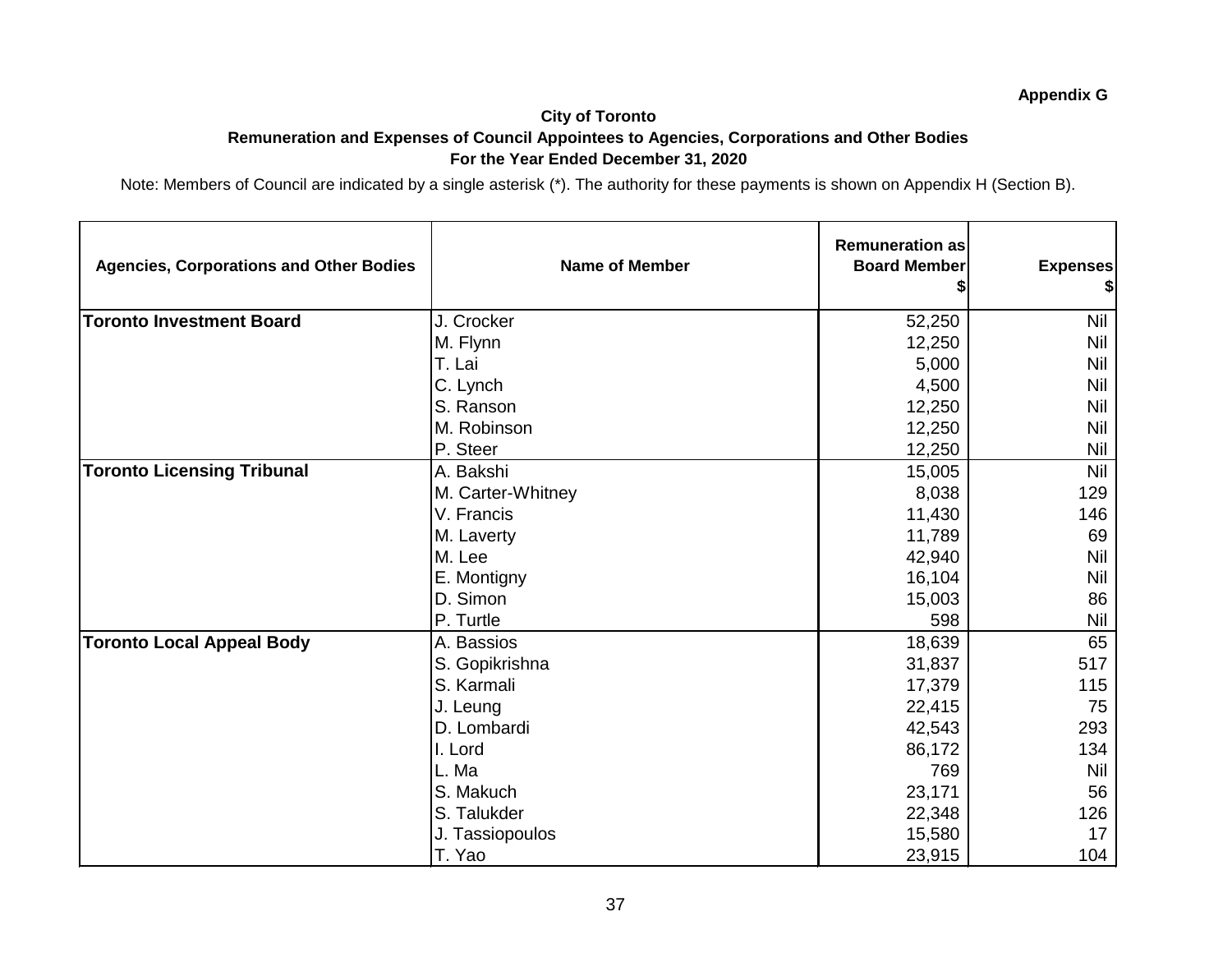#### **City of Toronto Remuneration and Expenses of Council Appointees to Agencies, Corporations and Other Bodies For the Year Ended December 31, 2020**

| <b>Agencies, Corporations and Other Bodies</b> | <b>Name of Member</b>      | <b>Remuneration as</b><br><b>Board Member</b> | <b>Expenses</b> |
|------------------------------------------------|----------------------------|-----------------------------------------------|-----------------|
| <b>Toronto Music Advisory Committee</b>        | Paul Banwatt               | Nil                                           | <b>Nil</b>      |
|                                                | <b>Vivian Barclay</b>      | Nil                                           | Nil             |
|                                                | Mary An Blom               | Nil                                           | <b>Nil</b>      |
|                                                | Shaun Bowring              | Nil                                           | <b>Nil</b>      |
|                                                | Melissa Bubb-Clarke        | Nil                                           | <b>Nil</b>      |
|                                                | Hannah Burgé Luviano       | <b>Nil</b>                                    | <b>Nil</b>      |
|                                                | Jeff Cohen                 | Nil                                           | Nil             |
|                                                | <b>Charlotte Cornfield</b> | <b>Nil</b>                                    | <b>Nil</b>      |
|                                                | Kiana "Rookz" Eastmond     | Nil                                           | Nil             |
|                                                | Aerin Fogel                | Nil                                           | <b>Nil</b>      |
|                                                | Sarah Jarvis               | Nil                                           | <b>Nil</b>      |
|                                                | <b>Tracey Jenkins</b>      | Nil                                           | <b>Nil</b>      |
|                                                | Jesse Kumagai              | <b>Nil</b>                                    | Nil             |
|                                                | Robert Lanni               | Nil                                           | <b>Nil</b>      |
|                                                | Tao-Ming Lau               | <b>Nil</b>                                    | <b>Nil</b>      |
|                                                | Sofia Mikhaylova           | <b>Nil</b>                                    | <b>Nil</b>      |
|                                                | Noah Mintz                 | <b>Nil</b>                                    | <b>Nil</b>      |
|                                                | Kaya Pino                  | <b>Nil</b>                                    | <b>Nil</b>      |
|                                                | <b>Spencer Sutherland</b>  | Nil                                           | <b>Nil</b>      |
|                                                | Kim Temple                 | <b>Nil</b>                                    | Nil             |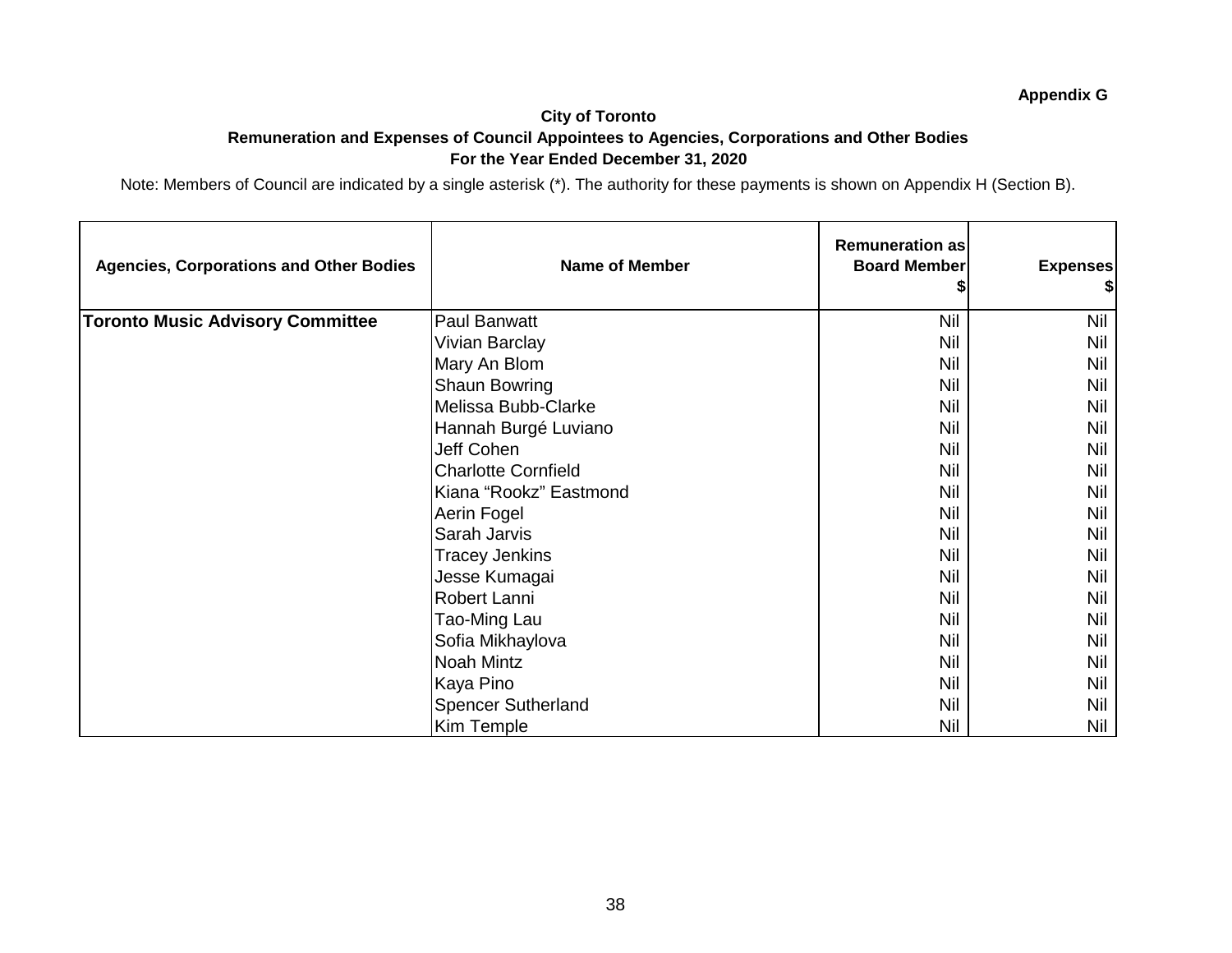#### **City of Toronto Remuneration and Expenses of Council Appointees to Agencies, Corporations and Other Bodies For the Year Ended December 31, 2020**

| <b>Agencies, Corporations and Other Bodies</b> | <b>Name of Member</b> | <b>Remuneration as</b><br><b>Board Member</b> | <b>Expenses</b><br>\$ |
|------------------------------------------------|-----------------------|-----------------------------------------------|-----------------------|
| <b>Toronto Parking Authority</b>               | P. Ainslie*           | <b>Nil</b>                                    | 44                    |
|                                                | A. Bailao*            | <b>Nil</b>                                    | 161                   |
|                                                | B. Bradford*          | <b>Nil</b>                                    | 121                   |
|                                                | S. Carroll*           | <b>Nil</b>                                    | 310                   |
|                                                | M. Colle*             | Nil                                           | 44                    |
|                                                | G. Crawford*          | <b>Nil</b>                                    | 3                     |
|                                                | M. Farrow             | 5,000                                         | 20                    |
|                                                | J. Filion*            | <b>Nil</b>                                    | 84                    |
|                                                | P. Fletcher*          | <b>Nil</b>                                    | 77                    |
|                                                | M. Grimes*            | <b>Nil</b>                                    | 88                    |
|                                                | J. Karygiannis*       | <b>Nil</b>                                    | Nil                   |
|                                                | C. Lai*               | <b>Nil</b>                                    | 15                    |
|                                                | H. Lefton             | 6,667                                         | Nil                   |
|                                                | J. Matlow*            | Nil                                           | 95                    |
|                                                | A. Mendes             | 6,000                                         | 28                    |
|                                                | D. Minnan-Wong*       | <b>Nil</b>                                    | 239                   |
|                                                | F. Nunziata*          | <b>Nil</b>                                    | 31                    |
|                                                | J. Pasternak*         | <b>Nil</b>                                    | 15                    |
|                                                | A. Perruzza*          | <b>Nil</b>                                    | 20                    |
|                                                | J. Robinson*          | Nil                                           | 18                    |
|                                                | J. Steiner            | 5,000                                         | 875                   |
|                                                | M. Thompson*          | <b>Nil</b>                                    | 307                   |
|                                                | N. Vithiananthan      | 5,000                                         | 70                    |
|                                                | K. Wong-Tam*          | Nil                                           | 58                    |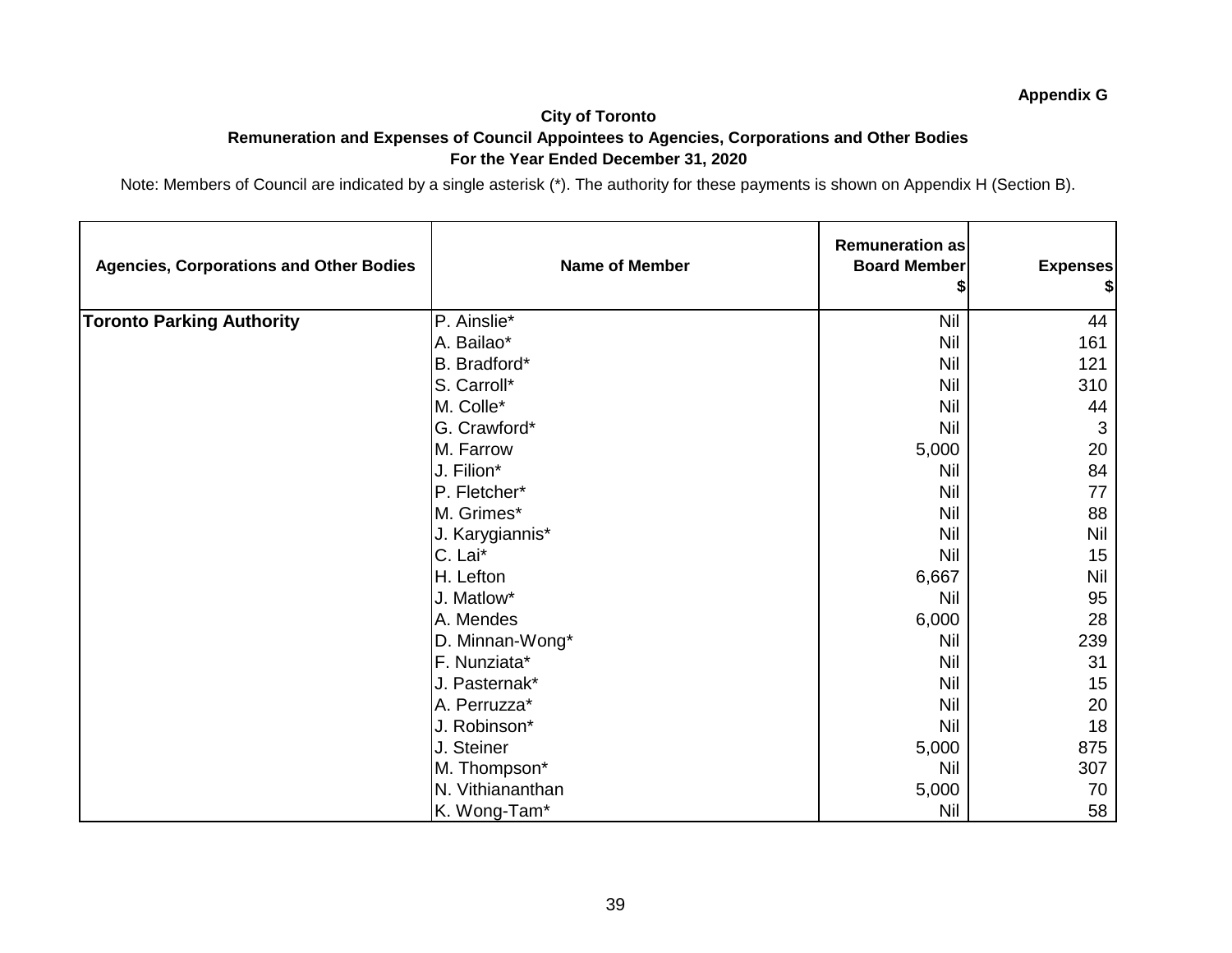## **City of Toronto Remuneration and Expenses of Council Appointees to Agencies, Corporations and Other Bodies For the Year Ended December 31, 2020**

| <b>Agencies, Corporations and Other Bodies</b> | <b>Name of Member</b> | <b>Remuneration as</b><br><b>Board Member</b> | <b>Expenses</b><br>\$ |
|------------------------------------------------|-----------------------|-----------------------------------------------|-----------------------|
| <b>Toronto Police Services Board</b>           | M. Ford*              | Nil                                           | <b>Nil</b>            |
|                                                | J. Hart               | 90,614                                        | Nil                   |
|                                                | F. Nunziata*          | Nil                                           | Nil                   |
|                                                | J. Tory*              | Nil                                           | Nil                   |
| <b>Toronto Port Lands Company</b>              | A. Bailao*            | Nil                                           | <b>Nil</b>            |
|                                                | P. Fletcher*          | Nil                                           | <b>Nil</b>            |
|                                                | J. Beatty             | 4,028                                         | Nil                   |
|                                                | R. Carinci            | 6,343                                         | <b>Nil</b>            |
|                                                | D. Chiesa             | 9,083                                         | Nil                   |
|                                                | M. Dicker             | 1,083                                         | <b>Nil</b>            |
|                                                | D. Fotinos            | 4,833                                         | Nil                   |
|                                                | S. Levy               | 4,833                                         | <b>Nil</b>            |
|                                                | M. Zajdeman           | 4,833                                         | Nil                   |
| <b>Toronto Preservation Board</b>              |                       | Nil                                           | Nil                   |
| <b>Toronto Public Library Board</b>            | P. Ainslie*           | <b>Nil</b>                                    | <b>Nil</b>            |
|                                                | S. Choudhury          | <b>Nil</b>                                    | 350                   |
|                                                | A. Geddes Poole       | Nil                                           | 350                   |
|                                                | S. Graham-Nutter      | <b>Nil</b>                                    | 1,070                 |
|                                                | J. Hoss               | Nil                                           | 835                   |
|                                                | F. Jagdeo             | Nil                                           | 350                   |
|                                                | J. Liu                | Nil                                           | 350                   |
|                                                | A. Menary             | Nil                                           | 570                   |
|                                                | G. Perks*             | Nil                                           | <b>Nil</b>            |
|                                                | A. Remtulla           | Nil                                           | 350                   |
| <b>Toronto Symphony Orchestra</b>              | J. Robinson*          | <b>Nil</b>                                    | <b>Nil</b>            |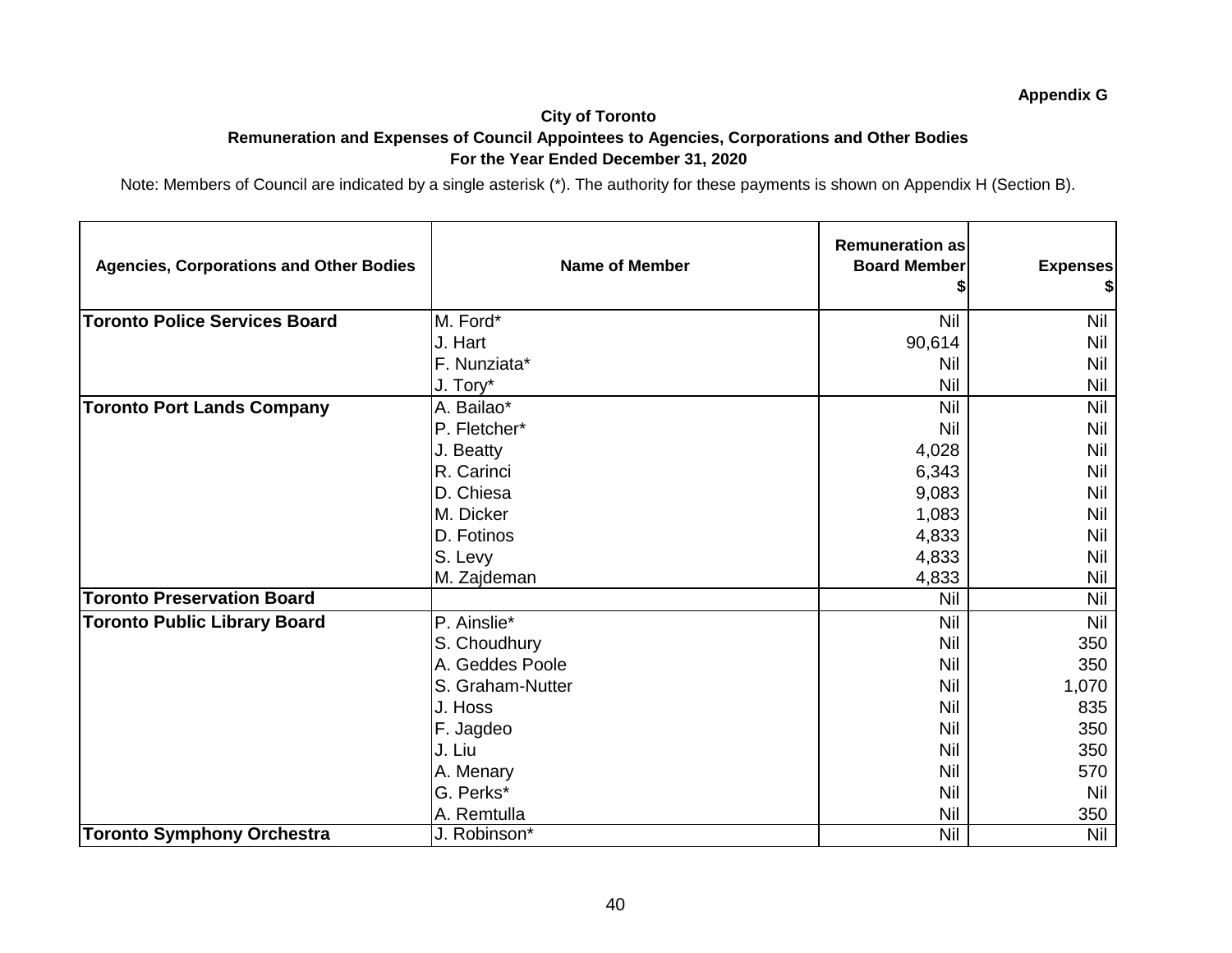#### **City of Toronto Remuneration and Expenses of Council Appointees to Agencies, Corporations and Other Bodies For the Year Ended December 31, 2020**

| <b>Agencies, Corporations and Other Bodies</b> | <b>Name of Member</b> | <b>Remuneration as</b><br><b>Board Member</b> | <b>Expenses</b><br>\$ |
|------------------------------------------------|-----------------------|-----------------------------------------------|-----------------------|
| <b>Toronto Transit Commission</b>              | B. Bradford*          | Nil                                           | Nil                   |
|                                                | S. Carroll*           | Nil                                           | Nil                   |
|                                                | J. Karygiannis*       | Nil                                           | Nil                   |
|                                                | C. Lai*               | Nil                                           | Nil                   |
|                                                | J. McKelvie*          | <b>Nil</b>                                    | Nil                   |
|                                                | D. Minnan-Wong*       | <b>Nil</b>                                    | Nil                   |
|                                                | J. De Laurentiis      | 11,792                                        | <b>Nil</b>            |
|                                                | A. Heisey             | 9,991                                         | 175                   |
|                                                | R. Lalonde            | 9,050                                         | Nil                   |
|                                                | J. Osborne            | 9,050                                         | Nil                   |
|                                                | J. Robinson*          | Nil                                           | 96,648                |
| <b>Toronto Zoo</b>                             | P. Ainslie*           | <b>Nil</b>                                    | <b>Nil</b>            |
|                                                | C. Brabazon           | Nil                                           | Nil                   |
|                                                | V. Choy               | Nil                                           | Nil                   |
|                                                | M. Cole               | Nil                                           | Nil                   |
|                                                | C. Holmes             | Nil                                           | Nil                   |
|                                                | C. Lai*               | Nil                                           | Nil                   |
|                                                | J. McKelvie*          | Nil                                           | Nil                   |
|                                                | <b>B.</b> Misurec     | Nil                                           | Nil                   |
|                                                | R. Pang               | Nil                                           | Nil                   |
|                                                | J. Tsao               | <b>Nil</b>                                    | Nil                   |
|                                                | P. Yeung              | Nil                                           | Nil                   |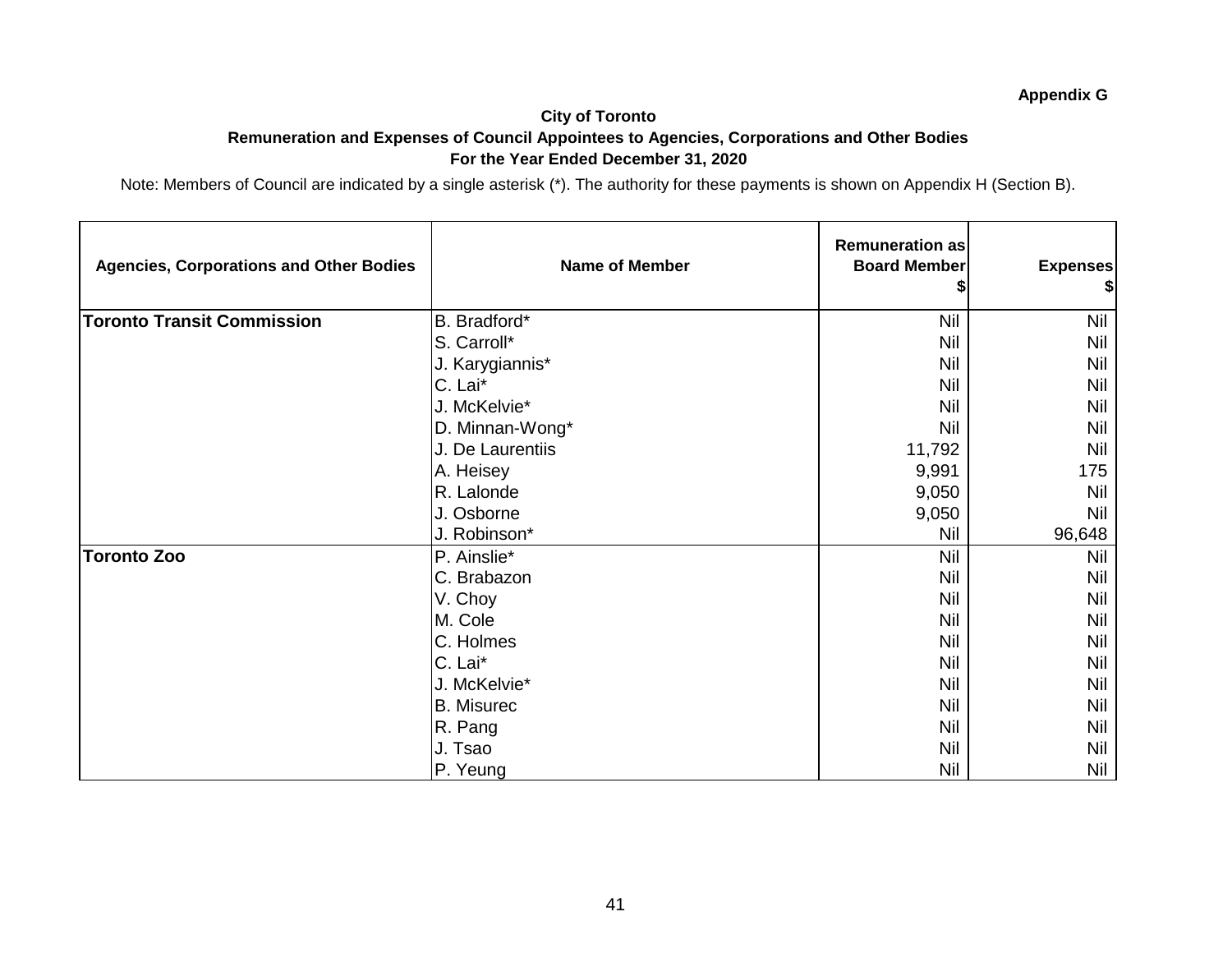#### **City of Toronto Remuneration and Expenses of Council Appointees to Agencies, Corporations and Other Bodies For the Year Ended December 31, 2020**

| <b>Agencies, Corporations and Other Bodies</b> | <b>Name of Member</b> | <b>Remuneration as</b><br><b>Board Member</b> | <b>Expenses</b><br>\$ |
|------------------------------------------------|-----------------------|-----------------------------------------------|-----------------------|
| <b>Tribunals Nominating Panel</b>              | P. Emond              | 1,500                                         | <b>Nil</b>            |
|                                                | A. Go                 | 2,000                                         | Nil                   |
|                                                | A. Kinastowski        | 2,750                                         | Nil                   |
|                                                | K. Laird              | 2,750                                         | Nil                   |
|                                                | L. Ma                 | 750                                           | Nil                   |
|                                                | V. Stelmaszynski      | 750                                           | Nil                   |
| <b>Waterfront Toronto (formerly known as</b>   | J. Cressy*            | Nil                                           | Nil                   |
| <b>Toronto Waterfront Revitalization</b>       | W. Cartwright         | 10,625                                        | Nil                   |
| <b>Corporation)</b>                            | M. Galego             | 11,000                                        | Nil                   |
|                                                | J. Winberg            | 13,500                                        | Nil                   |
| <b>Yonge-Dundas Square</b>                     | K. Wong-Tam*          | <b>Nil</b>                                    | Nil                   |
|                                                | R. Emond              | <b>Nil</b>                                    | Nil                   |
|                                                | M. Fenton             | <b>Nil</b>                                    | Nil                   |
|                                                | M. Forbes             | <b>Nil</b>                                    | Nil                   |
|                                                | I. Gemmell            | <b>Nil</b>                                    | Nil                   |
|                                                | S. Jennings           | <b>Nil</b>                                    | Nil                   |
|                                                | N. Kadysh             | <b>Nil</b>                                    | Nil                   |
|                                                | A. Kalogiannides      | <b>Nil</b>                                    | Nil                   |
|                                                | J. Mollenhauer        | <b>Nil</b>                                    | Nil                   |
|                                                | S. Paterak            | Nil                                           | Nil                   |
|                                                | J. Roach              | Nil                                           | Nil                   |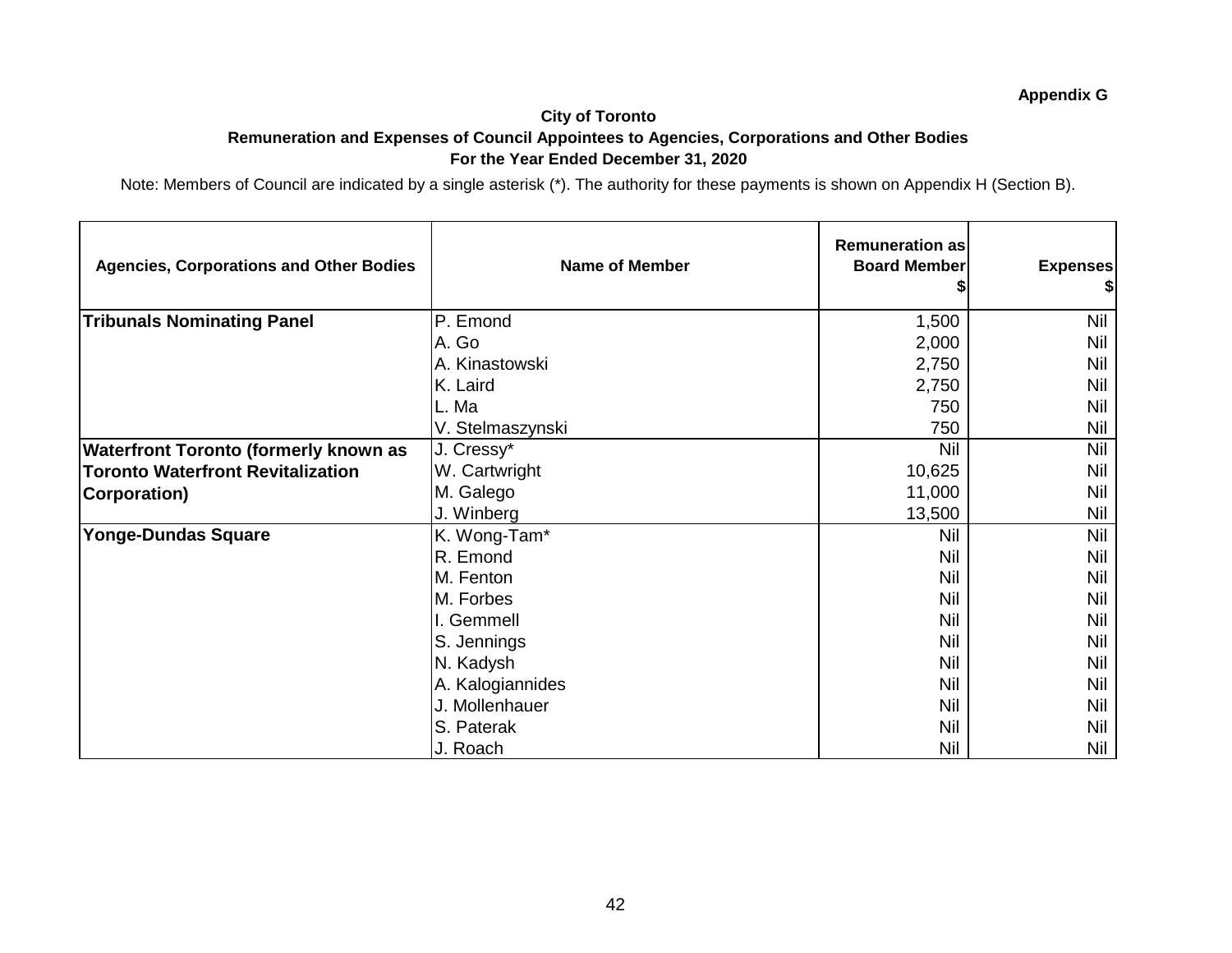#### **City of Toronto Authority for Payment of Remuneration and Expenses For the Year Ended December 31, 2020**

#### (A) Members of Council

- Municipal Code, Chapter 223, Article I 'Remuneration for Council Members' and Article II 'Severance Remuneration for Members of Council'.
- City Council, at its meeting on July 28, 2020, adopted, as amended, CC23.3 'Update on the City's Response to COVID-19 and Financial Impacts' to rescind the annual cost of living adjustment salary increase received by Members of Council from January 1, 2020 and to set the annual salary increase for Members of Council at zero (0) percent for the year 2020.
- City Council, at its meeting on May 6, 2014, adopted, as amended, EX41.4 'Survey Results for Elected Officials' Compensation for 2015-2018 Term of Council' amending Municipal Code Chapter 223, Remuneration of Council Members to establish that going forward, remuneration for the Mayor and Members of Council shall be increased annually on January 1 of the year by the increase in Statistics Canada's Toronto Consumer Price Index, as calculated by the Chief Financial Officer and Treasurer and based on the previous year's average.
- Policy and Finance Committee Report No. 6, Clause 57, adopted as amended by City Council on July 25-27, 2006, regarding the compensation review of Elected Officials. The salary level of Councillors and the Mayor was set, effective January 1, 2007, at the greater of their current compensation or the 75th percentile of the comparator market group as at January 1st of each new term, being \$95,000 for Councillors and \$160,000 for the Mayor. This compensation is to be increased annually, beginning in January 1, 2008, by the increase in the Statistics Canada's Toronto Consumer Price Index, as calculated by the Deputy City Manager and Chief Financial Officer and based on the previous year's average.
- Administration Committee Report No. 14, Clause 2, as adopted by City Council on November 26-28, 2002, regarding the new Municipal Act 2003 adjustment to elected officials salary, pension and benefits. The new Municipal Act eliminated the one-third tax free portion of an elected official salary. The adjustment increased the gross salary for Councillors to \$82,097.64 and for the Mayor to \$139,197.90, effective January 1, 2003, thereby ensuring that their normal net pay was maintained.
- Administration Committee Reports No. 13, Clause 3, as adopted by City Council on June 7-9, 2000, Report No. 19, Clause 4, adopted by City Council at its regular meeting on October 3-5, 2000, and its Special Meeting of October 6, 10 and 11, 2000, and Policy and Finance Committee Report No. 6, Clause 56 adopted by City Council on July 25-27, 2006 with respect to the Conditions of Employment for Council Staff.
- Executive Committee Report No. 22 Clause 6, titled "Report on Issues Arising Out of Operation of Members Code of Conduct and Complaint Protocol", adopted by City Council on July 15, 16 and 17, 2008, permitting Members of Council to accept sponsorships and donations for Council Member-Organized Community Events to a limit of \$10,000 (in cash or in-kind) for all events per year.
- Executive Committee Report EX1.5, adopted by City Council on December 16, 2010, set the annual individual Councillor Office Expenses Budget at \$30,000, effective January 1, 2011. Executive Committee Report No. EX21.9, adopted as amended by City Council on July 11-13, 2012 titled "Policy Changes to Facilitate Councillor Office Operations", directed that the Constituency Services and Office Budgets be subject to an annual Consumer Price Index (CPI) increase, based on the Statistics Canada cost of living index for Toronto, as calculated by the Chief Financial Officer and Treasurer and based on the previous year's average. City Council, at its meeting on December 4, 5 and 13, 2018, adopted CC1.1 "Recalibrating City Council's Governance System for 26 Members" setting the 2019 annual Councillor staffing budget envelope at \$482,000 per Councillor, and the 2019 annual Councillor office budget envelope at \$50,000 per Councillor.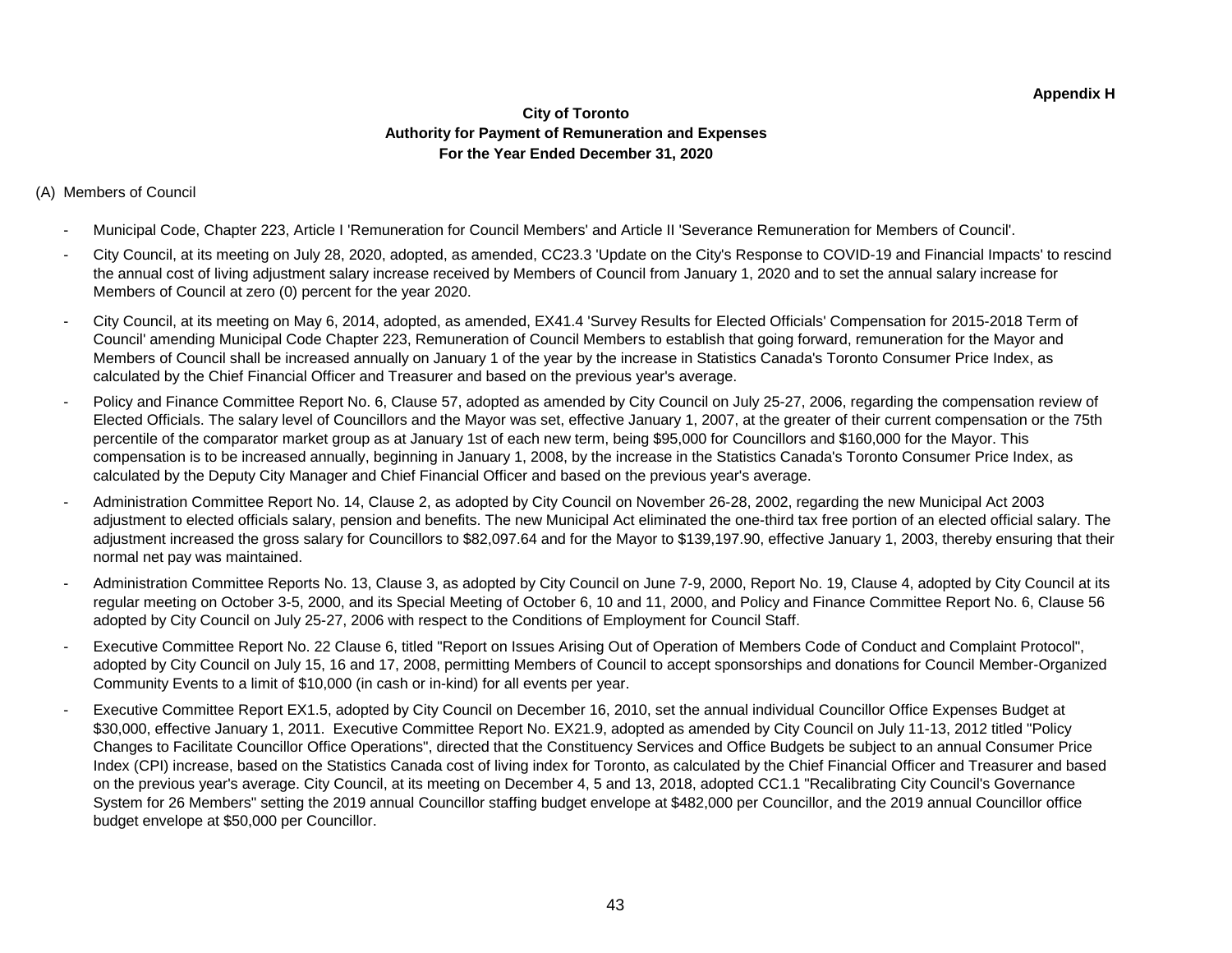#### **City of Toronto Authority for Payment of Remuneration and Expenses For the Year Ended December 31, 2020**

- Executive Committee Report No. EX21.9, adopted as amended by City Council on July 11-13, 2012 titled "Policy Changes to Facilitate Councillor Office Operations". City Council changed the name "Councillor Expense Policy" to "Constituency Services and Office Budget Policy". The policy includes provision of constituency offices, wireless devices, roaming charges and associated voice and data plans; and an amount equivalent to the cost of postage or delivery by other means of one newsletter to all households within the ward be charged to the Council General Expense Budget.
- City Council Report No. CC27.5, adopted as amended by City Council on October 30, 31 and November 1, 2012, approving Parameters for Councillor Constituency Offices.
- City Council Report EX42.1, adopted by City Council on June 11, 12 and 13, 2014, approving the Protocol for Councillor Constituency and Office Renovations, including a competitive process to reduce costs.
- City Council Report EX2.5ab, adopted by City Council on March 7, 2019, approving the amending of the Parameters for Councillor Constituency Offices Policy to set the annual constituency office rent budget per Councillor for 2019 at the range of market rents per ward as outlined in Attachment 1 to the supplementary report. The Parameters for Councillor Constituency Offices include an annual inflationary adjustment to the lease entitlement.
- City Council Report EX37.1, adopted as amended by City Council on January 29 and 30, 2014, the 2014 Operating budget for City Council approving that effective 2014, each Councillor be entitled to \$1,000 per year from the Council General Expense Budget for expenses related to the meeting of the Accessibility for Ontarians with Disabilities Act (AODA) accessibility requirements for Councillor events or meetings and that during an election year, the entitlement be prorated in accordance with approved Council policies. City Council Report EX3.4, adopted as amended by City Council on March 10, 2015, the 2015 Operating Budget for City Council amending the entitlement related to the meeting of AODA so that use of the \$44.0 thousand fund be based on a first-come first-served basis, there is no limit per Councillor and Councillors wishing to use this pooled fund must first contact the City Clerk's Office to ensure that funds are available. City Council Report EX22.2, adopted as amended by City Council on February 15 and 16, 2017, the 2017 Operating Budget for City Council amending the fund to \$10.0 thousand.
- City Council Report CC13.4, adopted by City Council on October 24 and 25, 2011, and EX41.5, adopted by City Council on May 6, 2014, authorizing the retention of an external law firm to provide independent advice and representation from time to time to Members of Council in relation to any proceedings before the Information and Privacy Commissioner of Ontario concerning access to records held by a Member of Council. The City Clerk and the City Solicitor must confirm that the proceedings pertain to the individual interests of the Member of Council prior to counsel being retained to provide advice and representation. Fees related to the retained external law firm will be paid from the Council General Expense Budget.
- Council General Expense Budget. - At its meeting on June 10, 11, 12 and 13, 2014, City Council adopted, as amended, EX42.2, amending the Constituency Services and Office Budget Policy so that eligible legal fees would include fees related to: investigations or reviews by the Integrity Commissioner, Lobbyist Registrar, Ombudsman or Auditor General under Part V of the City of Toronto Act, 2006; investigations conducted by the Toronto Police Service related to Councillors' duties and responsibilities, excluding criminal investigations; access requests for Councillor records; and other legal fees so that all future legal fees are paid out of the
- At its meeting on February 17, 2016, City Council adopted Report EX12.2, "2016 Capital and Operating Budget", establishing a Directors' education and training program for Members of City Council, to be obtained through a university-affiliated program, and that Council deem Directors training an eligible expense under the Constituency Services and Office Budget Policy with funding for the training to be funded from the Council General Expense Budget; limit the annual funding to a maximum of 18 Members of Council; deem annual association membership fees to Directors' organizations as an eligible expense under the Constituency Services and Office Budget Policy; require Members of Council to pay up to 25 percent of the cost of the training; and determine that funding is provided on a first-come first-served basis.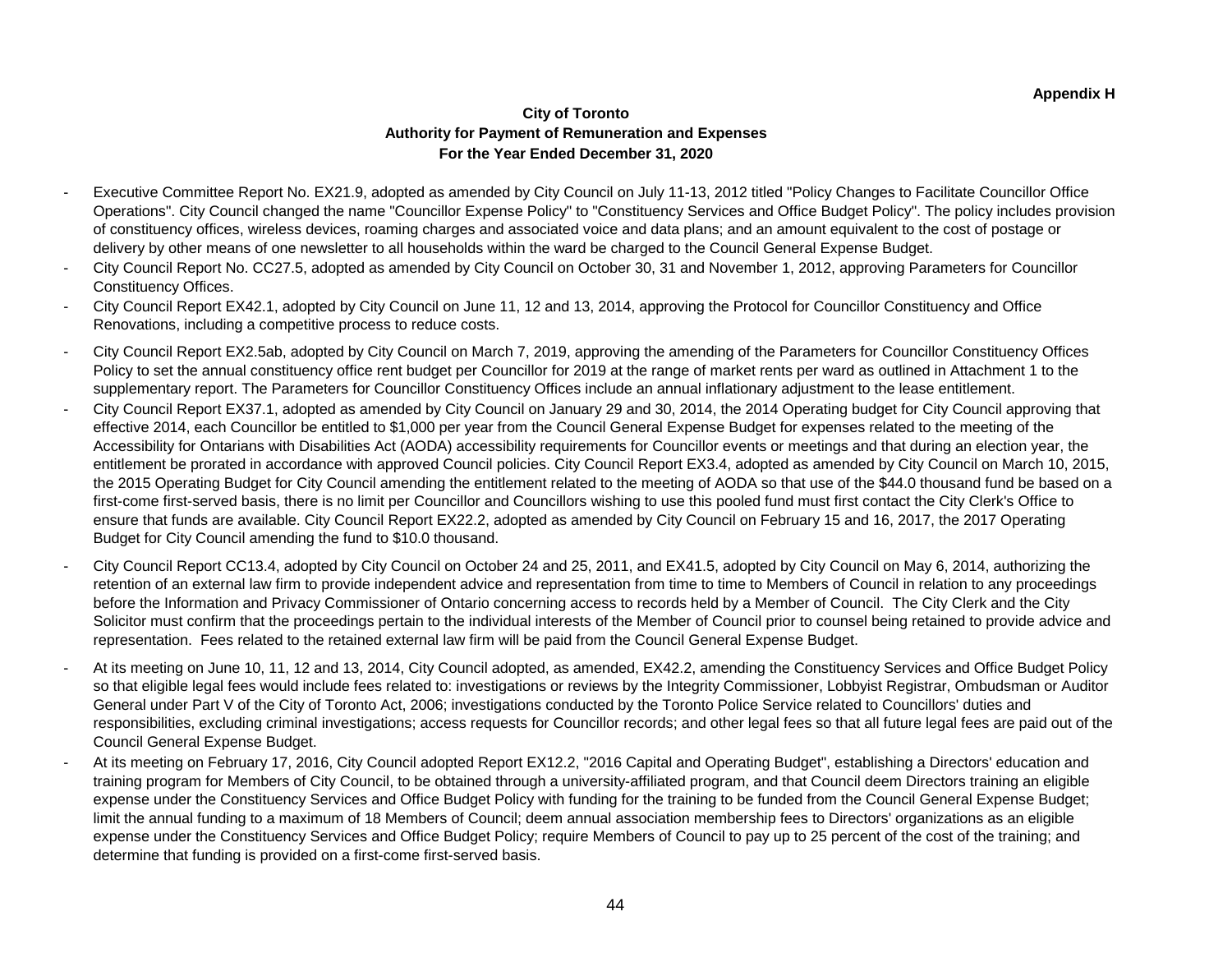#### **City of Toronto Authority for Payment of Remuneration and Expenses For the Year Ended December 31, 2020**

- At its meeting on June 26, 27, 28 and 29, 2018, City Council adopted Report EX35.20, "Council Members Administrative Matters, Policies and Procedures", authorizing the following officials to provide administrative management of a vacant Council Member office, including, but not limited to, purchasing and staffing matters:

a. the Deputy Mayor, in the case of a vacancy in the Office of Mayor; and

b. the City Clerk, in the case of a vacancy in the Office of City Councillor.

- Bill 5, Better Local Government Act, 2018, amending the City of Toronto Act, 2006, Section 128, on the day City Council is organized following the 2018 regular election, the City is divided into wards whose boundaries are identical to those of the electoral districts for Ontario that are within the boundaries of the City.
- City Council, at its meeting on December 4, 5 and 13, 2018, adopted CC1.1 "Recalibrating City Council's Governance System for 26 Members": - authorizing Members of Council to approve Council staff salaries above the top of the staff salary ranges as long as total staff salaries remain within the approved Councillor Salary Envelope;

- amending the Councillor newsletter funds from the Council General Budget to include both postage and production;

- City Council, at its meeting on July 16, 2019, adopted MM9.42 "Authorization of an Agreement to continue funding the Muslim Youth Fellowship Internship Program in Council Members' Offices for 2020" authorizing the City Clerk to enter into an agreement with Urban Alliance on Race Relations to receive funding for up to fifteen Councillor's Aide positions in Council Member Offices. City Council, at its meeting on March 7, 2019, adopted EX2.5 "2019 Capital and Operating Budgets" increasing the Council General Budget by \$17,330 to supplement funding for the City's Muslim Fellowship Program.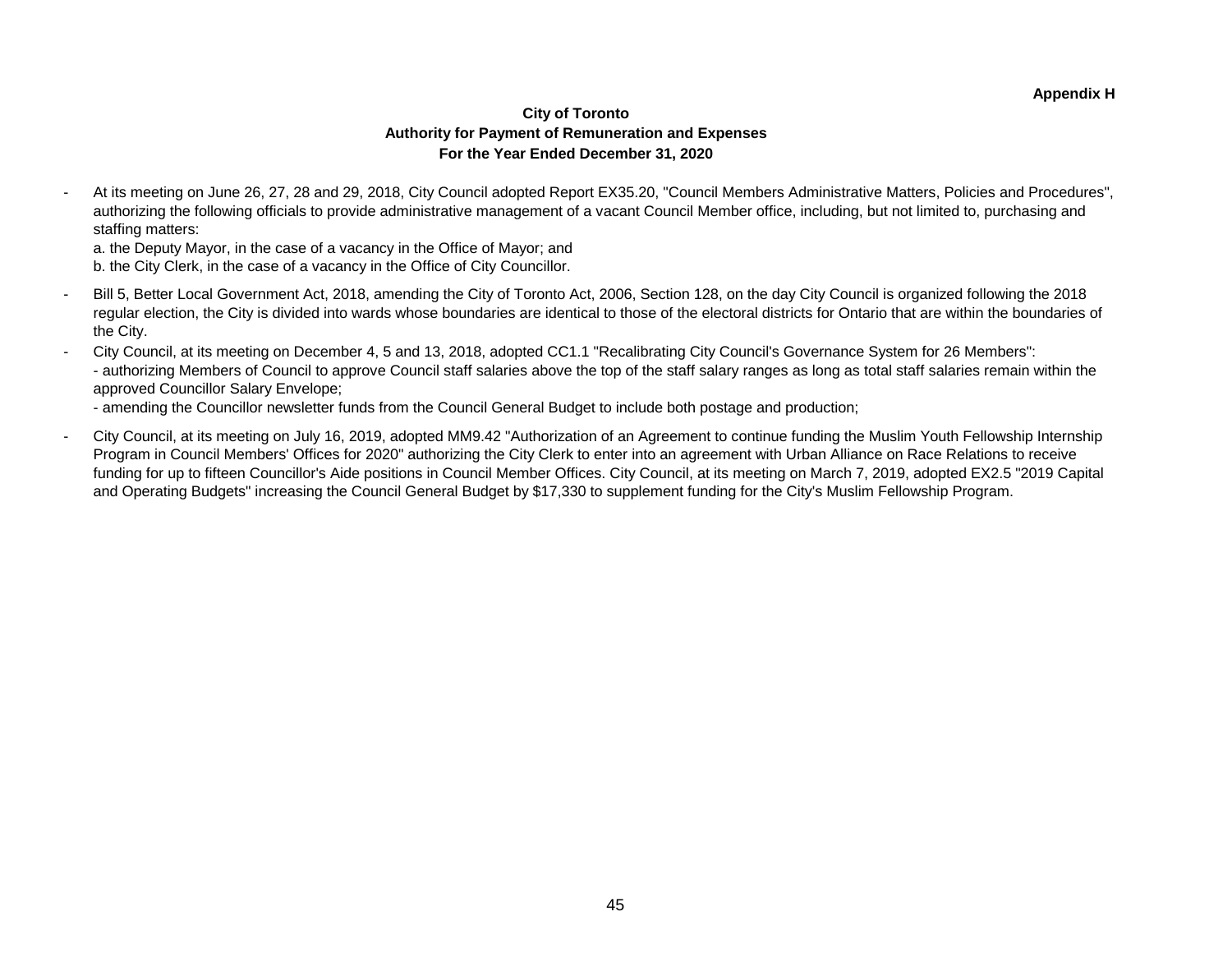#### **City of Toronto Authority for Payment of Remuneration and Expenses For the Year Ended December 31, 2020**

#### (B) Council Appointees to Agencies, Corporations and Other Bodies

- Under Section 37 of the Conservation Authorities Act, the Toronto and Region Conservation Authority (the Authority) can pay salaries and expenses of its members as it considers proper. At its meeting on April 16, 17 and 18, 2002, City Council adopted Clause 26 of Report No. 4 of the Administration Committee approving that : "The individual Members of Council who are members of the Conservation Authority be requested to decline the remuneration being offered by the Conservation Authority."
- Policy and Finance Committee Report No. 9, Clause 16, as adopted by City Council on September 22-25, 2003, regarding the policy on remuneration and expense reimbursement for City of Toronto Agencies and Corporations.
- The authority for the payment and the rate of remuneration and expenses for Members of Council and citizen members appointed to City's Agencies and Corporations are governed by the City of Toronto Remuneration Policy and the Expense and Travel Reimbursement Policy adopted as amended by City Council on January 31- February 2, 2006 as contained in Policy and Finance Committee Report No. 1, Clause 2. The policy specifies that Council members of City's Agencies and Corporations do not receive remuneration beyond their regular salary as Councillors and that reasonable expenses incurred while tending to authorized Board business will be reimbursed. This policy is a culmination of several previous reports on the matter as listed below:
- Policy and Finance Committee Report No. 7, Clause 2, adopted as amended by City Council on September 25-27, 2006 regarding the policy and processes for public appointments to City of Toronto Agencies and Corporations, and nominations to Special Purpose Bodies.
- Policy and Finance Committee Report No. 7, Clause 8, adopted as amended by City Council on July 19-21 and 26, 2005, regarding the policy on remuneration for citizen board appointees to Corporate and Commercial Boards of the City of Toronto, specifically: Toronto Community Housing Corporation, Toronto Economic Development Corporation now operating as Toronto Port Lands Company, Toronto Hydro Corporation and the Toronto<br>Parking Authority
- Section 138 of the Housing Services Act, 2011 authorizes the remuneration of Board members.
- Executive Committee Report No. EX16.5, as adopted by City Council on March 5-6, 2012, outlined the protocol regarding indemnification of City Council members serving on external boards without City approval.
- Executive Committee Report No. EX23.2, as adopted by City Council on March 28 and 29, 2017, establishing an Investment Board. Members will be remunerated \$10,000 annually, \$750 per board meeting and \$500 per business meeting up to a maximum of \$25,000. The Chair will be remunerated \$50,000 annually, \$750 per board meeting, and \$500 per business meeting up to a maximum of \$65,000.
- Executive Committee Report No. EX25.9, as adopted by City Council on May 24, 25 and 26, 2017, establishing a new City-wide real estate service delivery model and setting the remuneration for public Board members as follows:
	- an annual retainer for public Board Members of \$10,000 and \$500 per meeting up to a maximum of \$20,000 in total annual retainer; and - an annual retainer for the Chair of \$50,000 and \$500 per meeting up to a maximum of \$70,000 in total annual retainer.
- Executive Committee Report No. EX29.5, as adopted by City Council on December 5, 6, 7 and 8, 2017, cross-appointing the Toronto Realty Agency Board
- Members to Build Toronto and Toronto Port Lands Company without additional remuneration.
- Member Motion No. MM41.50, as adopted by City Council on May 22, 23 and 24, 2018, directing that the public members of CreateTO, Build Toronto and Toronto Port Lands Company be compensated for attendance at meetings of all three Boards up to the approved maximum retainer established by City Council.